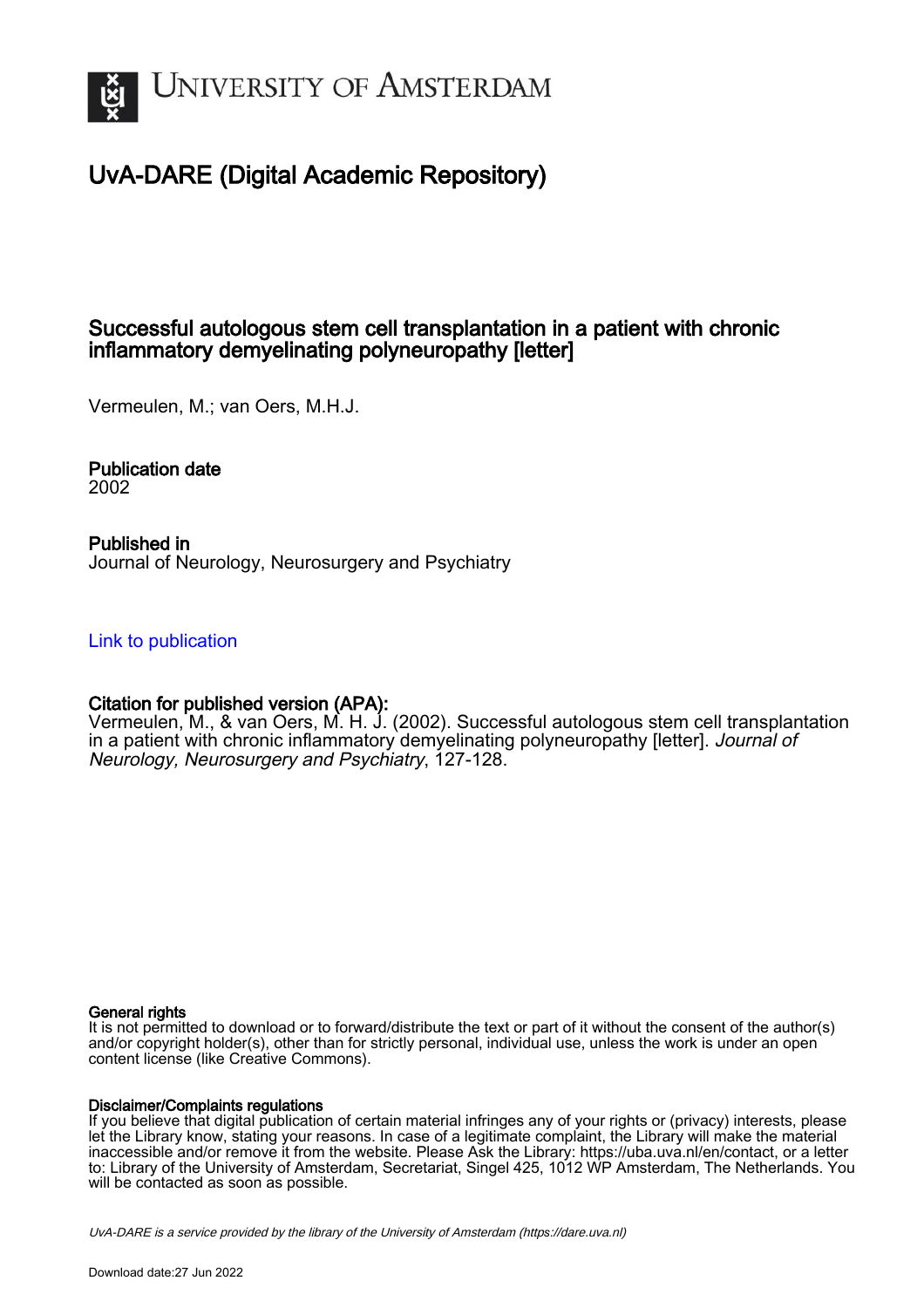

# Ī **polyneuropathy patient with chronic inflammatory demyelinating Successful autologous stem cell transplantation in a**

M Vermeulen and M H Van Oers

doi:10.1136/jnnp.72.1.127 J. Neurol. Neurosurg. Psychiatry 2002;72;127-128

**<http://jnnp.bmjjournals.com/cgi/content/full/72/1/127>** Updated information and services can be found at:

| These include: |
|----------------|
|                |

| <b>References</b>                | This article cites 4 articles, 1 of which can be accessed free at:<br>http://jnnp.bmjjournals.com/cgi/content/full/72/1/127#BIBL    |
|----------------------------------|-------------------------------------------------------------------------------------------------------------------------------------|
|                                  | 2 online articles that cite this article can be accessed at:<br>http://jnnp.bmjjournals.com/cgi/content/full/72/1/127#otherarticles |
| <b>Rapid responses</b>           | You can respond to this article at:<br>http://jnnp.bmjjournals.com/cgi/eletter-submit/72/1/127                                      |
| <b>Email alerting</b><br>service | Receive free email alerts when new articles cite this article - sign up in the box at the<br>top right corner of the article        |
| <b>Topic collections</b>         | Articles on similar topics can be found in the following collections                                                                |
|                                  | Other Neurology (3640 articles)                                                                                                     |

**Notes**

**<http://www.bmjjournals.com/cgi/reprintform>** To order reprints of this article go to:

**<http://www.bmjjournals.com/subscriptions/>** To subscribe to Journal of Neurology, Neurosurgery, and Psychiatry go to: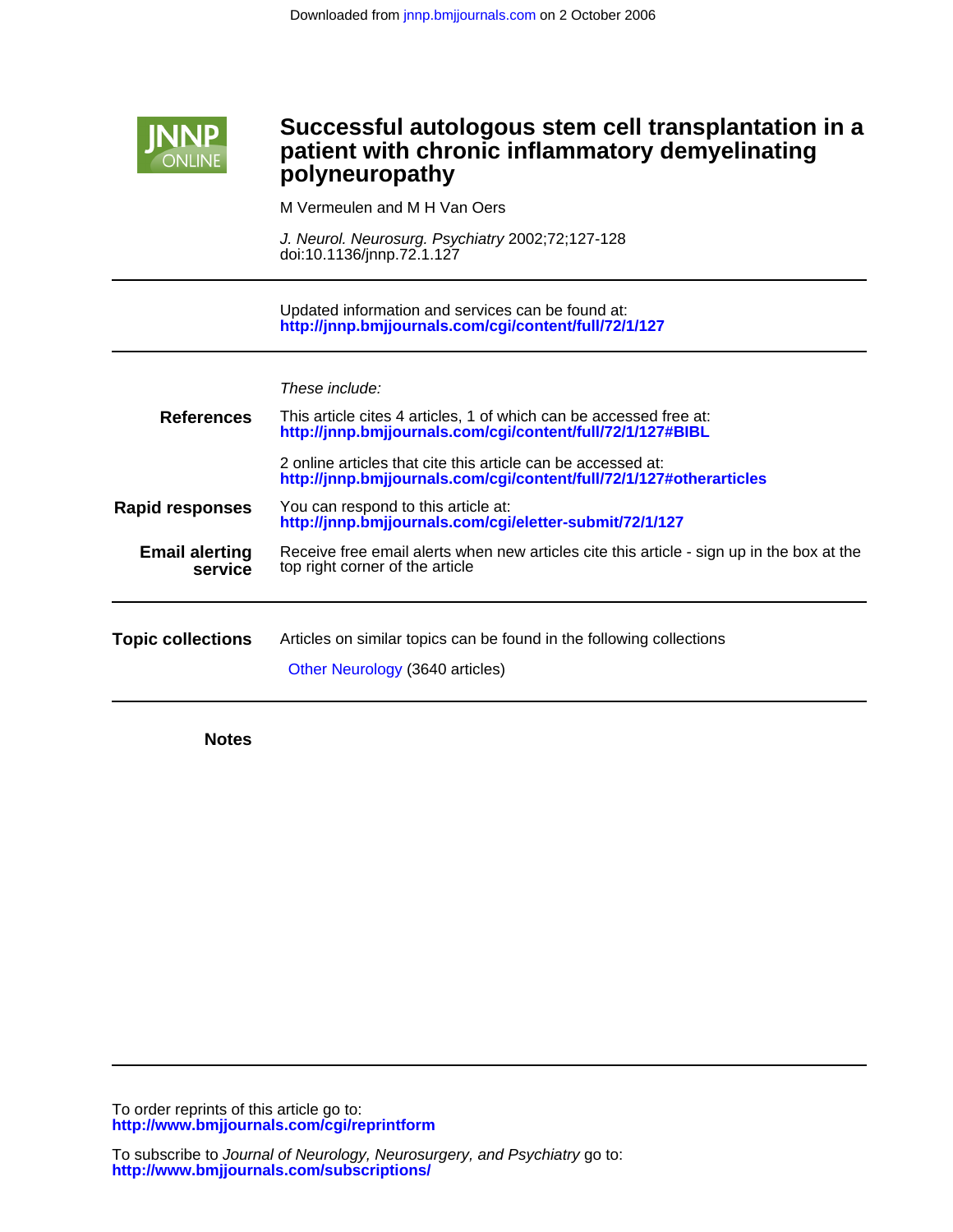# PostScript..............................................................................................

# LETTER

# Mexiletine is effective on segmental hyperhidrosis: report of two cases

Segmental hyperhidrosis occurs in patients who have spinal cord lesions such as syringomyelia,<sup>1</sup> vascular disorders, or tumours. Severe segmental hyperhidrosis not only causes discomfort, but may disturb daily life, as it did with our patients. There have been no reports on the treatment of segmental hyperhidrosis. We report on two patients with segmental hyperhidrosis caused by syringomyelia and cavernous haemangioma of the spinal cord, in which oral administration of mexiletine ameliorated the symptoms.

A 41 year old woman experienced dysaesthesia of the left side of the trunk, which gradually progressed. At the age of 56 she developed dysaesthesia of the left upper limb as well. At that time, she had excessive sweating on the left side of her face, trunk, and upper limb, even when it was not hot, and had to change her nightwear a few times each night. Neurological examination detected dissociated sensory disturbance in the left half of the trunk in the Th2-Th4 area. Hyperhidrosis was present on the left side from the face to the trunk at the Th7 level. Deep tendon reflexes were normal with no pathological reflexes. This hyperhidrosis distribution was confirmed by the Minor test and quantified with a Servomed evaporimeter. Thermography showed reduced body temperature of the same distribution as hyperhidrosis. Radiography detected scoliosis at Th1-Th9. Magnetic resonance imaging showed syringomyelia prominent at Th2-Th4. No Chiari malformation was present. Her hyperhidrosis was relieved by the oral administration of 200 mg/day mexiletine (fig 1). Oral administration of 400 mg/day carbamazepine also gave partial relief. She did not have to change her nightwear and could sleep well.

A 56 year old man at first experienced increased sweating on both sides of the upper limbs and trunk, and from the age of 58 hyperhidrosis on his face. He had to change his clothes several times a day. His clinical symptoms slowly progressed, and at the age of

If you have a burning desire to respond to a paper published in JNNP why not make use of our "rapid response" option?

Log on to our website (www.jnnp. com), find the paper that interests you, and send your response via email by clicking on the "eLetters" option in the box at the top right hand corner.

Providing it isn't libellous or obscene, it will be posted within 7 days. You can retrieve it by clicking on "read eLetters" on our homepage.

The editors will decide as before whether to also publish it in a future paper issue.



**Figure 1** The sweat rate  $(mg/cm^2/min)$ was determined with a Kens-Perspiro OSS-100 (Suzuken Co Ltd.). All measurements were made at the Th4 level in the spine. The room was maintained at 60±1% humidity and 36±1°C. Sweat rates were measured for both patients and five healthy men (mean age 53.6 years) and five women (mean age 42.3 years). Data for the patients were obtained before treatment (open circles ) and after oral administration of 200 mg/day mexiletine (closed circles).

63, he was admitted to our hospital. Neurological examination showed bilateral hypaesthesia at Th2-Th5 and hyperhidrosis from the face to the dermatome Th10 level on both sides. Deep tendon reflexes were normal with no pathological reflexes. Hyperhidrosis was confirmed by the Minor test and quantified with a Servomed evaporimeter. Thermography showed decreased body temperature over the same area as the hyperhidrosis was distributed. Magnetic resonance imaging showed a cavernous haemangioma at Th2- Th5. His hyperhidrosis was relieved by oral administration of 200 mg/day mexiletine (fig 1). Oral administration of 400 mg/day carbamazepine also gave partial relief. He did not have to change his clothes during the day.

In addition, we tried mexiletine to eight patients (five women, age range 18–34 years) with primary hyperhidrosis, which is defined as excessive, uncontrollable sweating without any discernible cause. No improvement was noted after oral administration of 200 mg/day mexiletine.

This is the first report of the use of mexiletine to treat segmental hyperhidrosis. Three mechanisms have been hypothesised as possible causes of segmental hyperhidrosis brought about by spinal cord lesions: (1) disinhibition of preganglionic sympathetic neurons due to interruption of the inhibitory descending pathway, $2$  (2) overactivity of preganglionic sympathetic neurons due to spinal cord lesions,<sup>3</sup> and (3) autonomic hyperreflexia due to cutaneous stimulation, such as postural change, or bladder and intestine stimulation.4

We judge that the mechanism of segmental hyperhidrosis in our patients was produced by overactivity of the preganglionic sympathetic neurons. The intermediolateral nucleus, located in the lateral horn of the spinal cord from C8-Th1 to L2-L4, receives both excitatory and inhibitory descending innervations from the thalamus. The face and neck are innervated by the intermediolateral nucleus at the Th2-Th4 level, in the upper limbs at Th2-Th8, in the

trunk at Th6-Th10, and in the lower limbs at Th11-Th12. The ambiguous, overlapping innervation by the intermediolateral nucleus accounts for the differences in the distributions of the sensory disturbances and hyperhidrosis caused by the same spinal cord lesion. In fact, the hyperhidrosis distributions in our patients corresponded to the area innervated by the intermediolateral nucleus at the levels of the lesions seen on MRI and of the sensory deficits. This hyperhidrosis distribution cannot be explained by interruption of the inhibitory descending pathway. Because hyperhidrosis in our patients occurred even without cutaneous stimulation, we suspect persistent spontaneous overactivity of the preganglionic sympathetic neurons due to spinal cord lesions.

Oral administration of mexiletine was an excellent remedy for the segmental hyperhidrosis of our patients. Mexiletine is a sodium channel blocker reported to be effective for treating painful neuropathies.<sup>5</sup> In terms of its mechanism, mexiletine is thought to inhibit the spontaneous activity of regenerating fibres in the spinal cord or to act on the spinal mediated nociceptive flexor reflex.<sup>5</sup> We consider it compatible that in our patients mexiletine inhibited the spontaneous activity of the intermediolateral nucleus caused by spinal cord leisons. Our findings indicate that sodium channel blockers, such as mexiletine and carbamazepine, should be considered for the treatment of segmental hyperhidrosis caused by spinal cord lesions.

# S Ishibashi, T Yokota, A Inaba, M Yamada, H Mizusawa

Department of Neurology, Tokyo Medical and Dental University School of Medicine, 1–5–45, Yushima, Bunkyo-ku, Tokyo 113–8519, Japan

# T Iwai

Department of Surgery, Division of Vascular Surgery

# T Shiojiri

Department of Neurology, Asahi General Hospital, I- 1326, Asahi, Chiba, 289-2511, Japan

> Correspondence to: Dr T Yokota; tak-yokota.neuro@tmd.ac.jp

# References

- 1 Sudo K, Naoto F, Tashiro K, et al. Focal (segmental) dyshidrosis in syringomyelia. Neurol Neurosurg Psychiatry 1999;67:106-8.
- 2 Stovner LJ, Sjaastad O. Segmental hyperhidrosis in two siblings with Chiari type malformation. Eur Neurol 1995;35:149-55
- 3 Sudo K, Tashiro K. Segmental hyperhidrosis in syringomyelia with Chiari malformation. *J*<br>Neurol 1993;**240**:75–8.
- 4 Glasauer FE, Czyrny JJ. Hyperhidrosis as the presenting symptom in post traumatic
- syringomyelia. Paraplegia 1994;32:423–9. 5 Dejgard A, Petersen P, Kastrup J. Mexiletine for treatment of chronic painful diabetic neuropathy. Lancet 1988;i:9–11.

# Does the presence of a pontine trigeminal lesion represent an absolute contraindication for microvascular decompression in drug resistant trigeminal neuralgia?

Typical trigeminal neuralgia is characterised by recurring, paroxysmal, lancinating, shocklike pain within the distribution of one or

www.jnnp.com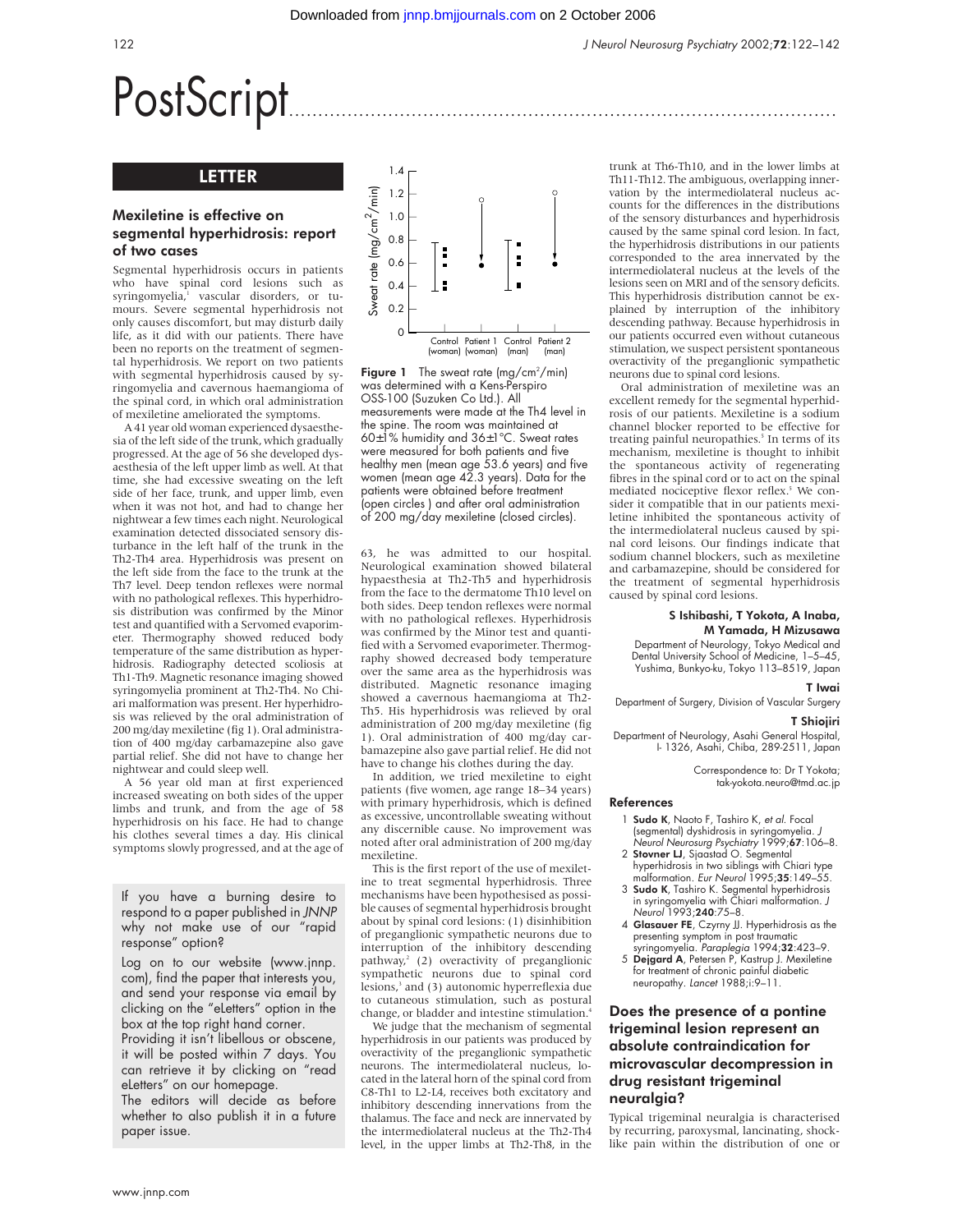more branches of the trigeminal nerve. Light tactile stimulation may trigger such an attack. Although the contribution of central and peripheral mechanisms to the aetiopathogenesis of trigeminal neuralgia still remains unclear, the concept of vascular compression of the trigeminal root as the main causal factor in idiophatic "tic douloureux" has achieved widespread acceptance. Trigeminal neuralgia may also afflict patients with multiple sclerosis. In these cases, the demyelination of central trigeminal pathways is the accepted aetiology, and the presence of a T2 hyperintensity along the intrapontine course of trigeminal fibres is generally considered a contraindication to microvascular decompression. We recently saw a case of successful microvascular decompression in a patient without multiple sclerosis, despite an intrapontine trigeminal lesion.

This 66 year old previously healthy man presented with a 6 year history of intense, paroxysmal, electric shock-like pain in the territory of the second branch of the right trigeminal nerve. The pain was triggered by washing his face and shaving and it lasted for a few seconds. Painful attacks, initially rare, gradually increased in frequency and intensity and spread to the first trigeminal branch. When admitted to our hospital 1200 mg carbamazepine were ineffective in relieving the pain. Before admission phenitoin, baclofen, and lamotrigine had been tried without success. Neurological examination was negative and in particular there were no gross sensory deficits in his right trigeminal territory. Magnetic resonance imaging showed a T2 hyperintensity of intrapontine trigeminal fibres and nucleus (fig 1), without evidence of vascular conflicts with the trigeminal root entry zone. A controlateral, smaller, symmetric lesion was also evident. Multiple sclerosis and Lyme disease were ruled out by clinical history and appropriate investigations. The patient had no vascular risk factors. Holter monitoring, neck vessels colour echo Doppler, transthoracic echocardiographic examination, and brain MR angiography did not disclose alterations suggesting a possible ischaemic origin.

At operation, performed through a keyhole retromastoid craniectomy, the root entry zone of the nerve was found crossed by an "intratrigeminal" vein, which was electrocoagulated and divided. No other vascular contacts could be detected by careful exploration of the intracysternal tract of the nerve. The postoperative course was uneventful. Paroxysmal pain slowly faded away during



Figure 1 T2 weighted MRI showing hyperintensity of intrapontine trigeminal fibres.

subsequent weeks. Carbamazepine could be completely withdrawn after 2 months.

This case is intriguing for two reasons: firstly, because we obtained an apparently paradoxical therapeutic answer in a case where microvascular decompression should have been generally contraindicated; secondly, because of the rarity of the T2 hyperintensity of intrapontine trigeminal fibres and nucleus in patients without multiple sclerosis.

Although the intimate aetiopathogenetic mechanisms of trigeminal neuralgia still remain unknown, peripheral lesions affecting the trigeminal nerve entry zone (tortuous vessels, meningiomas, schwannomas, aneurysms, artereovenous malfunctions, lipomas, epidermoid cysts, osteomas, etc) and multiple sclerosis are certainly involved in the mechanisms causing paroxysmal pain. Demyelination of trigeminal fibres at the level of trigeminal root entry zone in case of vascular cross compression and demyelination of intrapontine trigeminal fibres in case of multiple sclerosis (personal observation of MRI in more than 80% of cases) may result in ephaptic, abnormal transmission of impulses. A neurovascular conflict with focal demyelination at the root entry zone was surgically and pathologically confirmed in a patient with multiple sclerosis and trigeminal neuralgia by Lazar and Kirkpatrick.<sup>1</sup> The anatomopathological evidence of demyelination of intrapontine trigeminal fibres in a patient with multiple sclerosis and trigeminal neuralgia was provided by Crooks and Miles.<sup>2</sup>

Recent studies<sup>3</sup> hypothesised that vascular compression (and possible consequent demyelination) of the trigeminal root and demyelination of intrapontine trigeminal fibres due to multiple sclerosis can coexist and perhaps cooperate in the genesis of painful attacks.

These findings led us to propose microvascular decompression to the patient rather than percutaneous lesive methods. At 2 year follow up the patient is still pain free, confirming the hypothesis that vascular compression and central demyelination can coexist and cooperate in provoking pain paroxysms. Hence, the classic distinction between the supposed "all central" mechanism for trigeminal neuralgia associated with multiple sclerosis and the "all peripheral" mechanism for the trigeminal neuralgia related to vascular compression should be overcome in favour of a unique (patients with trigeminal neuralgia and multiple sclerosis are included), mixed central-peripheral mechanism in which abnormal impulses coming from demyelinated axons (multiple sclerosis, vascular compression, and any other possible cause of demyelination along the central and the peripheral course of gasserian ganglion fibres) modulate the nuclear activity.

An alternative view of this case might be the one advocating the hypothesis that pain relief might be due to surgical damage to the trigeminal root.4 This view has been strongly challenged by the results of recent studies on<br>sensory effects of microvascular sensory effects of microvascular decompression.<sup>5</sup> In our patient, too, no evidence of sensory deficits could be found postoperatively.

Generally a minimum myelin damage, without any gross nerve hypofunction, is involved in the aetiopathogenesis of trigeminal neuralgia. In rare cases demyelination is so widespread along trigeminal fibres to be visualised by MRI and only patients with multiple sclerosis show the classic T2 hyperintensity along the intra-axial trigeminal pathways.

To the best of our knowledge this case is the third reported in which such a lesion was

found in a patient without multiple sclerosis. In the two previous cases  $5^{\circ}$  a pontine ischaemia was supposed: in one, multiple cerebral ischaemic lesions with widespread cortical atrophy were found; in the other the pontine lesion was isolated, but an MR angiogram showed a focal stenosis of the vertebral artery. A few patients with small pontine infarcts were reported with trigeminal symptoms, but without paroxysmal pain.

In our case the MRI evident T2 hyperintensity of intrapontine trigeminal pathways was considered a demyelinating or an ischaemic lesion of unknown aetiology.

This case suggests that the presence of a pontine trigeminal lesion is not an absolute contraindication for microvascular decompression in cases of drug resistant typical trigeminal neuralgia.

## P Ferroli

Department of Neurosurgery, Istituto Nazionale Neurologico C. Besta, Via Celoria 11, 20133, Milan, Italy

> A Franzini Department of Neurosurgery

> > L Farina

Department of Neuroradiology

L La Mantia Department of Neurology

G Broggi Department of Neurosurgery

Correspondence to: Dr P Ferroli; ferrolipaolo@hotmail.com

#### References

- 1 Lazar ML, Kirkpatrick JB. Trigeminal neuralgia and multiple sclerosis: demonstration of the plague in an operative case. 1958;5:711–7.
- 2 Crooks DA, Miles JN. Trigeminal neuralgia due to vascular compression in multiple sclerosis-post-mortem findings. Br J Neurology 1996;10:85–8.
- 3 Meaney JF, Watt JW, Eldridge PR, et al. Association between trigeminal neuralgia and multiple sclerosis: role of magnetic resonance imaging. J Neurol Neurosurg Psychiatry  $1995;59:253-9.$
- 4 Adams CBT. Microvascular compression: an alternative view and hypothesis. J Neurosurg 1989;57:1–12.
- 5 **Barker II FG**, Jannetta PJ, Bissonette DJ, et al. Trigeminal numbness and tic relief after microvascular decompression for typical trigeminal neuralgia. *Neurosurgery*<br>1997;**40**:39–45.
- 6 Balestrino M, Leandri M. Trigeminal neuralgia in pontine ischaemia. J Neurol Neurosurg Psychiatry 1997;62:297–8.
- 7 Kim JS, Khang JH, Lee MC. Trigeminal neuralgia after pontine infarction. *Neurology*<br>1998;**51**:1511–12.

# Reversal of tissue hypoxia by a single intraventricular dose of sodium nitroprusside in a patient with severe medically refractory cerebral vasospasm after subarachnoid haemorrhage

A 29 year old man was referred to our department from a local hospital in November 2000, for treatment of acute subarachnoid haemorrhage. At examination, he presented with stupor and a Glasgow coma scale score of 7 and was intubated and artificially ventilated. Diagnostic angiography was performed the same day and demonstrated a ruptured arterior cerebral artery aneurysm. The complex configuration of the aneurysm precluded embolisation as a treatment option. Surgery was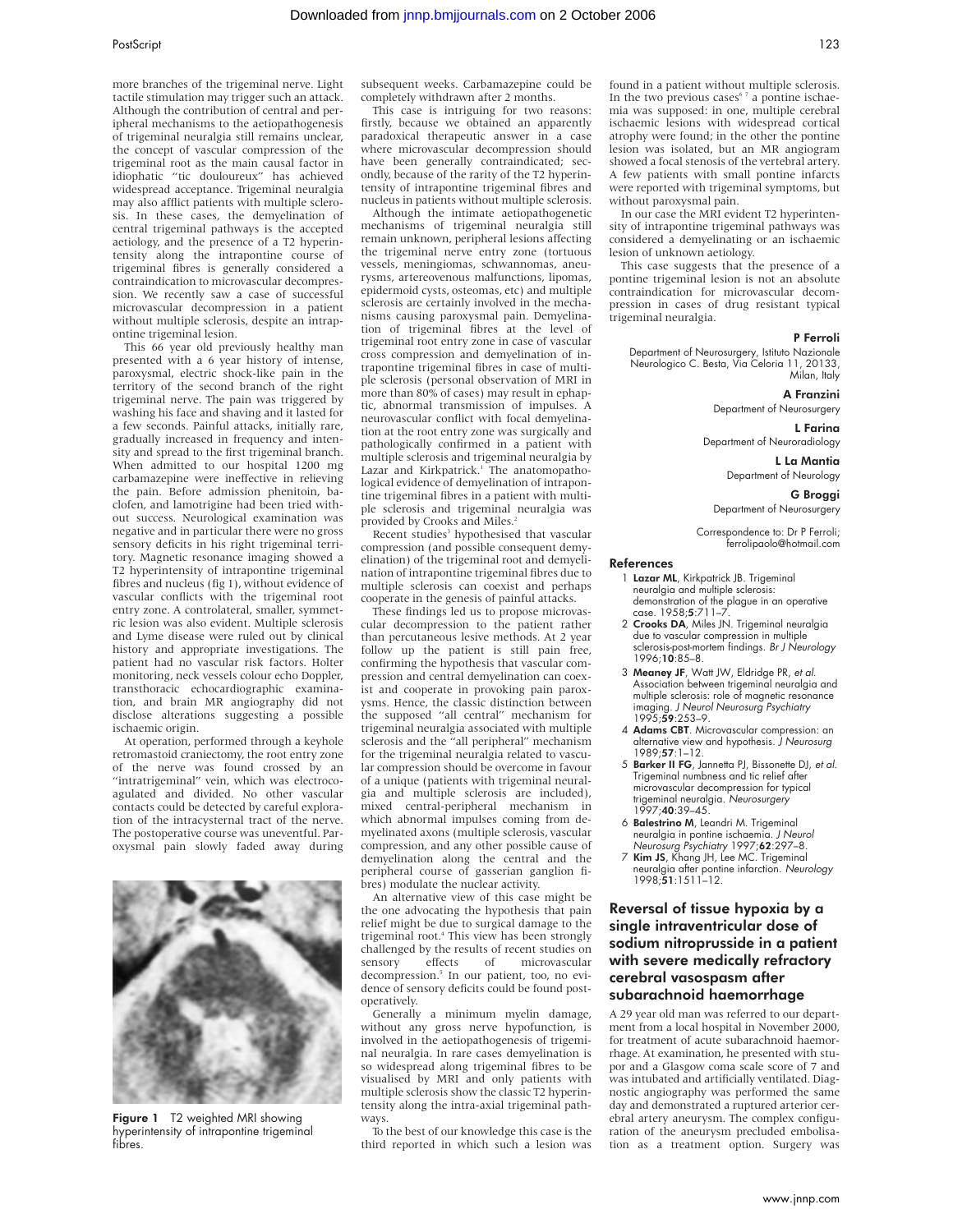

**Figure 1** Left frontal brain tissue oxygen pressure (ptiO<sub>2</sub>), mean arterial pressure (MAP), and intracranial pressure (ICP) in a patient with cerebral vasospasm after subarachnoid haemorrhage. Low ptiO<sub>2</sub> values indicating critical brain hypoxia prompted emergency endovascular balloon dilatation of the vasospastic C1 segment of the left internal carotid artery, which only temporarily improved cerebral oxygenation. After intraventricular administration of a single dose of 40 mg sodium nitroprusside, cerebral oxygenation improved permanently.

performed the next day and the aneurysm was successfully clipped. After surgery, the patient received the calcium channel blocker nimodipine intravenously at a dosage of 2 mg/hour and moderate hypervolaemic haemodilution using isotonic solutions to prevent vasospasm induced brain ischaemia. Transcranial Doppler flow velocities were less than 140 cm/s from day 1 to 5 postoperatively. At day 6, Transcranial Doppler flow values increased up to 200 cm/s indicating severe cerebral vasospasm. Cerebral angiography was performed demonstrating 80% vasospasm on the left internal carotid artery (C1 segment). Because the patient remained in a medically induced coma, a Clark-type intraparenchymal brain tissue oxygen sensor was implanted in the left middle cerebral artery territory to monitor brain tissue oxygenation. Initial values showed tissue hypoxia (tissue oxygen pressure <10 mm Hg), therefore, aggressive hypertensive hypervolaemic haemodilution therapy was initiated to improve cerebral circulation. After temporary improvement, the next day brain tissue oxygen pressure decreased below 5 mm Hg and emergency endovasular balloon dilatation of the C1 segment of the internal carotid artery was performed. Again, tissue oxygen improved temporarily but critical tissue hypoxia developed 4 hours after balloon dilatation. Brain CT was performed and showed no signs of established cerebral infarction. At a brain tissue oxygen value of 2 mm Hg, a total dose of 40 mg sodium nitroprusside was administered over a period of 30 minutes via the ventricular catheter. The dosage was chosen from an earlier clinical report.<sup>1</sup> Seventy minutes after

sodium nitroprusside administration, brain tissue oxygen increased continuously and persisted at normal values of >15 mm Hg for the next days (fig 1). The clinical course was further complicated by bilateral pneumonia and acute respiratory distress syndrome. Follow up CT showed no major infarction but an atypical left frontal 2×2×2 cm hypodense white matter lesion. The patient was discharged at Rankin grade 5 and slightly improved to Rankin grade 4 after 6 months.

Cerebral vasospasm is the most significant cause of morbidity and mortality in patients surviving subarachnoid haemorrhage long enough to reach medical care. Using the data from the vehicle group of the recent randomised, double blind, vehicle controlled trials on tirilazad mesylate,<sup>2</sup> symptomatic vasospasm occurred in 33%−38% and cerebral infarctions from vasospasm were found in 10%−13% of all patients after subarachnoid haemorrhage. Prevention and treatment of cerebral vasospasm were achieved despite the use of nimodipine, hypertensive hypervolaemic hemodilutive therapy, angioplasty and intra-arterial papaverine administration. So far, there is no other established treatment modality that could be offered to those patients with severe vasospasm, decreasing blood flow, and impending cerebral infarction.

The reduction in the concentration of nitric oxide is one purported mechanism of delayed vasospasm after subarachnoid haemorrhage. Evidence in support of a causative role for nitric oxide includes the disappearance of nitric oxide synthase from the adventitia of vessels in spasm, the destruction of nitric oxide by haemoglobin released from the clot

into the subarachnoid space, and reversal of vasospasm by intracarotid nitric oxide.

Recently, Thomas *et al* have suggested intraventricularly administered sodium nitroprusside as a treatment for severe medically refractory vasospasm after subarachnoid haemorrhage.<sup>13</sup> After intraventricular administration, sodium nitroprusside is supposed to attenuate vasospasm by releasing nitric oxide on the abluminal side of the basal cerebral vessels.

Apart from the original description of the clinical and angiographic effects there is only one report that repeated intraventricular sodium nitroprusside administration indeed may improve crirically reduced cerebral oxygenation and blood flow.4 Our data demonstrate for the first time that despite the short half life of sodium nitroprusside a single intraventricular dose may lead to permanent improvement of reduced cerebral oxygenation in the territory of a severely vasospastic artery. Our finding supports the concept that nitric oxide is playing a critical part in the pathophysiology of cerebral vasospasm after subarachnoid haemorrhage and that intraventricular sodium nitroprusside may offer a a novel therapeutic option in patients with otherwise medically refractory vasospasm and impending cerebral infarction.

### A Raabe, H Vatter, M Zimmermann, V Seifert

Department of Neurosurgery, Neurology and Neurosurgery Centre, Johann Wolfgang Goethe University, Schleusenweg 2–16, 60528 Frankfurt am Main, Germany

> Correspondence to: Dr A Raabe; A.Raabe@em.uni-frankfurt.de

# References

- 1 Thomas JE, Rosenwasser RH. Reversal of severe cerebral vasospasm in three patients after aneurysmal subarachnoid hemorrhage: initial observations regarding the use of intraventricular sodium nitroprusside in
- humans. *Neurosurgery* 1999;**44**:48–57.<br>2 **Haley EC Jr**, Kassell NF, Apperson-Hansen C, *et al*. A randomized, double-blind,<br>vehicle-controlled trial of tirilazad mesylate in patients with aneurysmal subarachnoid hemorrhage: a cooperative study in North America. J Neurosurg 1997;86:467–74.
- 3 Thomas JE, Rosenwasser RH, Armonda RA, et al. Safety of intrathecal sodium nitroprusside for the treatment and prevention of refractory cerebral vasospasm and ischemia in humans. Stroke 1999;30:1409–16.
- 4 Vajkoczy P, Hubner U, Horn P, et al. Intrathecal sodium nitroprusside improves cerebral blood flow and oxygenation in refractory cerebral vasospasm and ischemia in humans [letter]. Stroke 2000;31:1195–7.

# Transcranial magnetic stimulation alleviates truncal ataxia in spinocerebellar degeneration

Spinocerebellar degeneration is an inherited or acquired neurodegenerative disorder characterised by steadily progressive cerebellar ataxia, dysarthria, and gait disturbance. These symptoms restrict daily activities. However, no satisfactory therapy has been established. Transcranial magnetic stimulation (TMS), originally introduced to the medical field to evaluate the function of the CNS, is recently becoming a therapeutic tool for neuropsychiatric disorders, such as major depression1 and Parkinson's disease.<sup>2</sup> We also reported the efficacy of TMS for inherited spinocerebellar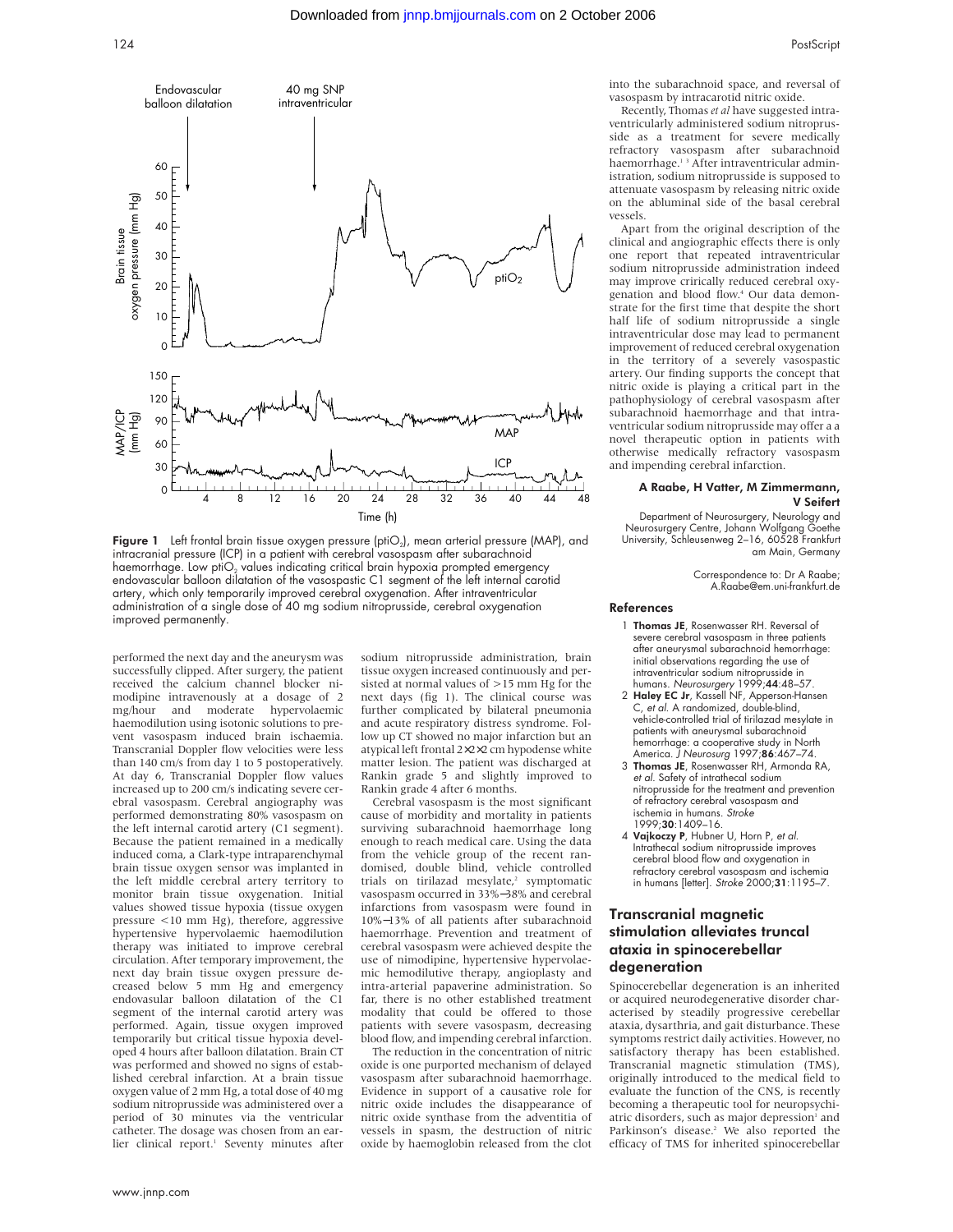PostScript 125

Table 1 Age, disease duration, and disease severity of patients enrolled in this study and the results of comparisons between active stimulation and sham stimulation, and between cerebellar-type SCD and OPCA type SCD receiving active stimulation

|                                     | Active        | Sham            | p Valuet | Active cerebellar | <b>Active OPCA</b> | pValue‡ |
|-------------------------------------|---------------|-----------------|----------|-------------------|--------------------|---------|
| Age (y)                             | 56.31 (1.96)  | 58.83 (1.47)    | 0.32     | 62.00 (2.03)      | 54.48 (2.80)       | 0.08    |
| Disease durarion (y)                | $7.73$ (0.71) | $6.67$ (0.82)   | 0.33     | 8.28 (1.27)       | 5.52 (0.91)        | 0.10    |
| Disease types (N) (cerebellar:OPCA) | 17:22         | 16:19           | 0.85     |                   |                    |         |
| $10$ m time $(s)$ :                 |               |                 |          |                   |                    |         |
| Before TMS                          | 14.37 (1.80)  | 13.78 (1.23)    | 0.79     | 13.74 (2.92)      | 16.24 (2.26)       | 0.23    |
| After TMS                           | 9.90(0.75)    | $12.65$ (1.20)* | < 0.05   | 8.11 (0.49)       | 12.16(1.21)        | < 0.05  |
| 10 m steps:                         |               |                 |          |                   |                    |         |
| Before TMS                          | 23.88 (2.19)  | 25.19(1.71)     | 0.64     | 23.91 (2.22)      | 24.41 (3.62)       | 0.28    |
| After TMS                           | 19.47 (1.19)  | 23.49 (1.69)*   | < 0.05   | 19.97 (1.89)      | 19.39 (1.55)       | 0.40    |
| Tandem steps:                       |               |                 |          |                   |                    |         |
| Before TMS                          | 1.24(0.37)    | 2.26(0.67)      | 0.19     | 2.39(0.77)        | 1.05(0.49)         | 0.20    |
| After TMS                           | 7.92(2.12)    | $3.25$ (1.38)   | < 0.005  | 10.72 (3.52)      | 4.81 (1.87)        | < 0.05  |
| Standing capacities:                |               |                 |          |                   |                    |         |
| Before TMS                          | 2.36(0.18)    | 2.43(0.21)      | 0.72     | 2.11(0.34)        | 2.48(0.18)         | 0.17    |
| After TMS                           | 1.64(0.11)    | $2.11(0.17)$ *  | < 0.05   | 1.23(0.16)        | 1.86(0.13)         | < 0.01  |
| Walking capacities:                 |               |                 |          |                   |                    |         |
| Before TMS                          | 2.21(0.12)    | 2.11(0.20)      | 0.64     | 2.00(0.34)        | 2.19(0.13)         | 0.41    |
| After TMS                           | 1.67(0.13)    | 2.07(0.20)      | 0.09     | 1.23(0.16)        | $1.62$ (0.18)      | 0.51    |

Values are shown as mean (SEM).

10 m time, 10 m steps, Tandem steps are indicated by the same abbreviations used in the text.

\*p<0.05 compared with each value before TMS in sham stimulation group; †p Values shown in this table were analyzed between active and sham stimulation groups; ‡p Values shown in this table were analyzed between cerebellar type and OPCA type of active stimulation group.

degeneration.<sup>3</sup> We now report here a placebo controlled trial of TMS over the cerebellum for patients with spinocerebellar degeneration.

Seventy four patients with spinocerebellar degeneration gave written informed consent to participate in this study, which was approved by the ethics committee of Tohoku University. No patient had a history of seizures or any abnormalities established by EEG. They also had no orthopaedic problems. Thirty nine patients, aged from 27 to 76 years (19 men and 20 women), were assigned to active stimulation, and the other 35 patients, aged from 38 to 76 years (25 men and 11 women), were assigned to sham stimulation. They were divided based on the date when they were admitted to our hospitals. The age, disease duration (unpaired *t* test), disease type (χ<sup>2</sup> test), and disease severity (unpaired *t* test) were matched between the two groups. Disease types were divided into two groups, cerebellar type (sporadic and hereditary cortical cerebellar atrophy including spinocerebellar atrophy (SCA) 6) and olivopontocerebellar atrophy (OPCA) type (sporadic OPCA, SCA1, SCA3, etc). Transcranial magnetic stimulation over the cerebellum was administered at almost the same time in the evening once a day for 21 consecutive days. A Magstim 200 (Magstim, Wales, UK), a transcranial magnetic stimulator with a 14 cm circular coil, was used. The stimulus coil was placed tangentially (active stimulation) or vertically (sham stimulation) over the scalp and centred on the inion, 4 cm lateral to the right of the inion, and 4 cm lateral to the left of the inion. The site order of delivery was always the same, first the right, then the centre, and then the left repeatedly 10 times in the same order. Ten pulses (the interpulse interval was about 6 seconds, which depended on the time that the Magstim 200 needed to be fully charged; five were counter clockwise and five were clockwise) were delivered on each region. The duration of each stimulus pulse was 0.1 ms. The stimulator output was adjusted to 100% of the maximum output capacity, which was about 2.5 times the motor threshold of the participants. We measured the motor threshold by stimulating the hand area of the left

cortex using a 14 cm circular coil and recording the motor evoked potentials from the right first dorsal interosseous muscle while the hands were relaxed. The average threshold was 39.4 (SD 3.8)%.

We evaluated their truncal ataxia according to the time required for a 10 m walk (10 m time), the number of steps for a 10 m walk (10 m steps), and the number of practicable steps on a walk with the feet in the tandem position (tandem steps). Standing capacities (0, able to stand on one foot more than 15 seconds; 1, able to stand with the feet in the tandem position; 2, able to stand with the feet together; 3, able to stand with the heels together; 4, able to stand with the feet less than 10 cm apart; 5, able to stand with feet more than 10 cm apart; 6, unable to stand without support) and walking capacities (0, normal; 1, almost normal but unable to run; 2, able to walk without support, but clearly abnormal; 3, able to walk without support but with considerable staggering; 4, able to walk with a handrail; 5, able to walk with considerable support; 6, unable to walk, even with accompanying person) were also evaluated. The evaluation was done by the patients' physicians, who did not participate in this study. We measured the regional brain blood flow by consecutive single photon emission computed tomography (SPECT) using technetium-99m ethyl cystinate dimer before and after the 3 week TMS trial in 28 patients in the active stimulation group. We put the regions of interest on the bilateral frontal lobes, temporal lobes, occipital lobes, putamina, cerebellar hemispheres and pontine base. Quantitative blood flow in each region of interest was calculated from qualitative axial SPECT images by the application of Patlak plot graphical analysis.4 The examiners were blind to the manner of TMS.

All participants completed the 3 week TMS trial without any adverse effects. One patient was fearful and needed a reduction in the stimulus intensity to 80% of the maximum output. Before the TMS trial, there were no differences in 10 m time, 10 m steps, tandem steps, standing capacities, and walking capacities in both groups (Mann-Whitney *U*

test). Comparing between active and sham stimulation after 3 week TMS, active stimulation was significantly more effective in 10 m time (p<0.05), 10 m steps (p<0.05), tandem steps  $(p<0.005)$ , and standing capacities (p<0.05) (Mann-Whitney *U* test, table 1 ). However, 10 m time  $(p<0.05)$ , 10 m steps  $(p<0.05)$ , and standing capacities  $(p<0.05)$ were significantly improved in the sham stimulation group (Wilcoxon signed rank test, \*table 1). The cerebellar type of spinocerebellar degeneration was significantly more sensitive to TMS than the OPCA type in 10 m time  $(p<0.05)$ , tandem steps  $(p<0.05)$ , and standing capacities (p<0.01) (Mann-Whitney *U* test, table 1). After the 3 week TMS trial, the mean regional brain blood flow significantly increased in the cerebellum and pons from 52.52 (SEM 2.12) ml/100 g/min to 58.54 (SEM 1.89) ml/100 g/min (p<0.005), and from 34.38 (SEM 2.21) ml/100 g/min to 39.68 (SEM 1.34) ml/100 g/min (p<0.05), respectively (paired *t* test). The regional brain blood flow in the cerebral cortices did not show any change.

In this study, we found a significant alleviation of truncal ataxia in patients with spinocerebellar degeneration treated by active TMS. Although placebo or training effects were demonstrated in 10 m time, 10 m steps, and standing capacities (\* table 1), the effects of active stimulation were far beyond those of sham stimulation. With our method, active stimulation evoked the contraction of nuchal and shoulder muscles. However, sham stimulation produced the same noise as that of active stimulation, and some scalp sensation. Patients did not know the difference between active and sham stimulation because no patients had experienced active stimulation previously. Therefore, patients having sham stimulation did not notice that they were receiving inactive stimulation. Our results showed that the disease type was important for the effect of TMS. We matched not only the age, disease duration, and disease severity of both groups but also the type of disease. We considered this study to be placebo controlled. Therefore, TMS over the cerebellum actually alleviates truncal ataxia in patients with spinocerebellar degeneration.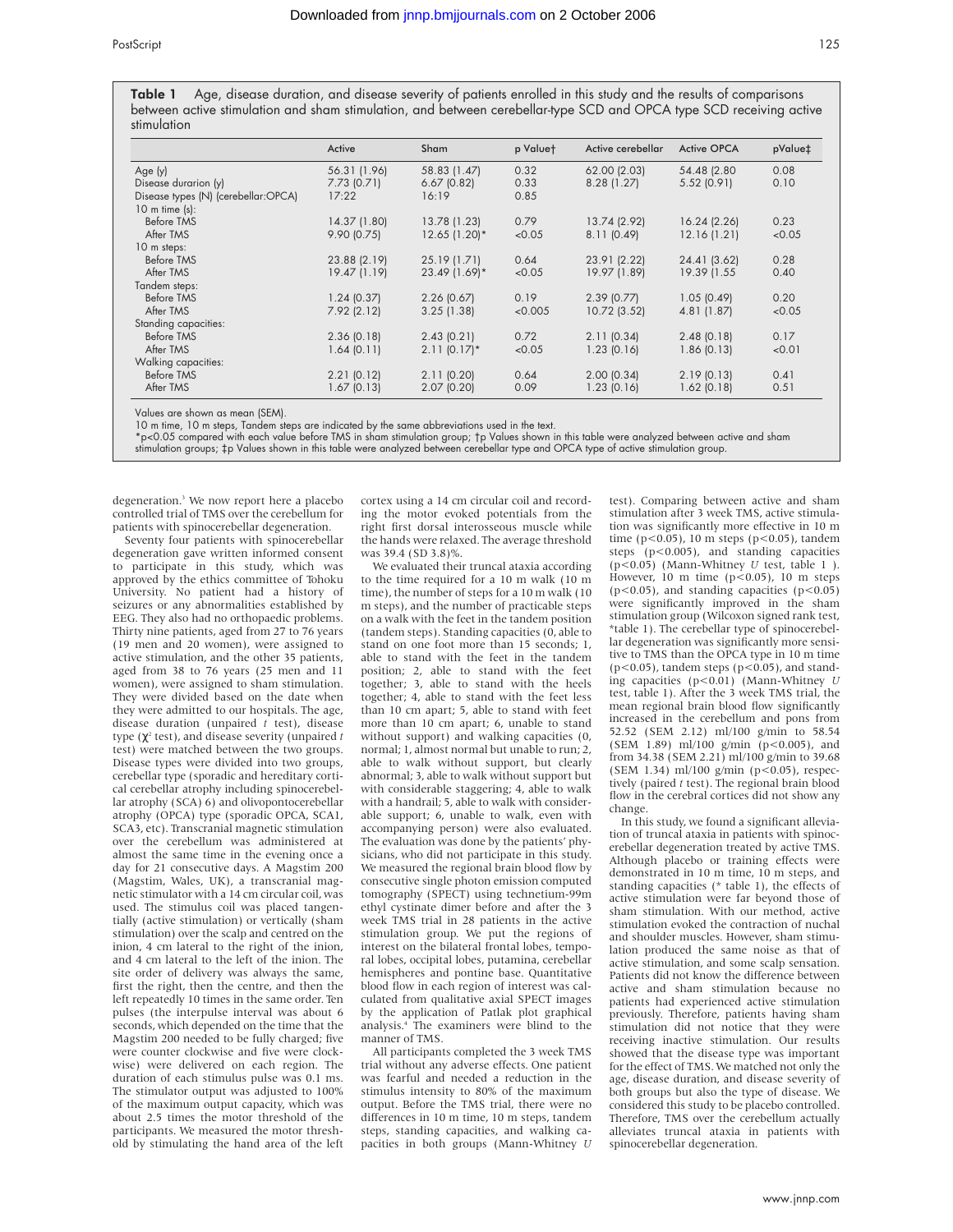126 PostScript

Although we do not yet know the mechanism by which TMS works, we are very much interested in the increase in cerebellar blood flow after TMS. This finding suggests that TMS over the cerebellum may activate the decreased cerebellar function. This effect may be caused by direct stimulation to the cerebellum as we used the maximum strength of stimulation at 2.5 times the motor threshold. Another possibility is that sensory input from the contracted muscles by TMS might occur.

After the TMS trial we continued TMS in some patients. Patients receiving TMS once or twice a week kept their improved condition at least for 6 months, but patients receiving TMS every 2 weeks returned to their baseline in 2 weeks. Therefore, we think that the effects of TMS with our method are maintained for about 1 week. We conclude that TMS over the cerebellum is a promising treatment for spinocerebellar degeneration.

# Acknowledgement

This work was financially supported by the Magnetic Health Science Foundation.

### Y Shiga, T Tsuda, Y Itoyama

Department of Neurology, Tohoku University School of Medicine, 1–1 Seiryo-machi, Aoba-ku, Sendai 980–8574, Japan

# H Shimizu

Mea Pro

Department of Neurology, Yamagata National Hospital, Japan

# K-I Miyazawa

Department of Neurology, Kohnan Hospital, Japan

# K Jin

Department of Neurology, Miyagi National Hospital, Japan

### T Yamazaki

Department of Radiology, Tohoku University School of Medicine, Japan

> Correspondence to: Dr Y Shiga; yshiga@neurol.med.tohoku.ac.jp

# References

- 1 Pascual-Leone A, Rubio B, Pallardo F, et al. Rapid rate transcranial magnetic stimulation of the left dorsolateral prefrontal cortex in drug-resistant depression. Lancet 1996;348:283–7
- 2 Mally J, Stone TW. Improvement in parkinsonian symptoms after repetitive transcranial magnetic stimulation. *J Neurol Sci*<br>1999;**162**:179–84.
- 3 Shimizu H, Tsuda T, Shiga Y, et al. Therapeutic efficacy of transcranial magnetic stimulation for hereditary spinocerebellar degeneration. *Tohoku J Exp Med*<br>1999;**189**:203–11.
- 4 Matsuda H, Yagishita A, Tsuji S, et al. A quantitative approach to technetium-99m ethyl cystinate dimer: a comparison with technetium-99m hexamethyl propylene amine oxine. Eur J Nucl Med 1995;22:633–7.

# Agraphia in Kanji after a contusional haemorrhage in the left temporo-occipital lobe

The Japanese language has two different writing systems, Kana (Japanese syllabograms) and Kanji (Japanese ideograms), and Japanese sentences usually consist of combinations of both. Recently, there has been speculation that different pathways are involved in Kanji and Kana reading and writing.<sup>1</sup> It has been suggested that the processing of Kanji and Kana involves different intrahemispheric mechanisms, as judged mainly through studies on patients with

alexia and agraphia.<sup>2</sup> Wernicke's area and its surrounding left middle temporal lobe may play the most important part in Kanji reading when visual information is transmitted by any pathway. We recently had the opportunity to examine a patient who had mild transient aphasia and persistent agraphia of Kanji after a discrete contusional haemorrhage in the left temporo-occipital lobe.

A 66 year old right handed man (pensioner) with 12 years of school education was involved in a traffic accident and sustained a closed head injury. He was admitted to our hospital the next day. He had no history of neurological problems. His parents, brothers, and sisters are all right handed. On examination, he was alert and cooperative. Neurological examination disclosed no motor or sensory disturbance.

Formal language assessment was undertaken 3 days after injury using the standard language test for aphasia (SLTA). His spontaneous speech was fluent. He had no difficulty initiating speech, articulated normally, and did not have logorrhoea. Echolalia was not seen and phonological structure was clear. Object naming was moderately impaired, with considerable paraphasia. Word fluency (animal naming) was 3/min. Repetition was excellent. Reading aloud was good; however, writing of both Kanji and Kana was impaired, and considerable paragraphia was evident.

In addition, he demonstrated constructional apraxia using figure copying of a three dimensional cube but not oral, ideomotor, or ideational apraxia. There were no signs of motor impersistence or unilateral spatial neglect. The score on Raven's coloured progressive matrices was 26/36.

Brain CT on admission showed an area of high density consistent with contusional

|                          | (1)                                       | (2)             | (3)                | (4)                 | (5)                    |
|--------------------------|-------------------------------------------|-----------------|--------------------|---------------------|------------------------|
| Kanji                    |                                           | 糸               | 欠ずう                | $\cdot$<br>桟        |                        |
|                          | 犬                                         | 毛糸              | 灰<br>皿             | 鉛<br>筆              | 新<br>聞                 |
| Meaning<br>Pronunciation | dog<br>(inu)                              | wool<br>(keito) | trash<br>(haizara) | pencil<br>(enpitsu) | newspaper<br>(shinbun) |
| Kana                     | $\begin{matrix} 1 \ \lambda \end{matrix}$ |                 |                    | アンピ                 | シンプ                    |
|                          | イヌ                                        | ケ<br>イ<br>ĥ     | ハイザラ               | エンピツ                | シンブン                   |

**Figure 1** Examples of dictation. This patient showed intact Kana writing and difficulties in Kanji writing: 1, no response; 2, partial completion; 3, partial substitution; 4, neographism; 5, correct.

> haemorrhage in the left temporo-occipital lobe. Brain MRI 5 days after admission showed contusional haemorrhage in the left temporo-occipital lobe involving the posterior part of the temporal cortex and the adjacent white matter. There were no abnormalities in the left angular gyrus.

> Aphasia was gradually resolved, his scores on SLTA 8 weeks after the onset becoming normal. Despite this, his writing ability remained clearly disturbed. We asked him to read and write on dictation 221 Kanji and 76 Kana, all of which are taught in the first 2 years of primary school in Japan. He was unable to write 83 of the 221 Kanji (37.6%). which he reported that he knew but could not recall. He tended to have difficulty with Kanji characters, which were more complex and had been learnt later (fig 1). Error types included partial substitution (two), partial completion (seven), neographism (29), and no response (45). On the other hand, he made no mistakes in reading Kanji or in reading and writing Kana letters. On the revised Wechsler adult intelligence scale (WAIS-R), his verbal intelligence quotient (IQ) was 105 and his performance IQ was 101, with an overall IQ of 103. Brain MRI 3 months after admission showed a subcortical lesion in the left temporo-occipital lobe (fig 2).

> Although this patient experienced aphasia immediately after cerebral contusion, the aphasia resolved over a subsequent 8 week period. He was left with an isolated disturbance of Kanji writing. In the absence of any dementia, aphasia, or disturbance of consciousness, his condition was classified as one of pure agraphia.

> Soma *et al*<sup>2</sup> described "pure agraphia of Kanji" in three patients, who had a lesion in the left posterior temporal area extending to the angular gyrus on CT. Although they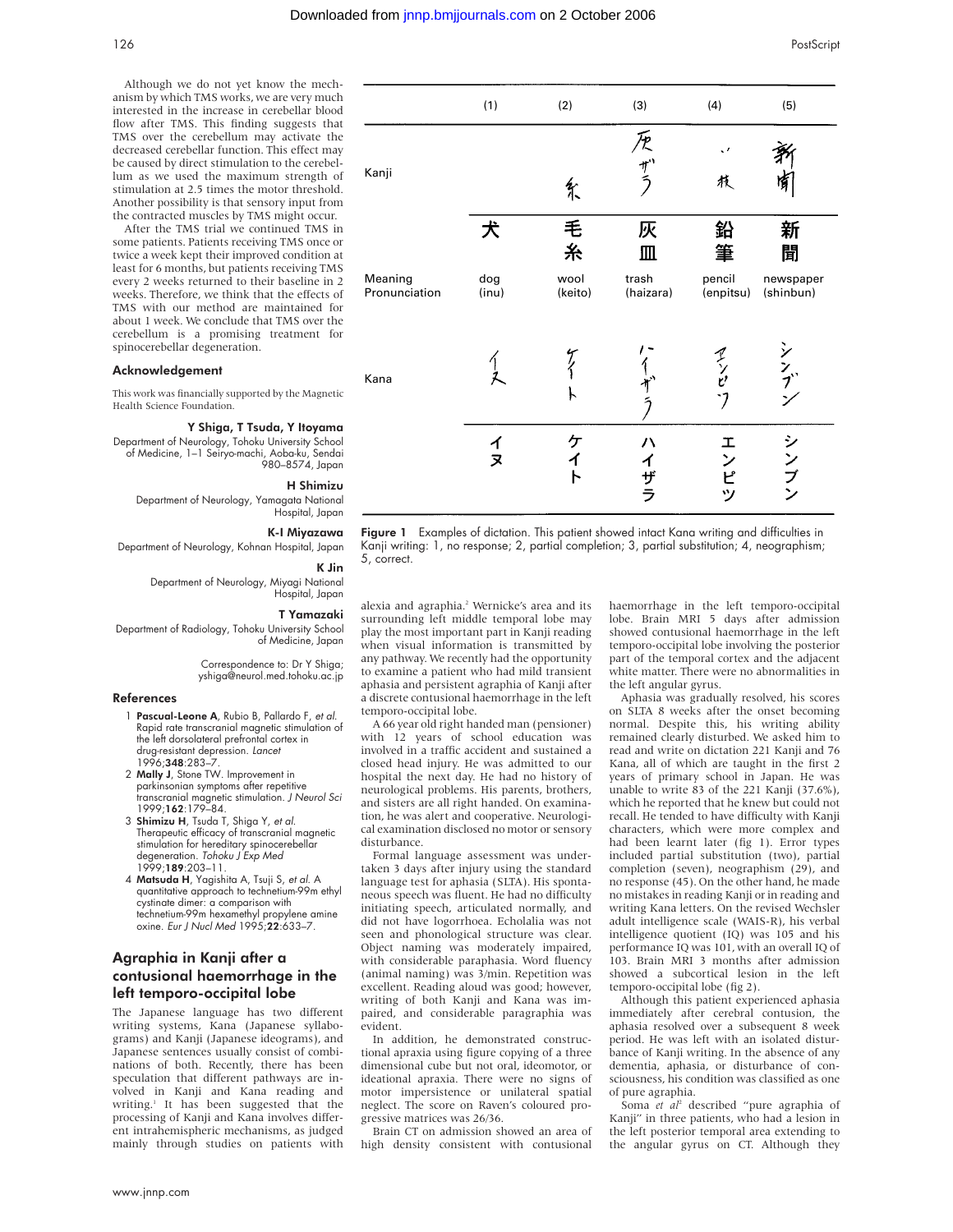

Figure 2 Brain MRI 3 months after admission showed the subcortical lesions in the left temporo-occipital lobe.

exhibited amnestic aphasia, alexia, and agraphia in the acute phase, disturbances other than agraphia of Kanji disappeared in a few months. Yokota *et al*<sup>3</sup> also reported a case with pure agraphia of Kanji, and suggested that the process of writing Kanji involves a different pathway from that which mediates Kanji reading in the left temporal lobe.

Iwata<sup>1</sup> proposed a hypothetical neuronal mechanism in the writing of Kanji and Kana as follows: the Broca's and motor association areas are the final coordination centres, but the angular gyrus plays an important part in sending the graphic information to the motor areas. However, spontaneous writing and responses to dictation are usually initiated by Wernicke's area, which gives rise to two different pathways to the angular gyrus. One is the auditory somaesthetic association pathway leading directly from Wernicke's area to the angular gyrus; Kana writing mainly depends on the intactness of this route. The second pathway is from Wernicke's area to the occipital lobe by way of the posterioinferior temporal area. This is the pathway involved in selecting the correct Kanji graphemes according to the meaning of the word, and thus recalled visual engrams of letters are sent to the angular gyrus.

Our patient demonstrated that initial amnestic aphasia, and agraphia of Kanji were associated with a lesion in the left temporal lobe. Because the posterior temporal region is located in close proximity to the angular gyrus and Wernicke's area, the pathological process in the first area affects the second two regions in its acute phase. We conclude that the persistent symptom of pure agraphia for Kanji in this study was caused by the left posterior temporal lesion which disconnected the pathway for Kanji writing selectively.

### S Maeshima, A Ueyoshi, T Matsumoto

Department of Physical Medicine and Rehabilitation, Wakayama Medical University, Wakayama, Japan

# R Okita, H Yamaga, F Ozaki, H Moriwaki

Division of Neurological Surgery, Hidaka General Hospital, Wakayama, Japan

# P Roger

School of Communication Sciences and Disorders, University of Sydney, Australia Correspondence to: Dr S Maeshima; maeshima@wakayama-med.ac.jp

### References

- 1 Iwata M. Kanji versus Kana. Neuropsychological correlates of the Japanese writing system. Trans Neurosci 1984;7:290–3.
- 2 Soma Y, Sugishita M, Kitamura K, et al. Lexical agraphia in the Japanese language. Pure agraphia for Kanji due to left posterioinferior temporal lesions. Brain 1989;112:1549–61.
- 3 Yokota T, Ishiai S, Furukawa T, et al. Pure agraphia of kanji due to thrombosis of the Labbe vein. J Neurol Neurosurg Psychiatry 1990;53:335–8.

# Successful autologous stem cell transplantation in a patient with chronic inflammatory demyelinating polyneuropathy

A patient with chronic inflammatory demyelinating polyneuropathy is reported on who never had spontaneous remissions for 10 years, but who is in remission for 2 years after an autologous stem cell transplantation (ASCT). Before ASCT he needed at least 20 mg prednisone/day and in addition intravenous immunoglobulin (IVIg) treatment at regular intervals. An ASCT was considered in this patient because of serious side effects of

immunosuppressive treatment.<br>Chronic inflammatory demyelinating inflammatory polyneuropathy (CIDP) is characterised by weakness with sensory impairments in the arms and legs. The reflexes in the arms and legs disappear. The onset is insidious. There may be progressive deterioration or a course with remissions and exacerbations. Routine blood examination is usually normal. Protein in CSF is increased in most patients. Electrophysiological studies may show slow nerve conduction velocities, conduction blocks, or<br>dispersion.<sup>1</sup> Inflammatory demvelinating Inflammatory demyelinating polyneuropathy is considered to be an autoimmune disease which is supported by the presence of inflammatory cells in sural nerve biopsies and the beneficial response to immunosuppressive treatment in most patients.<sup>2</sup> We describe a patient with CIDP who has had this disease for 10 years without spontaneous remissions. He responded to immunosuppressive therapy, but needed high doses and had severe side effects. Therefore, we decided to try to induce a long lasting remission by autologous stem cell transplantation (ASCT).

This patient was 38 years old when, in 1988, he began to have tingling and numbness in his fingers. The sensory symptoms progressed to his arms and legs, followed by weakness. Initially his symptoms were attributed to too much stress but at the end of 1990 when weakness had worsened to such an extent that he was no longer independent in his daily activities, it was decided that it was time for a neurological evaluation. At that time he had weakness of his arms and legs, MRC grade 4. There was atrophy of his intrinsic hand muscles and fasciculations were seen in the muscles of his arms. Except for diminished knee reflexes, there was areflexia. He had numbness of his arms and legs in a glove and stocking distribution. Electrophysiological studies showed slowed nerve conduction velocities of the median, ulnar, tibial posterior, and peroneal nerves in the range of 15–25 m/s with prolonged distal latencies and F wave responses. The distal compound muscle action potentials were small. Few muscles had signs of denervation. Blood examination was unremarkable and CSF total protein was 0.67 g/l without cells. Sural nerve biopsy was consistent with CIDP, showing inflammatory cells and demyelination.

In 1990 he was started on 60 mg/day prednisone. After 2 weeks improvement began. This improvement continued to normal strength leaving only slight numbness in his fingers. During tapering off of the prednisone dose he had mood disturbances at every change of dose. Repeatedly he had a relapse at doses lower than 20 mg/day. Subsequently we tried to replace prednisone by 150 mg/day azathioprine but after 2 years of treatment with azathioprine it was still not possible to decrease the dose of prednisone to less than 20 mg/day. Azathioprine was replaced by methotrexate (7.5 mg/week) for 6 months without a beneficial response. Thereafter he was treated with IVIg. After two cycles of 30g/ day IVIg for 5 days he needed infusions every other week to maintain his improved condition. We tried to prolong these intervals by adding prednisone. With 20 mg/day prednisone he remained free of relapses for about 4 months. However, these intervals became gradually shorter; he developed arthralgias after administration of IVIg, and had repeated gastric pain. After 8 years of immunosuppressive treatment, without spontaneous remissions, we discussed the possibility of autologous stem cell transplantation (ASCT).

In May 1998 peripheral blood stem cells were harvested by leukopheresis after mobilisation with cyclophosphamide  $(4 \text{ g/m}^2)$  and granulocyte colony stimulating factor (G-CSF; 5  $\mu$ g/kg). CD 34+ cells were positively selected by immunomagnetic beads (Clinimax®, purity 98.7%) and cryopreserved. Before this procedure the patient had had IVIg every other week together with 20 mg/day prednisone. With this regular IVIg treatment he was in an optimal condition: he had no weakness and only mild sensory impairment of his fingers. After the mobilisation procedure, prednisone could be tapered off to 8 mg/day. Even without IVIg he remained in this improved condition for 5 months before he relapsed. Weakness in the arms and legs returned together with sensory impairment. Electrophysiological studies were repeated. We decided firstly to improve his neurological condition by IVIg treatment before myeloablative treatment was started. This treatment resulted in considerable improvement; only mild sensory impairment of the fingers remained.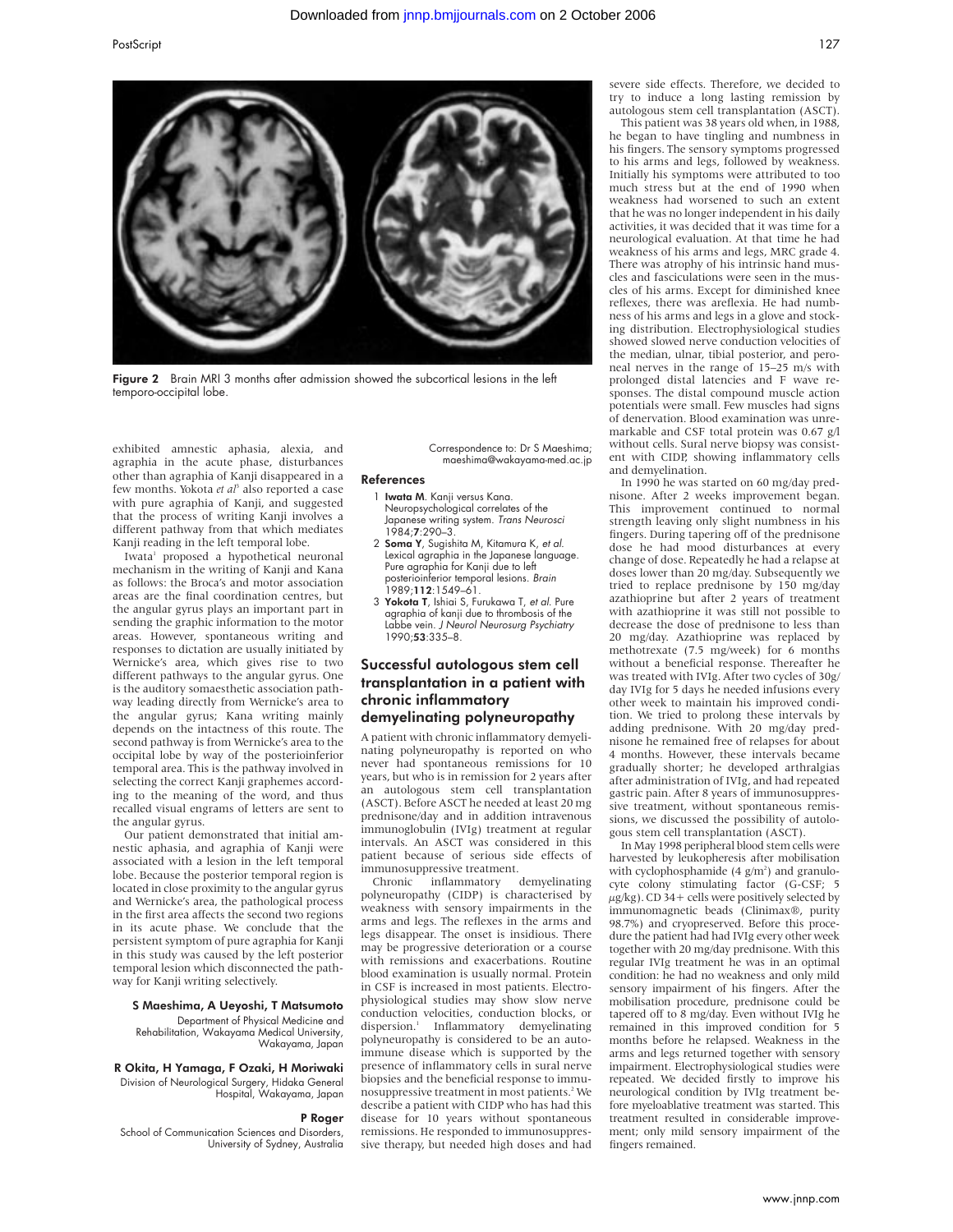In March 1999 he was treated with BEAM myeloablative chemotherapy (300 mg/m2 BCNU on day −6, 200 mg/m²/day etoposide on days –5, –4, –3, and –2, 200 mg/m<sup>2</sup>/day cytosine arabinoside on days –5, −4, −3, and−2, and 140 mg/m2 /day melphalan on day–1) followed by stem cell re-infusion at day 0 (11.2 x  $10^6$  CD 34+ cells/kg). After re-infusion recovery of peripheral blood cells occurred within 16 days. Prednisone was tapered off but doses lower than 5 mg were accompanied by complaints of fatigue probably due to adrenal insufficiency. Two years after stem cell re-infusion, he is still free of relapses with 5 mg/day prednisone and without IVI g treatment. He works full time and the only neurological signs consist of mild numbness of his fingertips. Electrophysiological studies were repeated 1 year after reinfusion and compared with the latest study performed when he had relapsed after the mobilisation phase. For the right median nerve, the distal CMAP improved from 2.1 mV to 7.3 mV, the distal latency from 14.6 to 12.3 ms, and the motor nerve conduction velocity from 12 to 24 m/s.

This is the first report of autologous CD 34+ stem cell transplantation in a patient with CIDP. Recently, Marmont reviewed the results of autologous stem cell transplantation (ASCT) in autoimmune diseases.<sup>3</sup> He discussed a group of 143 patients, including patients with multiple sclerosis (n=51), systemic sclerosis, (n=30), rheumatoid arthritis  $(n=15)$ , juvenile chronic arthritis  $(n=18)$ , systemic lupus erythematosus (n=12), vasculitis (n=4), other connective tissue disease (n=4), and various autoimmune haematological disorders (n=9). The treatment of these patients was variable: some had transplantation of bone marrow stem cells, others had mobilised peripheral blood haematopoietic stem cell transplantation. The graft was unmanipulated in 36 patients and was T cell depleted in the remaining patients. The highest relapse rate at 1 year was seen in juvenile chronic arthritis (50%) whereas only 10% of patients with multiple sclerosis had relapsed. The transplant related mortality at 2 years post-transplantation was 6%. Multiple sclerosis has become the autoimmune disease which is most often treated by ASCT.

Marmont discussed a group of 24 patients with multiple sclerosis with a progressive course who were treated similarly to the patient with CIDP in this report. The patients with multiple sclerosis were conditioned with the BEAM regimen; the mobilisation phase consisted of cyclophosphamide followed by granulocyte colony stimulating factor and finally CD 34+ cells were cryopreserved. The only difference was that our patient was not treated with antithymocyte globulin. In the group of 24 patients with multiple sclerosis, one patient died of aspergillosis in the post-transplant period. The other 23 patients had no severe transplant related morbidity. Improvement in disability was seen in 10 patients, stabilisation in another 10.

The question is how ASCT is capable of eradicating autoimmunity. Remissions after allogeneic stem cell transplantation are easier to explain, as a "diseased" immunological and stem cell compartment is replaced with one that is normal and likely to develop tolerance. However, allogeneic transplantations are accompanied by high mortality figures and are therefore not considered in non-lethal autoimmune diseases.<sup>3</sup>

Autologous transplantations can better be described as rescue therapy. High doses of cytotoxic therapy as is given in ASCT are also

myeloablative and are only possible with stem cell rescue treatment. It might be that the effects of this treatment on autoimmune diseases can be attributed completely to the high levels of cytotoxic treatment.4 However, development of tolerance by "re-educated" lymphocytes from the purified CD 34+ cells has not been ruled out.

We certainly do not advise the routine use of ASCT in patients with CIDP. Most patients have an excellent response to immunomodulating therapy without serious side effects. Moreover, after several years of treatment many patients reach long lasting remissions. However, if high doses of immunosuppressive therapy are necessary for long periods and are poorly tolerated, ASCT with a well tolerated conditioning regimen may be considered.

### M Vermeulen

Department of Neurology (H2–220), Academic Medical Center, University of Amsterdam, PO Box 22700, 1100 DE Amsterdam, The Netherlands

> M H Van Oers Department of Haematology

Correspondence to: Dr M Vermeulen; m.vermeulen@amc.uva.nl

## References

- 1 Mc Combe PA, Pollard JD, McLeod JG. Chronic inflammatory demyelinating polyradiculopathy. A clinical and electrophysiological study of 92 cases. Brain 1987;110:1617–30.
- 2 Hadden RD, Hughes RA, Treatment of immune-mediated inflammatory neuropathies. Curr Opin Neurol 1999;12:573–9.
- 3 Marmont AM. New horizons in the treatment of autoimmune diseases: immuno ablation and stem cell transplantation. Ann Rev Med 2000;51:115–34
- 4 Nash RA. Prospects of stem cell transplantation in autoimmune diseases. J Clin Immunol 2000;20:38–45.

# **CORRESPONDENCE**

# Unusual presentation of a primary spinal lymphoma

Wilkening *et al*<sup>1</sup> described the unusual history of a formerly healthy immunocompetent white woman initially presenting with an S1 syndrome with lymphocytic pleocytosis in the CSF, leading to the misdiagnosis of meningoradiculitis. Repeated spinal MRI disclosed an epidural mass lesion, and histological examination of the tumour biopsy confirmed the diagnosis of primary spinal lymphoma of Burkitt's type. The authors emphasise that in every case with suspected meningoradiculitis<br>including neuroborreliosis. meningeal neuroborreliosis. lymphoma should be considered as an important differential diagnosis. In view of the occasionally difficult diagnosis of primary meningeal lymphoma we briefly present the clinicopathological report of a primary malignant lymphoma with almost selective involvement of the spinal roots: A woman aged 65 years without known systemic lymphoma presented with a painful focal right brachial plexus lesion and, 2 weeks later, developed progressive motor neuropathy with flaccic paraparesis of the lower limbs. Laboratory tests were negative except for her CSF showing increased protein content and 85 lymphocytes/mm3 , not expressing the B cell tumour marker CD 20. Nerve conduction studies suggested subchronic demyelinating neuropathy without motor conduction block. Cranial and cervical CT and MRI were negative. Sural nerve biopsy disclosd a demyelinating neuropathy with acute myelin loss, some remyelination with incipient onion bulb formation, and wallerian degeneration, but without inflammatory or neoplastic infiltration. Muscle biospy showed neurogenic muscle atrophy. Despite high dose corticosteroid and intravenous immunoglobulin treatment, her condition deteriorated rapidly with develoment of flaccid paraplegia and paresis of the right arm. Repeated CSF analysis showed increasing protein content and pleocytosis up to 180 cells/mm<sup>3</sup>, mainly transformed but with no neoplastic lymphocytes, again none being immunopositive for the B cell markers CD 19 and CD 20. Extensive search for extraneural malignancy including repeated cranial, spinal, and abdominal CT and MRI scans were all negative. The patient died 6 months after the onset of neurological symptoms. Necropsy disclosed diffuse B cell lymphoma<sup>2</sup> restricted to the cauda equina with massive infiltration of the anterior lumbal spinal nerve roots and dorsal ganglia, and very mild neoplastic infiltrates in the schiadic and femoral nerves associated with severe myelin loss. There was no involvement of the spinal cord, brain, meninges, or cranial nerves. The right brachial plexus showed severe demyelination without onion bulb formation and perivascular infiltrates exclusively formed by T lymphocytes. Search for systemic malignant lymphoma was negative except for an isolated small focal area of B cell lymphoma in the thyroid gland.<sup>3</sup> As in the case reported by Wilkening et al,<sup>1</sup> this finding widens the range of possibilities and differential diagnostic difficulties of selective involvement of the spinal roots (and peripheral nervous system) by primary malignant non-Hodgkin's lymphomas,<br>often also referred to as referred to as "neurolymphomatosis"<sup>3-5</sup> making an extensive diagnostic investigation necessary.

# K A Jellinger

L Boltzmann Institute of Clinical Neurobiology, PKH/B-Building, Baumgartner Hoehe 1, A-1140 Vienna, Austria

### W Grisold

L Boltzmann Institute of Neuro-Oncology, Kaiser Franz Josef-Spital, Kundratstraβe 3, A-1100 Vienna, Austria

> Correspondence to: Dr K A Jellinger; kurt.jellinger@univie.ac.at

# References

- 1 Wilkening A, Brack M, Brandis A, et al. Unusual presentation of a primary spinal Burkitt's lymphoma. J Neurol Neurosurg Psychiatry 2001;70:794–7.
- 2 The non-Hodgkin's lymphoma pathologic classification project. National Cancer Institute sponsored study of classification of non-Hodkin's lymphomas: summary and description of a working formulation for
- clinical usage. Cancer 1982;49:2112–35. 3 Grisold W, Jellinger K, Vass A, et al. Selective involvement of the peripheral nervous system in B-cell lymphomas (human neurolymphomatosis) [abstract]. J Neurol 1992;239(suppl 2):S12.
- 4 Diaz-Arrastia R, Younger DS, Hair L, et al. Neurolymphomatosis: a clinicopathologic syndrome re-emerges. Neurology 1992;42:1136–41.
- 5 van den Bent MJ, de Bruin HG, Bos GM, et al. Negative sural nerve biopsy in neurolymphomatosis. J Neurol 1999;246:1159–63.

# Authors' reply

We greatly appreciate the interesting comments of Jellinger and Grisold who describe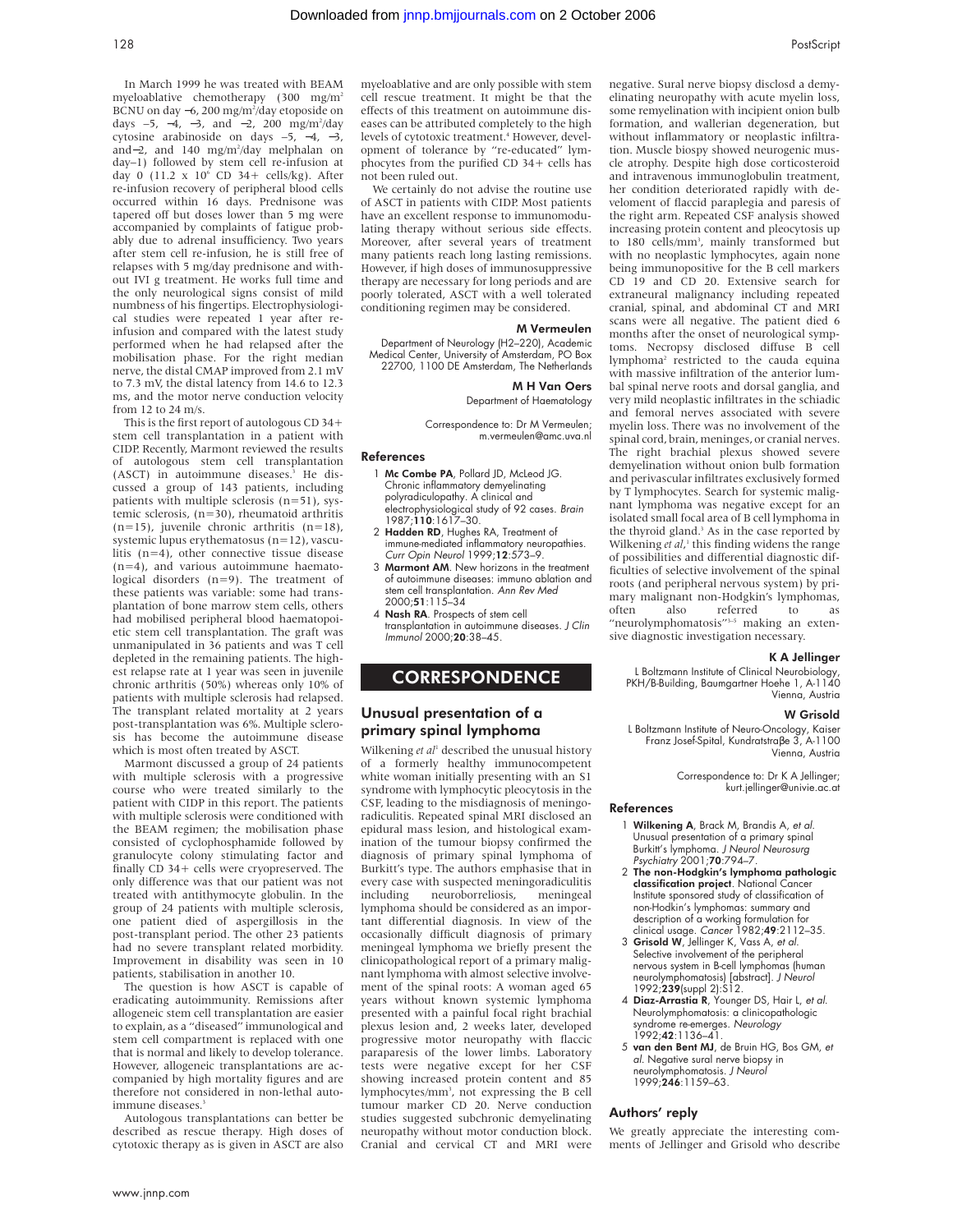another unusual case of primary spinal lymphoma. In their case, by contrast with that presented by us the spinal roots were selectively involved without the formation of a mass lesion during the disease. Moreover, CSF studies in their case showed increased protein content and pleocytosis but no neoplastic cells, which had been found in our patient. Together, the case presented by us and the case of Jellinger and Grisold underlines the fact that the range of primary cerebral and especially primary spinal lymphoma is very wide with different clinical presentation, location of manifestation, prognosis, and probably of aetiology. More cliniconeuropathological studies on primary spinal lymphoma are necessary to better understand this disease and to develop therapeutic strategies for its different types.

# A Wilkening, M Brack, F Heidenreich, R Dengler, K Weiβenborn

Department of Neurology, Medical School of Hannover, Carl-Neuberg Strasse 1, D-30625 Hannover, Germany

# A Brandis

Department of Neuropathology

Correspondence to: Dr A Wilkening; Wilkening.Anja@mh-hannover.de

# Orientation agnosia in pentagon copying

Ala *et al*<sup>1</sup> have recently claimed that patients with Alzheimer's disease (AD) were less likely to make errors on the pentagon copying component of the mini mental state examination (MMSE) than patients affected by Lewy body (LB) dementia. Using (standard and modified) MMSE scoring criteria they found normal copies in 16 of 27 patients with AD but in only two of 13 patients with LB. Although this difference was non-significant, $\frac{1}{1}$  they concluded that this feature might be useful in differential diagnosis. It is of some interest that the MMSE scoring criteria employed by Ala *et al*<sup>1</sup> did not regard errors of rotation as abnormal. In the light of recently identified visuospatial deficits which affect the domain of orientation, it may well be that the criteria of Ala *et al* for a "normal" copy are inappropriate. This has implications for the claimed diagnostic power of their measure.

Patients with orientation agnosia are able to recognise objects, but have a selective visuospatial impairment, in that they have lost knowledge of object orientation.<sup>2</sup> The most striking feature of this disorder is shown in the patients' drawing of objects, where they rotate their copy by 90 or 180 degrees relative to the original. This previously underinvestigated deficit is far from rare. In one study, seven of 63 (11%) patients with stroke grossly rotated their copy of the MMSE.<sup>3</sup> All had a right hemisphere lesion and showed some evidence of left visuospatial neglect. In a second study<sup>4</sup> 16 of 240  $(7%)$  of a series unselected by pathology showed the same sign, but without clear lateralising features.

To better investigate this issue in degenerative disease, we reviewed the records of a consecutive series of 134 patients with AD. All had been given the MMSE, which includes the interlocking pentagon figure (aligned horizontally) as a copy task, and a battery of neuropsychological tests. Errors in copying the geometrical figure were systematically graded. In general agreement with the findings of Ala *et al*, 57 of 134 (43%) drew unrecognisable figures, adding or omitting details.

Three showed signs of closing in, and seven (5% of the sample) made clear rotation errors, misplacing one or both pentagons by 90, 120, or 180 degrees relative to the original. These seven patients did not differ from the overall sample in terms of general severity of dementia, as measured by the MMSE total score, and by daily activity scales. Eight patients (6%) presented with signs of visuospatial neglect,<sup>5</sup> but patients with neglect and orientation agnosia did not overlap in this sample, suggesting that orientation agnosia should be considered an independent sign. Our data thus suggest that orientation agnosia is a significant visuospatial deficit in degenerative disease, which is not identified as such in the study of Ala *et al* by virtue of the criteria by which they define an abnormal performance.

In figure 2 of the paper of Ala *et al*, it is clear that some copies, scored as errorless, showed clear signs of orientation agnosia (AD cases 3, 9, 15, 18, 19, and 24). If these errors are considered, the claimed difference between AD and LB dementia disappears, confirming the results of previous studies which showed no significant difference in drawing or constructional abilities between AD and LB dementia.<sup>6</sup>

# S Della Sala

Department of Psychology, King's College, University of Aberdeen, Aberdeen AB24 2UB, UK

# O Turnbull

School of Psychology, University of Wales, Bangor Wales, UK

# N Beschin

M Perini

Department of Rehabilitation and Department of Neurology, Gallarate Hospital, Italy

Correspondence to: Professor S Della Sala; sergio@abdn.ac.uk

#### References

- 1 Ala TA, Hughes LF, Kyrouac GA, et al. Pentagon copying is more impaired in dementia with Lewy bodies than in Alzheimer's disease. J Neurol Neurosurg Psychiatry 2001;70:483–8.
- 2 Turnbull OH, Beschin N, Della Sala S. Agnosia for object orientation: implications for theories of object recognition.<br>1997;**35**:153–63.<br>3 **Turnbull OH**, Beschin N, Della Sala S.
- Rotated drawing: a mini mental state examination performance with strong

lateralising significance. *J Neurol Neurosurg*<br>*Psychiatry* 1997;**62**:419–20.

- 4 Solms M, Turnbull OH, Kaplan-Solms K, et al. Rotated drawing: the range of performance, and anatomical correlates, in a series of 16 patients. *Brain Cogn* 1998;38:358–68.<br>5 **Venneri A**, Pentore S, Cotticelli B, et al.
- Unilateral spatial neglect in late stage of<br>Alzheimer disease. *Cortex* 1998;**34**:743–52.
- 6 Heyman A, Fillenbaum GG, Gearing M, et al. Comparison of Lewy body variant of Alzheimer's disease: Consortium to Establish a Registry for Alzheimer's Disease, Part XIX. Neurology 1999;52:1839–44.

# Authors' reply

We were very pleased to see the interest that Della Sala and colleagues have shown in our study.1 Orientation agnosia is certainly a fascinating subject, and we applaud their research into its neuropsychology. We think, however, that their analysis of our our study has several weaknesses.

Firstly, because we had not included the original interlocking pentagon models with the copies in our figures, they incorrectly inferred that six of our patients with AD made rotational errors. As mentioned in our results,<sup>1</sup> many different printed models of the interlocking pentagons were used in our study. To clarify for your readers exactly what the patients were shown to copy and how they performed, Figure 1 presents the models and the patients' copies for AD cases 3, 9, 15, 18, 19, and 24. To allow the study of rotational changes, the exact orientation to the bottom of the page is preserved for each model and for each copy. Although all have been reduced for publication, the relative sizes of the models and the copies are also preserved. By our inspection none of the questioned cases exhibits any significant rotational error. We also studied the copies of the remaining patients with AD and the patients with DLB in our study, and we could not form any conclusions about rotational errors with either group.

It should also be noted that we specifically used the original published criteria<sup>2</sup> for grading the copies of the interlocking pentagons in the MMSE. These criteria state that "tremor and rotation are ignored" (table 1 of our article<sup>1</sup>).

The diagnoses of our patients were neuropathologically proved. It would be interesting to know if the diagnoses of the 134 patients with AD that Della Sala and colleagues mention were also neuropathologically proved. If their patients were diagnosed clinically, we



Figure 1 Interlocking pentagon models and copies from the mini mental state examinations (MMSEs) of six patients with AD. For each pair, the model shown to the patient is on the left and the patient's copy is on the right. Each patient was included among the patients with AD reported in our original article,1 identified by the same code. Orientation to the bottom of the page and relative sizes within each pair are preserved. Each model-copy pair has been reduced in size for this figure.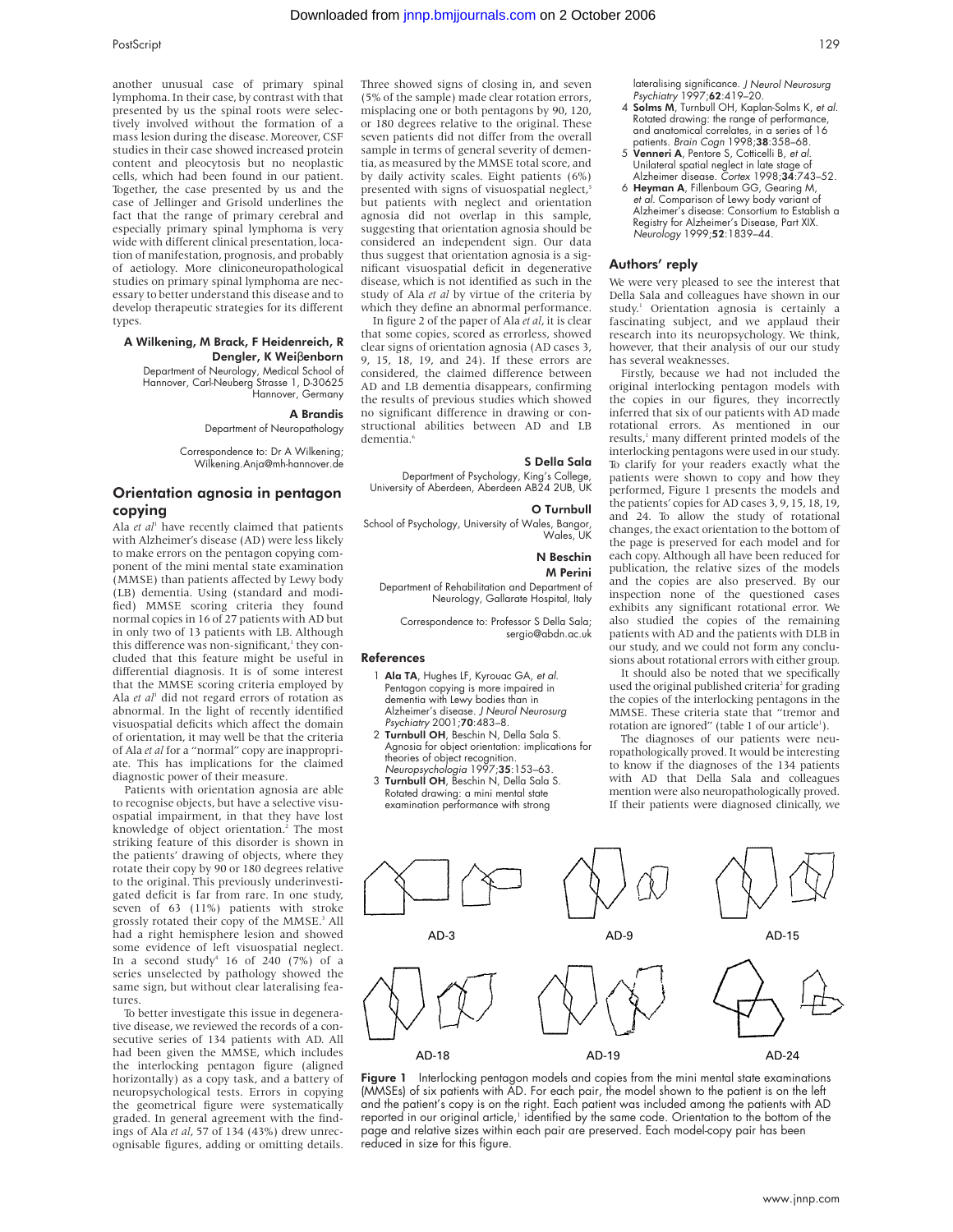would not be surprised if some patients with DLB were included in the 134. Perhaps many of those who had the orientation agnosia were actually patients with DLB who did not exhibit the classic DLB clinical symptoms of fluctuation, visual hallucinations, and parkinsonism.

Also, the study<sup>3</sup> that Della Sala and colleagues cite as evidence that there is "no significant difference in drawing or constructional abilities between AD and LB dementia" cannot be easily compared with ours because of the different severities of the patients involved. Based on MMSE scores, at least one half of the patients in that study were more severely impaired (median AD MMSE 10.5, DLB 9.0) than any of the patients in our study (minimum MMSE 13). That study does help confirm that constructional abilities worsen as the dementia worsens, for as we mentioned in our results,<sup>1</sup> none of the additional cases of AD and DLB in our brain bank with initial MMSE scores less than 13 had acceptable pentagon copies.

Finally, albeit a minor detail at variance with Della Sala and colleagues, we did report that the DLB group copied the pentagons significantly less accurately than the AD group (p=0.002 using the original criteria).

## T A Ala

Center for Alzheimer Disease and Related Disorders, Southern Ilinois University Medical School, P O Box 19643, Springfield, IL 62794-9643, USA

### References

- 1 Ala TA, Hughes LF, Kyrouac GA, et al. Pentagon copying is more impaired in dementia with Lewy bodies than in Alzheimer disease. J Neurol Neurosurg Psychiatry 2001;70:483–8.
- 2 Folstein MF, Folstein SE, McHugh PR. "Mini-mental state". A practical method for grading the cognitive state of patients for the clinician. J Psychol Res 1975;12:189–98.
- 3 Heyman A, Fillenbaum GG, Gearing M, et al. Comparison of Lewy body variant of Alzheimer's disease with pure Alzheimer's disease: Consortium to Establish a Registry for Alzheimer's Disease, Part XIX. Neurology 1999;52:1839–44.

# BOOK REVIEWS

# Advances in research on neurodegeneration. Volume 7

By Yoshikuni Mizuno, Donald B Calne, Reinhard Horowski, Werner Poewe, Peter Riederer, and Moussa Youdim (Pp 214, US\$95.00). Published by Springer-Verlag, Wien, 2000. ISBN 3-211-83485-0

The book is part of a series based on the proceedings of the International Winter Conference on Neurodegeneration and Neuroinflammation. This particular volume arose from the seventh meeting, which was held in Karuizawa, Japan in January 1999.

The conference brought together scientists from a wide range of research areas, under the broad heading of neurodegeneration, and their breadth of expertise is reflected in the eclectic mix of studies presented here. The papers fall into four general categories, paralleling the scientific sessions of the meeting. The first deals with progress in elucidating some of the genes and gene products involved in neurodegenerative processes. It includes an interesting paper on the cleavage of huntingtin by caspases and the possibility of using caspase inhibitors to stop the aggregation and

hence neurotoxicity of the protein in Huntington's disease. This section also includes papers on inherited Parkinson's disease, both autosomal dominant and recessive mechanisms, with particular attention being paid to the role of the PARKIN gene in the juvenile onset form of the disease.

The second, and largest, group of papers address the very topical subject of cell death mechanisms in neurodegeneration. The areas covered range from the role of the antiapoptotic protein Bcl-2 in spinal muscular atrophy, in vitro experiments looking at the effect of α-synuclein mutations in neuronal cell cultures, to the possible role of polymorphisms in the myelin oligodendrocyte glycoprotein (MOG) gene in models of multiple sclerosis. Perhaps surprisingly, there was relatively little on the toxicity associated with amyloid precursor protein processing in Alzheimer's disease. However, that may not have been such a bad thing in this context, as a thorough discussion of this topic could easily require a separate volume in itself. Also included in this section (although it's not entirely clear why) is an interesting reevaluation of basal ganglia circuitry, by one of the editors, Professor Riederer, based on a review of clinical and experimental evidence.

The third section reflects the burgeoning interest in the role of cytokines in neurodegeneration and includes papers on the role of cytokines in Parkinson's disease and in oligodendrocyte death. Unfortunately, there is no discussion of their role in Alzheimer's disease where their involvement has long been suspected. There has subsequently been a major increase of interest in this area with the discovery of polymorphisms within the genes for interleukin 1 and their effects on disease prevalence and age of onset.

The final section is more speculative and deals with some possible future therapeutic interventions. These include the use of adenoassociated viral vectors for gene therapy in Parkinson's desease, neuroprotective therapies in multiple sclerosis, and the possible efficacy of transglutaminase inhibitors in the treatment of polyglutamine disorders.

Overall, I found this an interesting volume to dip in to but it suffers from the common problem of all meeting proceedings in that two and a half years down the line some of the findings are already beginning to look somewhat dated. It is perhaps worth noting that, according to the publisher's website volume 8 of this series, based on the meeting in Bavaria in February 2000, is already available.

### Stephen Gentleman

# EMG waveforms: video companion to electromyography and neuromuscular disorders

By David C Preston and Barbara E Shapiro (Pp 42 and PAL video, £55.00). Published by<br>Butterworth-Heinemann, Woburn, 2000. Butterworth-Heinemann, ISBN 0-75-067278-1.

The practice of electromyography, despite many advances in signal analysis, quantification, and computer modelling, remains to an extent an art. The experienced electromyographer relies as much, if not more so, on his ears as well as his eyes to recognise patterns of muscle electrical activity.

Transferring this experience to trainees is a challenge, and this collection of video clips covering spontaneous activity (fibrillation, complex repetitive discharges, fasciculations,

and various forms of myotonia and neuromyotonia) and voluntary EMG activity is a useful addition to our material. Each clip shows a standard EMG machine screen with an audio soundtrack and is introduced by a static video frame. Clips run for up to a minute and often display waveforms at different time resolutions. The making of measurements is also shown. It would have been preferable for a voiceover to have introduced each clip to highlight the points to be made. Reading the accompanying booklet works but has less impact. Some screen shots either show redundant information or small characters indicating, for example, amplitude, too small to read.

Nevertheless this is a valuable resource to introduce trainees to the range of electrical muscle activity which might be encountered in clinical practice.

Kerry Mills

# Neuropsychological evaluation of the older adult: a clinician's guidebook

By Joanne Green (Pp 311, US\$69.95). Published by Academic Press, San Diego, 2000. ISBN 0 12 298190 1

This book gives comprehensive and thorough up to date coverage of this topic. It starts from the premise that neuropsychological evaluation of older people is a useful and productive endeavour, and then sets out to assist in making the process as efficient as possible, while being clearly respectful and humane. It guides the reader through every aspect of the process, from tasks which need to be addressed before the patient arrives, through the clinical interview and the formal testing, onto interpretation of test findings and report writing, rounding off with providing feedback and follow up. The practical aspects are supported by example letters, documents, forms, and reports, together with 11 useful case studies. In addition there are chapters reviewing in detail assessment procedures for memory and other cognitive functions, and four useful chapters examining the neuropsychological profiles of the most common (and a few rarer) conditions likely to be encountered in clinical practice, from Alzheimer's disease through to normal pressure hydrocephalus. The important topic of depression, its assessment, and its impact on neuropsychological performance, receives a chapter in its own right.

The author is to be congratulated on producing a book which travels well outside the North American context in which it was written; by largely concentrating on the Wechsler tests (and the most up to date versions of them) the detailed discussion of tests and their uses and properties seems familiar and accessible. The book is soundly based in current research and theory—for example, on Lewy body dementia and the vascular dementias—but at the same time conveys a strong sense of clinical experience and wisdom. The reader will not find here a defence of the contribution of neuropsychology to the management of cognitive disorders in older people, but a better account of the state of the art would be difficult to imagine. Robert Woods

# Thrombolytic therapy for stroke

Edited by Patrick D Lyden (Pp 398, US\$125.00). Published by Humana Press, New Jersey, 2001. ISBN 0-896-03746-0

The end of the 20th century saw a transition in the approach to acute stroke from therapeutic nihilism to enthusiasm. Stroke is now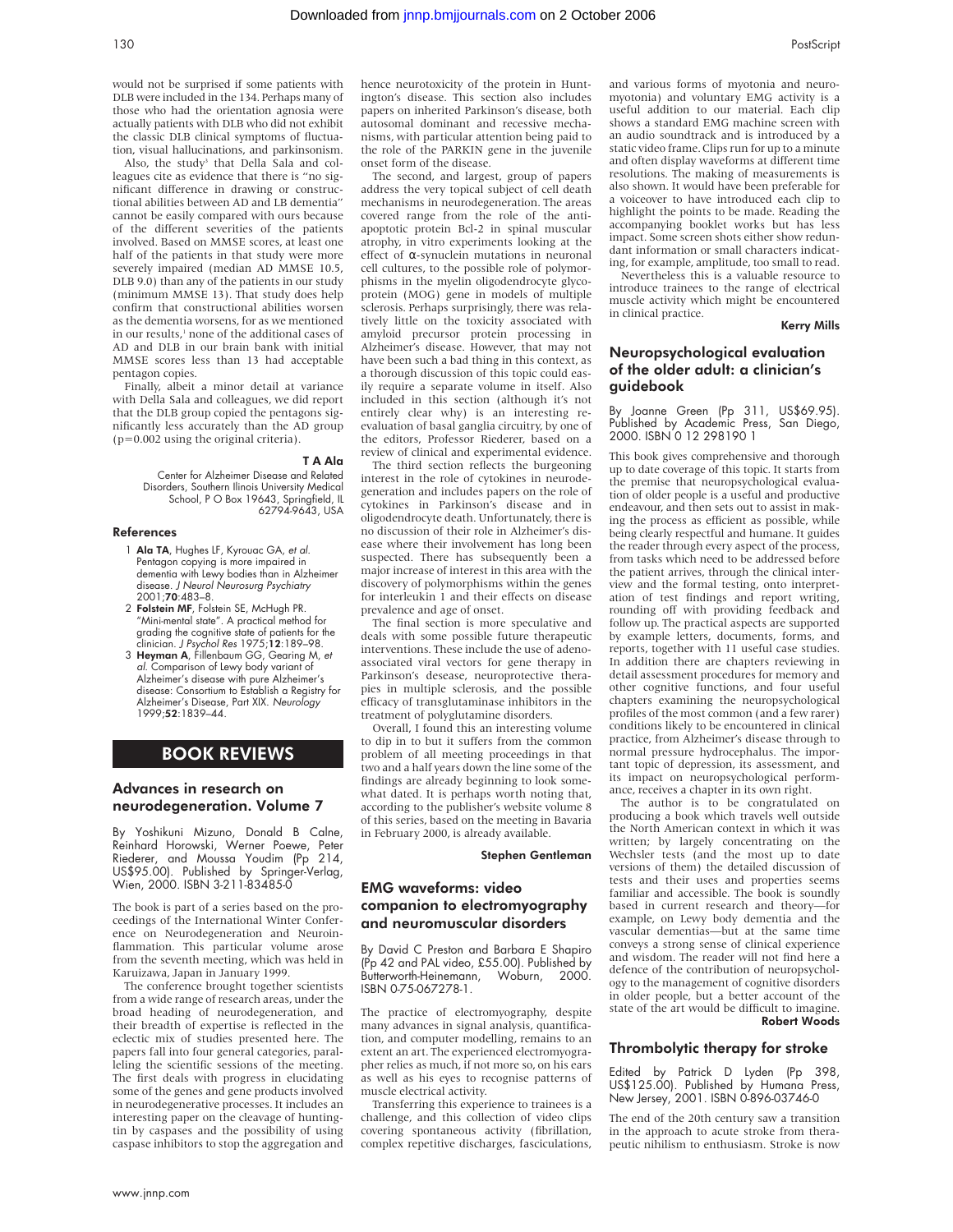seen as an emergency, warranting urgent assessment, investigation, and treatment. The positive results of the major randomised trial of thrombolysis in acute stroke have played a major part in stimulating this new approach, which is the topic of this publication. This is very much a hands on book, with much practical advice, ranging from detailed advice about the assessment and selection of patients for thrombolysis to how to set up and deliver an emergency service for stroke. The book ranges from a detailed description of the evidence from clinical trials to advice based on personal experience (for example, what questions to ask to determine the time of onset accurately).

The book starts with a review of the pharmacology and haematology of thrombolysis, the causes of ischaemic stroke, and a description of the ischaemic penumbra. The last is the holy grail of thrombolysis and refers to the concept that a portion of ischaemic brain can be salvaged before undergoing irreversible infarction if treatment can be started early. As becomes evident on reading further, the evidence from the thrombolysis trials suggests that ischaemic penumbra is rarely present for longer than 2 or 3 hours after the onset of stroke. The book then proceeds to an excellent account of the early trials of thrombolysis. These included only a few patients, but the results show the thinking behind some of the protocol requirements proposed for the safe use of thrombolysis. Streptokinase proved to have a very high rate of haemorrhage and was abandoned. By contrast, early studies of recombinant tissue plasminogen activator (rt-PA) were more encouraging. It was certainly a surprise to read that the first attempt to treat stroke using thrombolysis in three patients was in 1958 and that there were another 30 case series before the larger randomised trials were started. The results of the randomised National Institute of Neurological Diseases and Stroke (NINDS) Trial are described in detail. The positive results of this trial led to the licensing of rt-PA for acute stroke in the United States. The two ECASS trials conducted in Europe, in which the primary analyses were neutral, are dismissed in a few paragraphs because they primarily randomised patients within 6 hours and included very few patients within 3 hours of onset. Given the detailed discussion of each of the trials, it is surprisingly that the book does not include a meta-analysis putting together the results of the different trials, but others have done so in reviews and confirmed that there seems to be benefit in patients treated under 3 hours, with an unproved trend to benefit in patients treated from 3 to 6 hours. Nevertheless, the uncertainty about the interpretation of the different results from the trials of rt-PA in North America and Europe is probably the main reason which has prevented rt-PA from receiving a licence for acute stroke in Europe.

Most of the studies have concentrated on intravenous thrombolysis. Intra-arterial thrombolysis has the advantage of being able to confirm and target the site of persistent arterial occlusion and might reduce the risk of systemic complications, but not necessarily cerebral haemorrhage. The evidence for arterial thrombolysis in stroke is reviewed in a separate chapter and strongly suggests that treatment in selected patients is beneficial up to 6 hours from onset. However, the requirements for an instantly available interventional neuroradiology team limit its applicability to only a few centres.

It is essential to be able to recognise the early changes of cerebral infarction on CT if thrombolysis is to be used safely and an

excellent chapter follows on the techniques and interpretation of CT in acute stroke. However, there is no mention of the role of MR or new imaging techniques such as diffusion weighted imaging. The book concludes withsome interesting case history vignettes, illustrated by the relevant CT, inviting the reader to decide whether or not to thrombolyse the patient. Most cases receive thrombolysis, sometimes outside the NINDS protocol recommended elsewhere in the book, but the cases illustrate the need for detailed and rapid assessment of every patient.

This book is clearly primarily directed at the North American market, where intravenous thrombolysis is a licensed treatment for stroke. For example, one chapter is entitled "How to run a code stroke". The term code stroke was a new term to me and was not explained, but it soon transpired that the chapter provided detailed information on how to organise emergency services and respond to the arrival of an acute stroke, so that treatment with rt-PA can be started within the vital 3 hours.

If there is a criticism of this book, it is that it lacks balance despite the best of efforts of the authors. The benefits of thrombolysis are taken as proved and dramatic, although the fact that some experts are less enthusiastic is acknowledged. Lou Caplan was invited to contribute a chapter arguing against thrombolysis for stroke, but it is clear that by the time he came to write the chapter he was thoroughly in favour of thrombolysis, although he does argue for proper investigation before selection of patients. The disadvantages of concentrating on thrombolysis for stroke receive scant attention. For example, there is no mention of the problem of diversion of resources away from other patients with stroke, or the importance of developing comprehensive stroke services before introducing thrombolysis. Nowhere could I find mention of the importance of the numbers needed to treat for benefit or harm (about eight and 16 respectively) or of the fact that only a small proportion of patients admitted to hospital with stroke are eligible for thrombolysis in the first place (4% in the NINDS study), although there is a chapter with very detailed calculations on the cost effectiveness of rt-PA treatment in the American setting. The book would certainly have been more balanced if contributions had been included describing the European perspective—for instance, from the Cochrane collaboration or from one of the organisers of the International Stroke Trial 3, which plans to re-examine the risks and benefits of intravenous thrombolysis from 0 to 6 hours.

My criticisms are minor and the book is highly recommended as a guide to current practice for those contemplating introducing thrombolysis into their clinical practice. This will require education of the community, doctors, and emergency services to regard stroke as a "brain attack" requiring urgent admission to a specialised unit. The introduction of thrombolysis has an important influence on the way stroke is perceived. Although only a small proportion of patients benefit directly from thrombolysis, many more benefit from the earlier assessment and care by a specialised team that is an essential component of providing the rapid response needed for thrombolysis. Intravenous thrombolysis is an important advance in stroke treatment, which deserves to be more widely implemented in centres with the appropriate facilities and experience.

### Martin Brown

# Neurobiology of spinal cord injury

Edited by Robert G Kalb and Stephen M Strittmatter (Pp284, \$125.00). Published by The Humana Press, New Jersey, 1999. ISBN 0-896-03672-3.

"The future for regenerative therapies of the spinal cord is clearly very bright"—thus ends this volume in Humana's *Contemporary Neuroscience* series, which looks at different aspects of spinal cord injury with special attention to possible strategies for repair.

Mechanisms of neuronal damage after injury, locomotor function in the transsected spinal cord, axon extension and elongation, as well as pharmacological and cell transplantation strategies to encourage axon regrowth and remyelination of remaining fibres, and current therapies for patients with spinal injury are all covered. Individual chapters were contributed by experts in the field, many of whom carried out seminal work on the topics they describe. This ensures that the text is on the whole informed, up to date, and written with authority, although sometimes maybe a little too focused on subjects close to the authors' hearts. Consistency in style, layout, and detail between the different chapters is somewhat lacking, which doesn't make this a particularly enjoyable read.

Much of the book concentrates on the study of spinal cord injury models and the insights gained about mechanisms of cell death and loss of function as well as the usefulness of repair strategies, with two of the 11 chapters dedicated to cell transplants. The text devotes very little attention to the clinical relevance of experimental findings, and is not really concerned with experience and insights gained from human spinal cord injury. None the less, current pharmacological therapies for patients and their possible mechanisms of action are discussed in the last chapter.

This would be a good introduction for those who are unfamiliar with mechanisms of neuronal injury and repair, and also provides a good update on recent developments in experimental strategies for spinal repair. Those with some experience in this subject will probably find that this volume does not provide sufficient detail in most areas to be an essential addition to their bookshelf.

Given that many of the authors have spent much of their careers on possible strategies for spinal cord repair, it is perhaps not surprising that this book exudes a general optimism in this regard. Certainly, progress has been made in several different areas, which may one day bring substantial benefit to patients, either alone or combined—details of each, and how they may compliment each other—are probably the main things that the reader will take away from this.

Rike Zietlow

# Cognitive neurorehabilitation

Edited by Donald T Stuss, Gordon Winocur, and Ian H Robertson (Pp 385, £64.95). Published by Cambridge University Press, Cambridge, 1999. ISBN 0 521 58102 8

As the French term "re-education" implies, learning is a key process in rehabilitation. Nothing might seem more challenging than to effect useful learning in people with cognitive impairments. Until recently, a cloud of pessimism hung over cognitive deficits, but the later sections of this useful book provide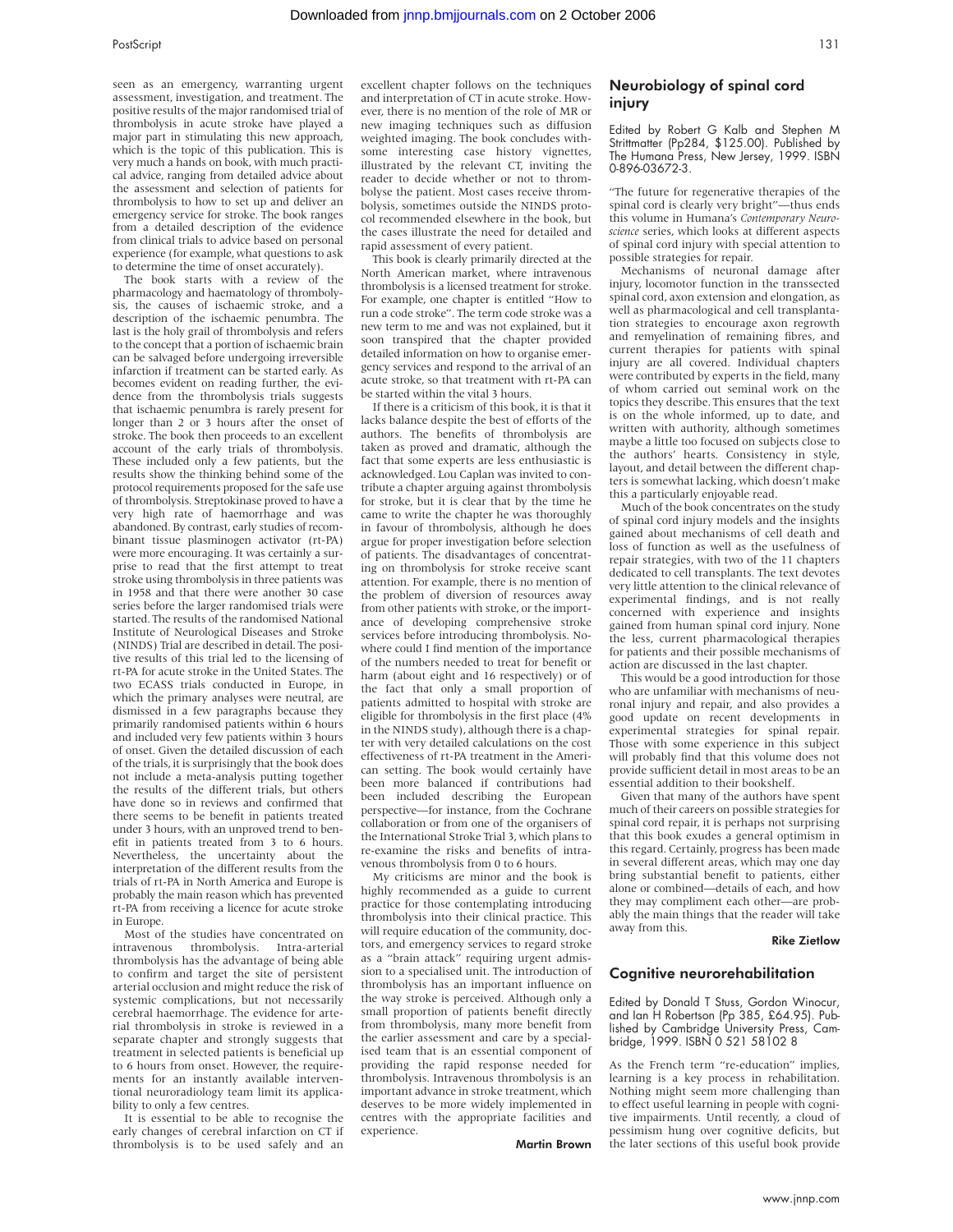authoritative evidence that interventions can produce positive changes in people with impairments in memory, in attention, perhaps in executive function, and in language processing.

Is it rehabilitation? Most of the convincing effects described here are at impairment rather than disability level and therefore are not necessarily positive rehabilitation outcomes. But the book takes account of social factors, as well as problematic psychological categories such as motivation, which provide a pragmatic context within which future interventions might operate. It seems likely that more will be achieved in this new field.

Is it cognitive? One source of pessimism about therapy for cognitive impairment has been the dead hand of verbal learning, the "old paradigm" for cognitive science. It is hard, and often futile, to teach word lists to people with amnesia. A much more achievable goal is to alter their behaviour. A sort of neobehaviourism is creeping into cognitive science, inspired by artificial learning (neural) networks. The most relevant aspect of a chapter on the potential benefits of constraining an unaffected limb in hemiplegia is the account of "learned non-use" as a possible barrier to inducing movement in the plegic limb. Might the same mechanism lead a person with aphasia to use less speech, or someone with amnesia to become more restricted? Learned non-use can be described in terms of operant conditioning, as can other therapeutically fruitful concepts such as errorless learning. A good deal of cognitive rehabilitation is not really cognitive. The restitution of cognition (in its classical sense, as the handling of information in the conscious domain) still eludes us. But this book provides some signposts along the way.

Christopher D Ward

# Neuropathology and genetics of dementia: advances in experimental medicine and biology, volume 487

Edited by Markus Tolnay and Alphonse Probst. (Pp 270, £63). Published by Kluwer Academic/Plenum Publishers, New York, 2001. ISBN 0 306 46558 2

This book represents the *Proceedings of the XVIIIth International Winter Meeting of the Swiss Society of Neuropathology*, held in St Moritz in March 2000. This is written as a series of short articles and longer reviews, rather than the usual unstructured cluster of synopses of experimental findings presented orally at such scientific gatherings. Thematically, the review articles focus on the role of abnormal aggregated or misfolded proteins in the brains of persons with diverse neurodegenerative diseases. Accordingly, there are chapters detailing the pathology and genetics of tauopathies, amyloidopathies and synucleinopathies, coupled with other chapters covering ubiquitin and polyglutamine disorders, inclusion body myositis and neuronal ceroid lipofuscinoses. The possible role of mitochondrial dysfunction in such disorders is discussed. Overall, the chapters are of a uniformly high standard and of sufficient breadth and depth to be useful and interesting to the specialist and casual reader alike. Rapid publication has ensured that most contributions are still well within their shelf life, although the camera ready format in which the volume has been prepared means the inclusion of occasional typographical and referencing errors, and a rather poor reproduction quality to the figures, particularly the half tones. The last is a particular shortcoming, given the weight of text devoted to neuropathological description. None the less, there is much useful information in this book, set out in a readable and up to date manner. It can be recommended particularly to junior researchers and physicians, who will find it a comprehensive and easily accessible reference. Lastly, it is noted in the acknowledgements that the editors were ably and fortunately assisted by a certain Michelle Pfeiffer surely not **that** one!

## D M A Mann

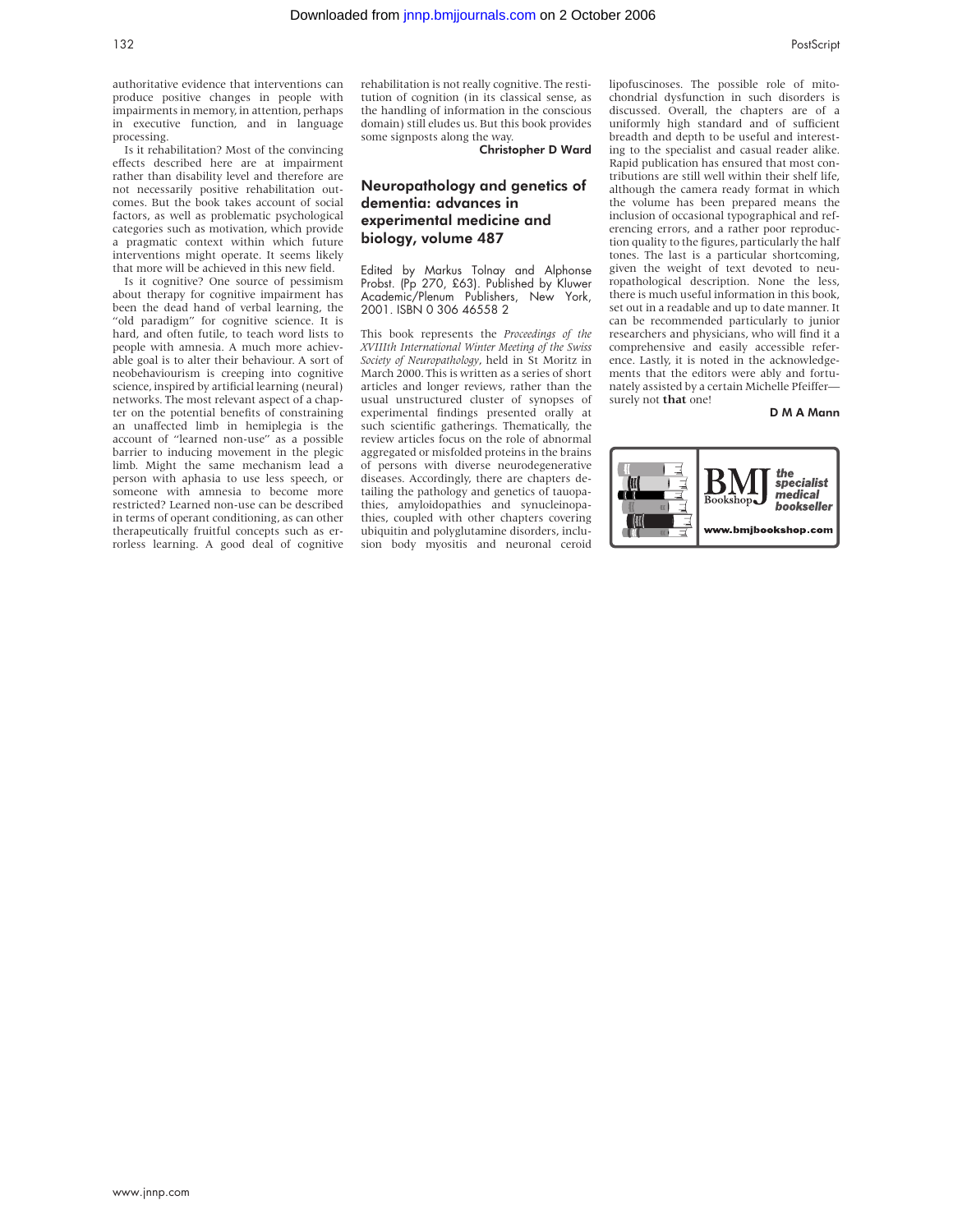# PROCEEDINGS.

Association of British Neurologists Autumn Meeting, Newcastle University meeting at Durham, 12−14 September 2001

### A COMPARISON OF NEUROPSYCHOLOGICAL ASSESSMENT AND MRI IMAGING SCORES IN THE EARLY DIAGNOSIS OF ALZHEIMER'S DISEASE

CJ Galton, R Swainson, R Vessy, BJ Sahakian, JR Hodges Addenbrookes Hospital, Cambridge, UK

The aim of this study is to address whether neuropsychological measures or imaging scores best predict which patients with questionable dementia progress to fulfil criteria for Alzheimer's disease (AD). MRI images of 50 subjects (18 with early AD, mean MMSE 21.4, and 32 with memory complaints, mean MMSE 27.3) were examined using the temporal lobe rating scale. Subjects underwent a standard battery of neuropsychological tests at baseline, and were clinically followed up for a mean of 19 months. Patients who converted to AD (converters n=11), relative to non-converters, were impaired at baseline assessment on general cognitive tests (Addenbrookes cognitive examination (ACE) and ADAS cog), measures of episodic memory, category fluency, and the graded naming test. The mean scores of the temporal lobe rating scale demonstrated that converters had more hippocampal and parahippocampal atrophy than non-converters. Discriminant analysis demonstrated that the best test for distinguishing the converters from the questionable group, was the ACE score. In combination, the medial temporal lobe rating and graded naming test were also contributory.

MRI imaging measures may be valuable if used in conjunction with neuropsychology, but progression to dementia is best predicted by performance on neuropsychological tests.

# EARLY COGNITIVE DECLINE IN CREUTZFELDT-JAKOB DISEASE OCCURRING IN RECIPIENTS OF PITUITARY-DERIVED HUMAN GROWTH HORMONE

RJ Cordery, M Hall, L Cipolotti, L Davidson, P Adlard, MN Rossor National hospital for Neurology and Neurosurgery, London, UK

Most cases of Creutzfeldt-Jakob disease (CJD) in recipients of human cadaveric growth hormone, present with a cerebellar syndrome. Dementia is thought to occur late and as a minor feature of the illness. However, neuropsychology data published on these cases is largely qualitative and anecdotal. The first published case, of a 22 year old woman, does include neuropsychology performed 7 months after the onset of a cerebellar syndrome. This showed evidence of intellectual decline, with a verbal IQ of 80. Subsequent reports hint at the possibility that cognitive problems may be present in the initial stages of the illness.

In order to assess early cognition, we report detailed assessment at referral (mean 4.5 months from the onset of symptoms, range 4–6 months) in five patients with histologically proved human growth hormone derived CJD. All presented with a cerebellar syndrome and only one had noticed mild memory problems. On formal testing however, four had demonstrable, mild intellectual decline, as measured on the WAIS-R. One case showed selective visual memory impairment and frontal executive dysfunction.

These findings suggest that, although not the presenting feature, mild cognitive decline may be evident in the early stages of CJD associated with human cadaveric growth hormone treatment.

# LATERALITY OF UNEXPLAINED MOTOR AND SENSORY SYMPTOMS: A SYSTEMATIC REVIEW 1965–2000

J Stone, A Carson, R Goldbeck, S Lewis, B Thomas, CP Warlow, M Sharpe University of Edinburgh, UK

Background: Unilateral unexplained motor and sensory symptoms present commonly to neurologists. The literature has suggested that left sided symptoms are far more common than right.

Methods: A systematic review of the literature since 1965 to test this hypothesis. All studies describing one or more patients with unexplained, hysterical, psychogenic, or non-organic sensory or motor symptoms (excluding pain, visual, and auditory symptoms) were included.

Results: 124 studies with 1045 patients were analysed. The overall proportion of left sided weakness and sensory symptoms was 57% (CI 53%–60%). This figure was accentuated in studies which specifically set out to study this question (64% on the left). However, when laterality was reported incidentally there was no significant effect (51% on the left). Unexplained movement disorders were left sided in 38% (CI 31–38%). Female sex was related to left sided symptoms. Handedness and date of study did not influence laterality.

Interpretation: The data do not provide strong evidence for lateralisation of unexplained motor and sensory symptoms except for right sided movement disorder and possibly left sided symptoms in women. Retrospective studies specifically looking at lateralisation may have produced misleading positve results through bias. Consideration of the biology of these phenomena should not place undue weight on laterality.

# HAEMOGLOBIN CONCENTRATION AND STROKE RISK IN 13 000 PATIENTS WITH ESTABLISHED CEREBROVASCULAR DISEASE

SC Howard, DA Power, PM Rothwell on behalf of Cerebrovascular Cohort Studies Collaboration Radcliffe Infirmary, Oxford, UK

Small studies and case reports have suggested that polycythaemia may increase the risk of ischaemic stroke. There is physiological evidence to support this, but there have been no adequately powered cohort studies. We therefore pooled detailed individual patient data from cohort studies and clinical trials in which patients presenting with a TIA or non-disabling ischaemic stroke had haemoglobin measured at baseline and had been followed up.

Using data on 13 009 patients with 60 000 patient-years of follow up from eight independent studies, the relation between haemoglobin and risk of stroke was assessed by Cox regression adjusting for age, sex, other baseline factors associated with haemoglobin, and stratifying by study population.

Stroke risk had a "U" shaped relation across eight predefined categories of haemoglobin concentration (p=0.03). This was most marked for fatal ischaemic stroke (p=0.001), haemorrhagic stroke (p=0.02), and recurrent ischaemic stroke in patients presenting with a lacunar event (p=0.005). The respective hazard ratios for haemoglobin above the normal range were 3.57 (95% CI=1.87–6.84), 2.97 (95% CI=1.07–8.20), and 1.49 (95% CI=0.79–2.81).

Haemoglobin concentration is an independent predictor of ischaemic and haemorrhagic stroke in patients with established cerebrovascular disease. Correction of mild polycythaemia or anaemia may reduce the risk of stroke.

# A COMPARISON OF CT VERSUS DIFFUSION WEIGHTED IMAGING IN HYPERACUTE STROKE USING A SYSTEMATIC QUANTITATIVE SCORE (ASPECTS)

PA Barber, MD Hill, AM Demchuk, JH Warwick Pexman, ME Hudon, A Tomanek, RR Frayne, AM Buchan for the ASPECTS Study Group Foothills Medical Centre, Calgary, Canada

Background: Tissue plasminogen activator (TPA) when administered <3 hours of symptom onset for acute ischaemic stroke produces improved functional and neurological outcome. Recent advances in neuroimaging with magnetic resonance (MR) diffusion weighted imaging (DWI) have raised hopes regarding the accurate identification of ischaemic tissue with improved safe administration of the treatment. CT is considered less sensitive and reliable than DWI for the detection of ischaemic change in hyperacute stroke. We hypothesised that CT is as good as DWI when the scans are read by experienced observers.

Methods: All patients had a CT scan (within 6 hours of stroke onset) prior to MRI (<7 hours of onset). Non-contrast enhanced CT scans were performed on fourth generation scanners with 5 mm slice thickness parallel to the infraorbital meatal line, and appropriate window width (80 HU) and centre level review settings (40 HU). MR imaging was performed on a 3Tesla machine and included DWI (single shot EPI TR=7000 m²s<sup>−1</sup>, TE=99 ms, b=1000 mm s<sup>−1</sup>, 19 5 mm slices/3 mm gap). A quantitative scoring system (ASPECTS) was applied to CT and DWI at baseline and follow up (<36 hours) by five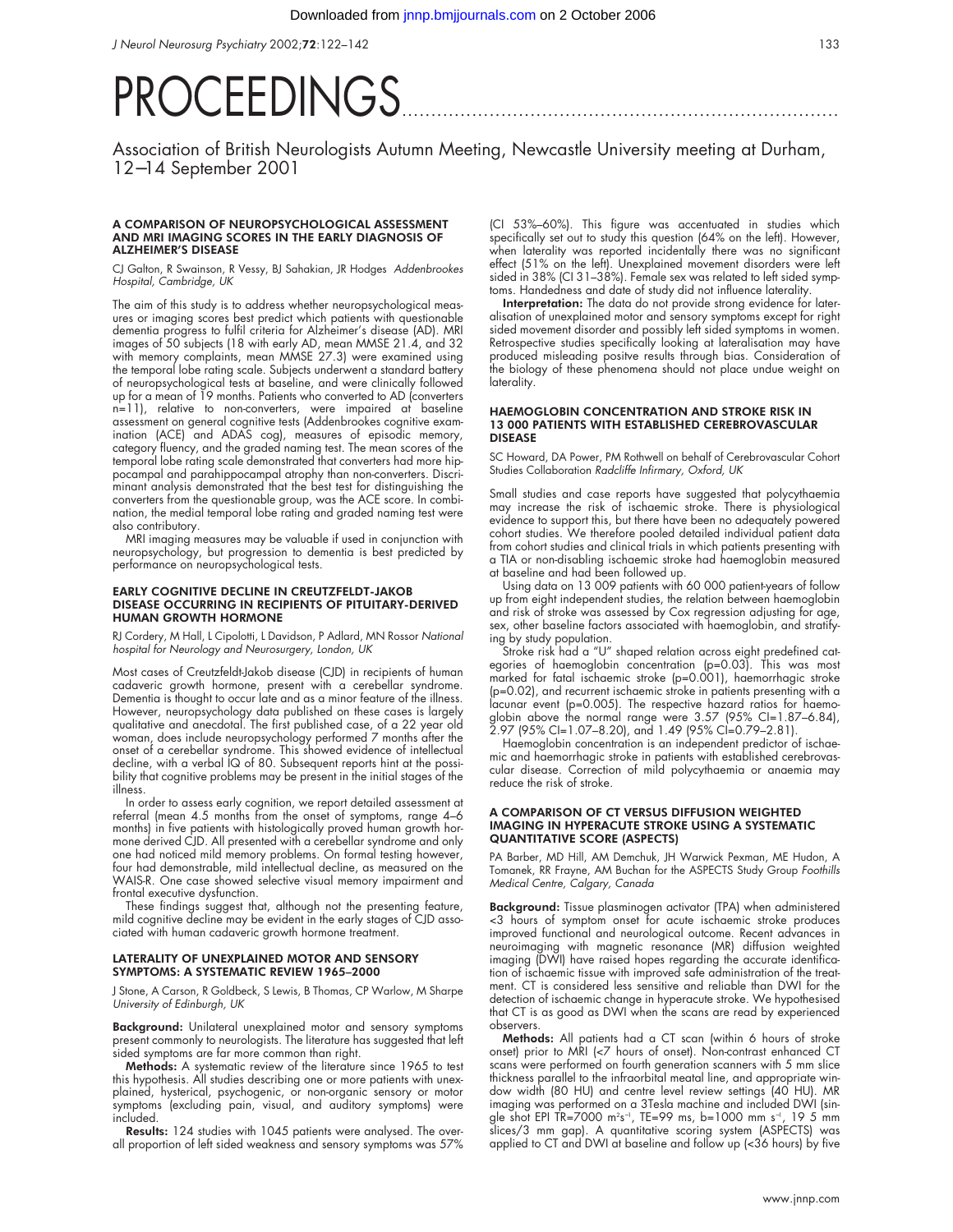independent observers (three stroke neurologists and two neuroradiologists) with only knowledge of the stroke side. The reliability of each modality was assessed for each observer with intraclass correlation coefficients. Bland Altman plots were used to measure the agreement between CT and DWI using ASPECTS.

Results: 80 patients (65% male; mean age 68.4±13.2) had CT and DWI at baseline. The median NIHSS was 9. The mean onset to CT (136 minutes) compared with onset to MRI (240 minutes) (p<0.001). The median baseline CT and DWI ASPECTS values were equal at 8. Intraclass correlation coefficients confirmed excellent reliability between observers for CT (0.81 (95% CI 0.76–0.86)) and DWI (0.78 (95% CI 0.72–0.84)) at baseline. CT ASPECTS predicted DWI ASPECTS (linear regression p<0.001) at baseline. The difference of means between DWI and CT at baseline was −0.3 ASPECTS, allowing for the mean difference in time for the scans.

Conclusions: CT appears comparable with DWI for assessing patients with hyperacute stroke when viewed by experienced observers using ASPECTS, and when sound CT imaging quality is achieved. The CT scan remains the imaging modality of choice in hyperacute stroke, while the challenge for MRI is to reliably identify salvageable brain tissue.

### HISTORY OF STROKE IN FIRST DEGREE RELATIVES OF PATIENTS WITH TIA AND ISCHAEMIC STROKE IN RELATION TO CLINICAL SUBTYPE AND INTERMEDIATE PHENOTYPES

UGR Schulz, CP Warlow, PM Rothwell Radcliffe Infirmary, Oxford; Western General Hospital, Edinburgh, UK

Some rare mendelian stroke syndromes have been characterised, but the genetic epidemiology of the common forms of ischaemic stroke and TIA remains uncertain. Previous studies have not considered specific clinical and aetiological subtypes or assessed whether familial susceptibility is related to intermediate phenotypes.

We studied family history of stroke in 545 ischaemic strokes (Oxfordshire Community Stroke Project) and 469 TIAs (hospital based series). We related history of stroke in first degree relatives (FDRs) to baseline clinical characteristics, subtype of stroke, and risk of recurrence.

Information on family history was available in 537 strokes and 467 TIAs.

Stroke had occurred in at least one FDR in 101 (18.9%, 95%CI=16–22) strokes and in 98 (21%, 95%CI=17–25) TIAs. In both cohorts, a history of hypertension was strongly associated with family history (p<0.01) and became more frequent with increasing numbers of affected FDRs (p<0.01). However, there was no relation between family history and hyperlipidaemia, diabetes, stroke subtype, or risk of recurrence.

We found no evidence of a major independent genetic component in TIA and ischaemic stroke. However, the strong link between family history of stroke and hypertension suggests that genetic susceptibility to hypertension may explain a substantial proportion of the familial clustering of cerebral ischaemic events.

# A LATERALITY SHIFT OF BROCA'S AREA IN THE RECOVERY OF SPEECH PRODUCTION AFTER STROKE

SC Blank, RJS Wise Hammersmith Hospital, London, UK

The production of both propositional speech (PrSp) and nonpropositional speech (NPrSp) in normal subjects activates the left frontal operculum (Broca's area). We used PET to investigate speech production in five aphasic stroke patients with lesions that included the left frontal operculum.

All patients initially presented with severe non-fluent aphasia. Patients were scanned 16 months—10 years after stroke (median 4 years), when recovery of aphasia was deemed to be maximal. All subjects could count aloud fluently, but the extent of recovery of PrSp varied considerably, from occasional single word output to sentences.

Subjects were scanned under three experimental conditions; counting aloud (NPrSp), PrSp in response to autobiographical questions, and a non-speech state (XSp) when they attended to occasional environmental sounds. In normal subjects, PrSp and NPrSp contrasted with XSp revealed activation within Broca's area and the left anterior insula. In patients, activation was seen in the right frontal operculum. Thus, in patients with extensive damage to left premotor areas for articulation, homologous regions within the right hemisphere are recruited for the motor act of speech. This is direct evidence of plasticity within the neural systems engaged in speech production, and confirms Mohr's hypothesis about laterality shift of function in the frontal operculum.

# CLINICAL FEATURES AND DISEASE COURSE OF PSP IN THE UNITED KINGDOM

U Nath, Y Ben-Shlomo, RG Thomson, N Wood, AJ Lees, DJ Burn Royal Victoria Infirmary, Newcastle upon Tyne, UK

Objective: To conduct a clinical survey of PSP and also to estimate its crude mortality rate in the United Kingdom.

Methods: 187 cases of PSP were identified in the context of a United Kingdom based prevalence study. Record-based confirmation of diagnosis according to the NINDS-SPSP criteria were performed in all cases and structural clinical assessment was also performed in a third of these cases. Information relating to subsequent death of patients was compared with national death certificate data collected all patients recorded as having PSP according to the ninth version of the International Classification of Diseases (ICD9).

Results: The median age of the clinical cohort was 72 years (n=187). Non-specific visual problems such as diplopia and eyelid apraxia occurred in 39% and 17% of all patients but data on these items was not routinely recorded. Information from those patients undergoing standardised assessment (n=49) revealed frequencies of 61% and 43% for these features respectively. Tremor was present in 21% of all cases and information from clinically examined cases suggested that this was usually postural. Early onset of diplopia and cases without tremor appeared to be associated with a shorter disease survival. PSP was mentioned in 57% of death certificates of cases identified by record review.

Conclusion: PSP is frequently misdiagnosed. Visual symptoms are prominent and often disabling. Clinical factors such as early onset of diplopia are significantly associated with poorer survival. Mortality rate for PSP is significantly underestimated.

# PROGRESSION OF NIGROSTRIATAL DYSFUNCTION IN A PARKIN KINDRED: AN <sup>18</sup>F-DOPA PET AND CLINICAL STUDY

NL Khan, DJ Brooks, N Pavese, NW Wood, AJ Lees, P Piccini Institute of Neurology, Queen Square, London; Imperial College School of Medicine, Hammersmith Hospital, London; Royal Free Hospital and University College Medical School, London, UK

We have used <sup>18</sup>F-dopa PET to serially study a family with young onset parkinsonism with mutations in the parkin gene whose clinical picture is characterised by the presence of severe resting leg tremor. Four patients have been studied twice, 10 years apart, to assess disease progression. Additionally, we have studied five asymptomatic family members; four of whom carry a single parkin mutation and one individual with a normal genotype. Two of the carriers and the individual<br>with the normal genotype had a repeat '<sup>8</sup>F-dopa scan. In the *parkin* patients the rate of loss of 18F-dopa uptake was similar in caudate and in putamen (1.3% and 1.2% per annum respectively) indicating that disease progression is slower than that in idiopathic PD. The group of asymptomatic carriers also showed significant dopaminergic dysfunction in striatum bilaterally and in ventral midbrain and three of them developed subtle extrapyramidal signs. However in the two carriers scanned twice, <sup>18</sup>F-dopa dysfunction did not progress with time, at least over a 7 year period.

The slow rate of disease progression in parkin patients may explain the near normal longevity of some young onset PD patients. The development of mild signs of basal ganglia dysfunction in three carriers with abnormal striatal <sup>18</sup>F-dopa uptake suggests that these individuals are "manifesting heterozygotes" and may eventually develop parkin disease.

# UNILATERAL TRANSPLANTATION OF HUMAN PRIMARY FETAL TISSUE IN FOUR PATIENTS WITH HUNTINGTON'S DISEASE: NEST-UK SAFETY REPORT

AE Rosser on behalf of the NEST-UK consortium Universities of Cardiff, Cambridge, Aberdeen, Belfast, London, and Manchester, UK

Huntington's disease (HD) is an inherited CAG repeat disorder typically manifesting in mid-life and leading to death within approximately 20 years. The principle pathology is focal degeneration of the major projection neurons of the striatum, making cell replacement by neural transplantation a potential treatment strategy. There is substantial experimental evidence that neural transplants can yield functional recovery in animal models of HD and several clinical trials have commenced. To date, only a few HD patients have received operations and the approach remains experimental. We report here the first phase of a Medical Research Council (MRC) supported clinical safety trial of neural transplantation in four patients with mild-moderate HD who have received unilateral grafts of human fetal striatal tissue. This is a multicentre UK-based trial affiliated to the organisation NECTAR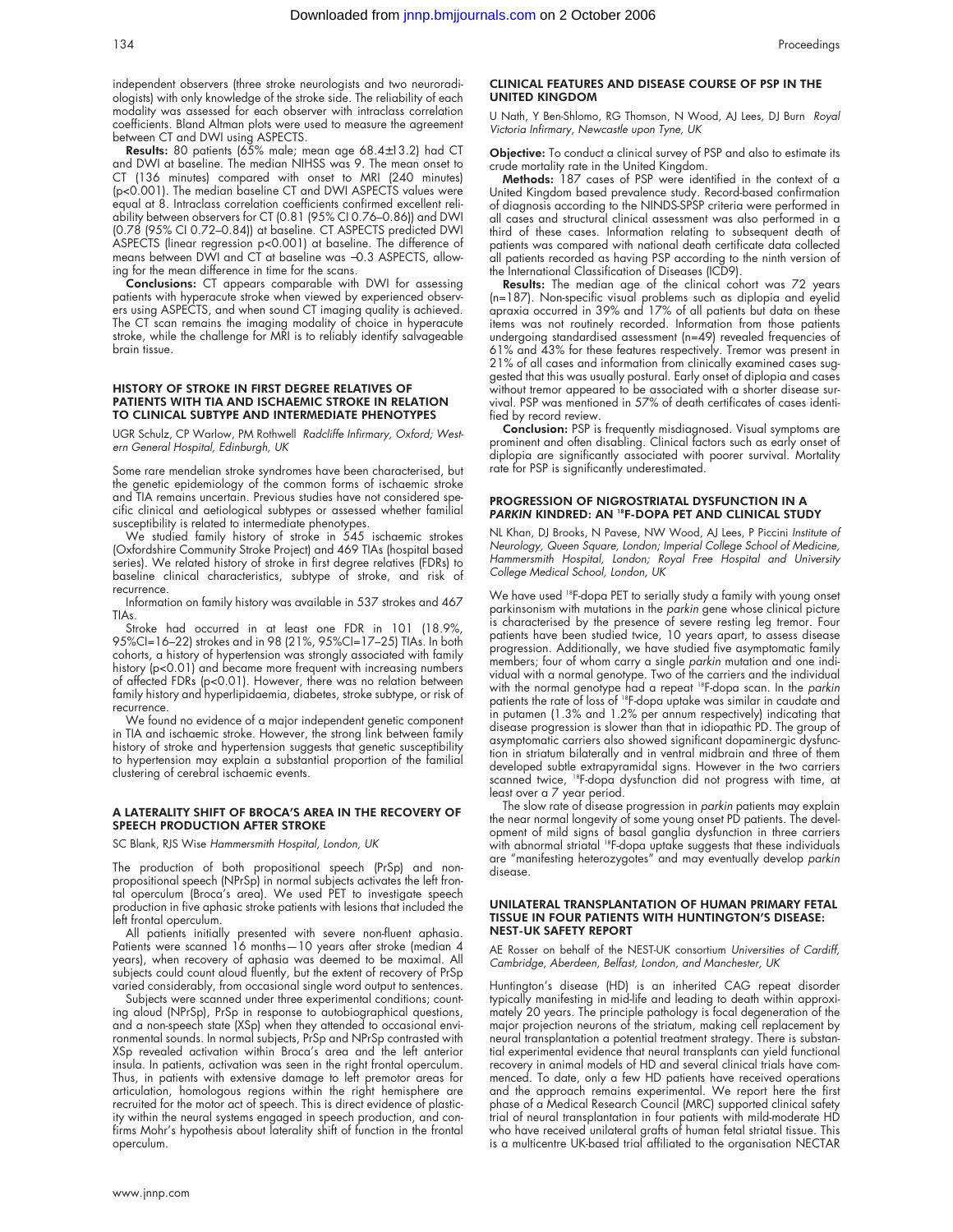(European Network for CNS transplantation and repair). At the time of writing all significant adverse events relate to the immunotherapy. There were no acute surgical events; no evidence of tissue contamination or overgrowth; and no evidence that the procedure has produced acceleration of the clinical course. Neural transplants would be expected to take at least 12 months to establish and to start to ameliorate function, thus the efficacy of these procedures will be reported at a later date.

### FAST MICROGRAPHIA AND PALLIDAL PATHOLOGY

NP Quinn Institute of Neurology, Queen Square, London, UK

Micrographia is well recognised in Parkinson's disease (PD). Typically, the initial size and speed of the patient's handwriting is good, but rapidly becomes progressively smaller and slower, and may ultimately grind to a halt.

There exists another, quite distinct, form of micrographia which I call "fast micrographia", in which handwriting is microscopic from the outset, does not (indeed cannot) become progressively smaller, is accomplished at (astonishingly) normal speed, and does not fatigue. However, this micrographia can be so marked as to resemble a straight line, so that even the patients are often unable to read what they have written. In contrast with the micrographia of PD, many patients with fast micrographia have completely normal alternating finger movements.

Fast micrographia is most often observed in patients with progressive supranuclear palsy, who sometimes volunteer "microscopic" writing as their presenting complaint. However, it can also be seen in patients with acquired bilateral lesions of the globus pallidus. Illustrative videotapes will be shown.

Fast micrographia should be considered a clinical feature suggestive of underlying pallidal pathology.

# PROSPECTIVE STUDY OF DEVELOPMENT OF INFANTS BORN TO MOTHERS WITH EPILEPSY

FH James, S Fairgrieve, SA Lynch, MJ Jackson University of Newcastle upon Tyne, Newcastle, UK

Objective: to establish if infants born to mothers with epilepsy are at increased risk of developmental delay.

**Methods:** Our prospective study of pregnant women with epilepsy identified 292 babies whose mothers gave consent to follow up with

developmental assessment using Bayley's scales.<br>**Results:** We have examined 149 babies at 2–3 years to date: 59 were exposed to valproate, 61 to carbamazepine (50 in each group were on monotherapy). 31 children (21%) have delayed development and 13 (8.7%) have severe delay when the population prevalence of severe delay =1.5% (OR 6.27, 95%CI 3.2–11.1). Developmental delay was associated with exposure to valproate (OR 4.42, 95%CI 1.77–11.5). However, mothers of children with epilepsy had low educational achievement; only 47% achieved five GCSEs (grade A-G) compared with 85% of the population. Only 26% of mothers of delayed children obtained five GCSEs.

Conclusion: Children born to mothers with epilepsy in this study have increased risk of developmental delay at 2–3 years. The risk is increased with exposure to valproate and with maternal educational underachievement. Examination of the rest of the cohort followed by multivariate analysis will be undertaken in an attempt to identify the cause of developmental delay in these infants.

# QUANTITATIVE MRI ABNORMALITIES WITH HISTOPATHOLOGICAL CORRELATION IN REFRACTORY EPILEPSY: A TOOL TO PREDICT SURGICAL OUTCOME?

TN Mitchell, SL Free, M Thorn, SM Sisodiya, SD Shorvon Institute of Neurology, Queen Square, London, UK

Focal cortical dysplasia (FCD) is the commonest neurodevelopmental lesion causing refractory epilepsy. 50% of FCD patients have poor outcome after surgery, continuing seizures despite complete lesion resection, suggesting the presence, undetected on preoperative MRI, of additional epileptogenic abnormalities. Some forms of FCD may represent a forme fruste of tuberous sclerosis (TSC).

30 subjects with FCD, one with TSC, and 100 age matched controls had volumetric MRI scans. Quantitative analysis gave measures of regional distribution of grey and white matter and cortical thickness.

The TSC and 10 (33%) FCD patients had additional extralesional abnormalities in areas that seemed normal on visual inspection of the MRI. The patient with TSC subsequently died. On postmortem, distinct pathological abnormalities (heterotopic grey matter, dysplastic giant

neurons) were demonstrated in areas shown only by quantitative MRI analysis to be abnormal. The proportion with additional quantitative abnormalities, which could be additional subtle malformation, in our FCD group is comparable with that with a poor outcome after focal FCD resection.

Our technique could have potential application as a prognostic presurgical screening tool to prevent patients unlikely to achieve seizure freedom from being needlessly exposed to the risks of surgery.

### A PROFILE OF EPILEPSY IN A UK POPULATION

NF Moran, K Poole, G Bell, J Solomon, S Kendall, M McCarthy, D McCormick, L Nashef, J Sander, SD Shorvon Institute of Neurology, Queen Square, London, UK

Objective: To describe the characteristics of epilepsy in a representative UK sample, including demographic features; onset age; duration; severity; antiepileptic drug (AED) use and the impact of epilepsy on

life.<br>Methods: A large, geographically comprehensive survey using a postal questionnaire distributed by general practitioners to 3455 unselected patients receiving AEDs for epilepsy, in all UK regions.

Results: There were 1652 replies. The mean age was 44 years; 47% males. The mean onset age, 25 years, and the mean duration, 20 years, were comparable with epidemiological studies. In the preceding year, 52% of patients had no seizures; 8% a single seizure, 17% 2–9 seizures, and 23% >10 seizures; 64% had mild epilepsy and 32% severe. There was a marked and significant decrement of seizure frequency with increasing age. The most common AEDs were carbamazepine (37%), valproate (36%), phenytoin (29%). Monotherapy was used in 68% of patients. Patients taking multiple AEDs reported significantly higher adverse effects. The major impacts on life were work and school difficulties, driving, and psychological, with variation according to age and severity.

Conclusions: Seizures remain uncontrolled in half of people with epilepsy in the UK with significant psychosocial impact. Our findings help address the deficiency of information on the characteristics of epilepsy in the elderly, in whom the condition is an increasing health problem.

# THE MANAGEMENT OF ADULTS WITH EPILEPSY

D Smith, I Crook, IR Williams on behalf of the North West Clinical Neuroscience Partnership Project Walton Centre for Neurology and Neurosurgery, Liverpool, UK

Suspected and established epilepsy are common reasons for referral to hospital clinics. Optimal management, ideally, involves cooperation between an epilepsy clinic and primary care. Because these facilities are not widely available these patients can be exposed to misdiagnosis, incomplete diagnosis and suboptimal therapy and inadequate counselling. There is a need for expansion or reorganisation of services and concise guidelines could facilitate the care of these patients.

The North West Clinical Neuroscience Partnership project has developed a framework for service provision for adults with possible or definite epilepsy. A multidisciplinary team made contributions, based on reviews of available evidence, to the guidelines document. This document contains recommendations on (a) a structure for service provision, (b) diagnosis of epilepsy, and (c) the management and follow up of newly diagnosed and refractory epilepsy and includes specific advice regarding choice of treatment and the management of epilepsy in women, people with learning disability and the elderly.

This framework could facilitate best practice/shared care in either established or evolving services. Specific aspects of care are easily amenable to prospective audit. Adherence to guidelines is a transparent method of demonstrating the accountability of a service assuring commissioners/patients that a system capable of delivering quality care is in existence.

## CLINICAL FEATURES OF PARANEOPLASTIC NEUROLOGICAL DISORDERS: A RETROSPECTIVE STUDY

JH Rees, I Sutton, R Weil, M Barnett National Hospital for Neurology and Neurosurgery, London, UK

There is a paucity of information about paraneoplastic neurological disorders (PND), a heterogeneous group of immune mediated conditions associated with a variety of different tumours. We report the preliminary results of a retrospective observational study investigating the clinical features of 57 patients with PND, ascertained principally via the British Neurological Surveillance Unit. The average (SD) age of onset was 63 (11) years and there was a female preponderance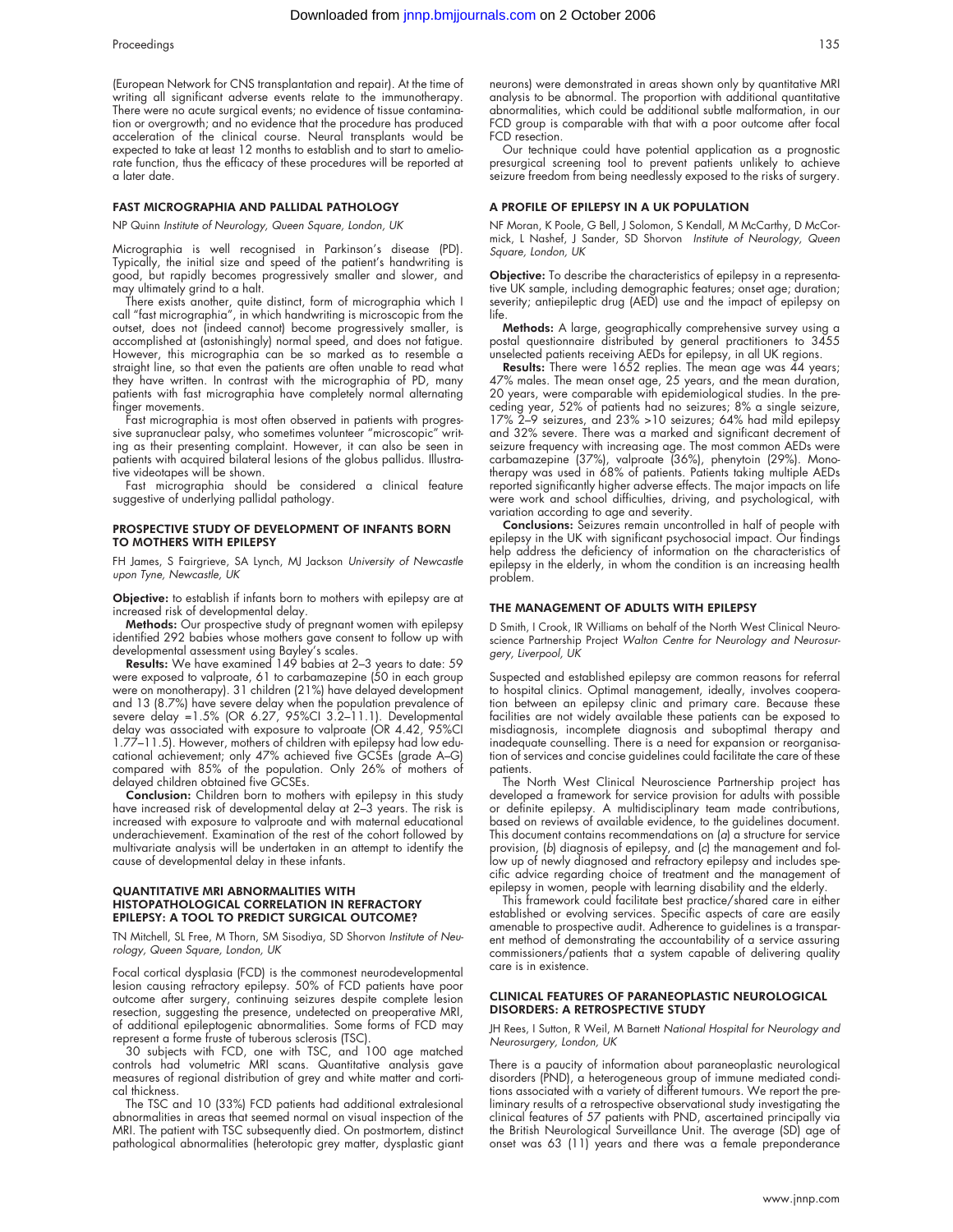(3:1). The most often reported syndromes were sensory neuro(no)pathy (33%) and cerebellar degeneration, either pure (21%) or in association with brainstem/limbic encephalitis/neuropathy (23%). SCLC was the most frequent underlying tumour type (28%), followed by breast (16%), ovarian (9%) and other lung (7%) carcinoma. No tumour was identified in 19%. Forty six per cent of patients received immunomodulatory therapy and 67% of patients had their tumour treated. Only a minority of patients responded to these treatments and often only briefly. Progressive deterioration was the rule and 40% of patients with adequate follow up were dead at 12 months. We conclude that the diagnosis of PND leads to the detection of a tumour in 80% of cases but treatments are poor. More research is needed to improve the prognosis of these difficult conditions.

# AUDIT OF 2 WEEK URGENT REFERRALS FOR CNS/BRAIN **TUMOURS**

AJ Wills, DSNA Pengiran Tengah Queens Medical Centre, Nottingham; Derbyshire Royal Infirmary, Derby, UK

Objective: To audit patients referred from general practitioners (GPs) via the 2 week wait system and contrast with neurological cancer patients identified independently of this system.

Methods: GP referral letters were reviewed and compared with Department of Health (DoH) guidelines. Patient case notes were examined to determine the actual neurological diagnosis. A list of patients with cancer that were not identified by the system was compiled separately.

Results: Forty five patients were referred during a 9 month period, with 41 sets of case notes available. 13 referrals did not follow the DoH guidelines. Only four patients actually had CNS tumours (two astrocytomas, two cerebral metastases). The remainder were diagnosed with chronic daily headache (10), epilepsy (five), migraine (three), ?demyelination (two), essential tremor (two), other (16). At least 69 neurological cancers were identified during this period who were not referred via the 2 week system.

Conclusion: CNS cancers present in a diverse manner. Eliciting a neurological history and interpreting neurological signs can be challenging and many GPs have little neurological training. These guidelines, even when followed stringently, do not seem to increase diagnostic precision. Inappropriate referrals have extended already lengthy waiting times for neurology outpatient clinics and may have inadvertently delayed other patients with urgent neurological problems being seen. We suggest that the use of these guidelines in neurological practice is re-considered at the earliest opportunity. Perhaps a system of closer communication between primary and secondary care would be a more effective use of time and resources.

## IRREVERSIBLE DAMAGE TO THE SPINAL CORD AFTER SPINAL ANAESTHESIA

K Hamandi, J Mottershead, T Lewis, IEC Ormerod, IT Ferguson Frenchay Hospital, Bristol, UK

Neurological features are a recognised rare complication of spinal and epidural anaesthesia. A number of mechanisms of injury to the spinal cord have been suggested. We report five cases of damage to the distal spinal cord after spinal anaesthesia. All patients were female undergoing orthopaedic (three patients) or obstetric (two patients) surgery. They had significant unilateral leg weakness and sensory disturbance after anaesthesia, which persisted at 2 year follow up. Three patients experienced pain on injection, the other two were under general anaesthetic at the time of spinal injection. Two patients were overweight and two had significant lumbar lordosis. MRI of the lumbosacral spine showed similar findings, in all cases, of high signal within the conus medullaris consistent with the clinical findings. Direct trauma was the most likely mechanism of injury. This is the first series to report detailed neuroimaging and long term follow up in all cases which shows that permanent neurological deficit has occurred. The use of spinal and epidural anaesthesia is becoming more widespread. Neurologists are likely to be involved in the management of complications and should be aware of this rare but serious complication.

# A DOUBLE BIND PLACEBO CONTROLLED STUDY OF INTRANASAL SUMATRIPTAN IN ACUTE CLUSTER HEADACHE

PJ Goadsby, JA van Vliet, A Bahra, V Martin, SK Aurora, NT Mathew, MD Ferrari Leiden University Medical Centre, Leiden, The Netherlands; Cincinnati Headache Center, Cincinnati, USA; Headache Center, Seattle, USA; Houston Headache Clinic, Houston, USA; Institute of Neurology, Queen Square, London, UK

Cluster headache attacks reach a peak of pain intensity quickly, and are short lasting; therefore acute treatments must be rapidly acting.

This study sought to determine if intranasal sumatriptan is an effective treatment of acute cluster headache.

Patients with episodic and chronic cluster headache, by International Headache Society criteria, were recruited and after explanation and obtaining informed consent, were randomised to a double blind placebo controlled two period crossover study. Patients were instructed to treat two acute cluster headaches of at least moderate pain severity, with at least a 12 hour break, using intranasal sumatriptan 20 mg or matching placebo. Patients recorded the time of onset of the attack, time of treatment, headache severity on a five point scale (0-nil, 1-mild, 2-moderate, 3-severe, 4-very severe) at 5, 10, 15, 20 and 30 minutes after treatment. The primary end point was the headache response defined as: very severe, severe or moderate pain becomes mild or nil, at 30 minutes. Secondary measures included pain free rates, treatment of associated symptoms and adverse events. The primary end point was analysed using a multilevel analysis approach with MLwiN (www.ioe.ac.uk/multilevel) with p<0.05 as the level of significance for testing.

In total, 118 patients were recruited; 97 males and 21 females. Of these 86 provided efficacy data on attack one and 80 on attack two. Twenty five provided no efficacy data because their bout ended, seven were lost to follow up. Six cycled out of a cluster period between attack one and attack two. Modelling the treatment outcome as a binomial where response was determined by treatment, using the patient as the level 2 variable, and considering period effect, sex, site and cluster headache type as other variables of interest, the effect of intranasal sumatriptan 20 mg was superior to placebo at 30 minutes on the headache response end point (p=0.01). For the first attack the placebo response rate was 11/37 (30%) and the sumatriptan 20 mg rate 29/50 (58%); for the second attack the rates were 15/45 (33%) and 18/36 (50%), respectively. There were no serious adverse events.

It can be concluded that intranasal sumatriptan 20 mg is effective in the acute treatment of cluster headache when compared with placebo. For cluster headache patients these data add a further evidence based treatment to the management portfolio of this disabling primary headache.

### EFFECT OF THE ADENOSINE (A1) RECEPTOR AGONIST GR79236 ON TRIGEMINAL NOCICEPTION WITH BLINK REFLEX RECORDINGS IN HEALTHY HUMAN SUBJECTS

NJ Giffin, F Kowacs, V Libri, P Williams, PJ Goadsby, H Kaube Institute of Neurology, Queen Square, London, UK

There are no good migraine models in humans, but development of a low current intensity trigeminally mediated blink reflex (BR) has allowed the study of nociceptive transmission in the trigeminal nucleus caudalis. Adenosine is antinociceptive in humans and animals. GR79236 is a highly potent and selective adenosine A1 receptor agonist. We investigated the effect of GR79236 on the nociceptive BR using 12 female healthy volunteers randomised in a placebo controlled double blind crossover study. BRs were elicited by supraorbital nerve stimulation with standard or nociception-specific electrodes at random intervals of 12–18s. BR responses were recorded bilaterally from infraorbital muscles. Each measurement was based on 25 sweeps. Areas under the curve (AUCs) of the R2 component of the BR were calculated from the rectified EMG, before and 30 minutes after drug (GR79236 (10 mg/kg)) or placebo. Primary end point: median AUC at 30 minutes, modelled using analysis of covariance.

There was a non-significant reduction of the ipsilateral nociceptive R2 after GR79236 vs placebo of 17%. However, there was a significant reduction of the contralateral nociceptive R2 (p<0.05) of 20%. There were no significant adverse events.

The results suggest that GR79236 may inhibit trigeminal nociceptive pathways. The nociception specific electrode directly depolarises cutaneous fibres and GR79236 may therefore act at second order trigeminal neurons in the nucleus caudalis, or more rostrally, crossing the blood-brain barrier. This suggests that it may be effective in primary headache disorders.

# A STUDY OF THE ACQUIRED NEUROMYOTONIA PHENOTYPE OF PERIPHERAL NERVE HYPEREXCITABILITY

P Maddison, I Hart, K Mills,A Vincent, J Newsom-Davis Radcliffe Infirmary, Oxford; University of Liverpool, Liverpool; The Walton Centre for Neurology and Neurosurgery, Liverpool; King's College Hospital, London, UK

Acquired neuromyotonia (NMT) and cramp fasciculation syndrome (CFS) represent the severe and mild manifestations of generalised peripheral nerve hyperexcitability (PNH) respectively. Anti-voltage gated potassium channel (VGKC) antibodies have been implicated in autoimmune PNH disease pathogenesis. We studied 44 consecutive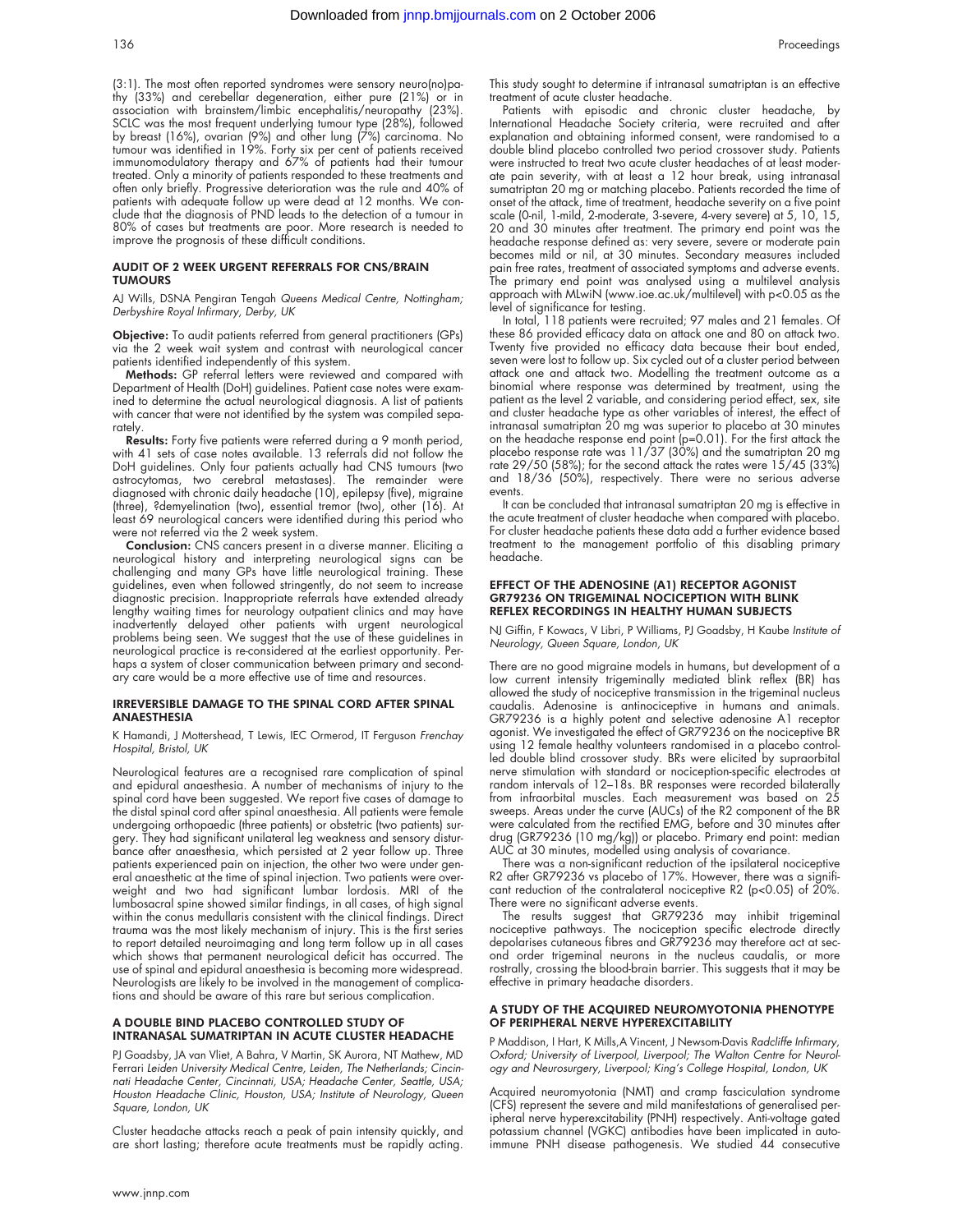patients with NMT seen in two centres to determine the significant clinical, immunological, and electrophysiological features of this phenotype.

The mean age at symptomatic onset was 47 years (range 9–74): over half (64%) were male. Associated autoimmune diseases and other autoantibodies were found in 22 (50%): an immunoprecipitation assay detected raised titres of anti-VGKC antibodies in 16 out of 40 (40%) patients.

All patients had at least two of the three principal symptoms of muscle twitching, cramps, and muscle stiffness. Other often observed features were increased sweating in 25 (57%) muscle weakness in 16 (34%), and pseudomyotonia in 16 (34%).

Spontaneous, abnormal activity detected electromyographically comprised characteristic doublet, triplet, and multiplet motor unit (or partial motor unit) discharges, in addition to fasciculations and fibrillations. The most common abnormality on EMG, in all but three patients, were doublet discharges, with intraburst frequencies often exceeding 100 Hz (mean 168 Hz, range 40–280 Hz). Multiplets (runs of >3 discharges) were found in the remainder.

NMT is a phenotype of autoimmune PNH that seems to be distinct from CFS only in terms of the severity of symptoms, signs and EMG features observed, with both sharing immunological associations.

# HETEROPLASMIC MITOCHONDRIAL DNA MUTATIONS: DETERMINING THE MECHANISM OF INHERITANCE

PF Chinnery, DC Samuels, DT Brown, DM Turnbull University of Newcastle upon Tyne, UK

Mitochondrial DNA (mtDNA) mutations cause progressive disabling neurological disease in at least 1 in 8000 of the UK population. Many mtDNA mutations are heteroplasmic, with a mixture of mutant and wild type mtDNA present within the same individual. A higher percentage level of mutant mtDNA (mutation load) is associated with more severe disease. Females harbouring heteroplasmic mtDNA point mutations transmit a variable amount of mutant mtDNA to their offspring, making it extremely difficult to predict the outcome of pregnancy. In mice, the variation in mutation load between offspring is determined by random genetic drift and a restriction in the number of mtDNA molecules early in embryogensis (the mitochondrial "genetic bottleneck"). It remains to be established whether the same mechanism operates in humans. We studied the mechanism of inheritance of the most common transmitted heteroplasmic mtDNA defect: the A3243G ("MELAS") mutation. By measuring mutation load in 82 individual human primary oocytes we show that random drift is the principal mechanism behind the transmission of heteroplasmy in human pedigrees with mtDNA disease. We also provide the first direct evidence of a mitochondrial genetic bottleneck in humans, ennabling the first direct measurement of bottleneck size. These findings will have important implications for genetic counselling.

# RESULTS OF A UNITED KINGDOM-WIDE CLINICAL AND MOLECULAR GENETIC STUDY OF MYOTONIA CONGENITA

NP Davies, LH Eunson, MG Hanna Institute of Neurology, Queen Square, London, UK

Myotonia congenita is the commonest skeletal muscle channelopathy and is caused by mutations in the skeletal muscle chloride channel gene (CLCN1) on chromosome 7q35. The aims of the study were to analyse the clinical and genetic features of myotonia congenita in the UK, to look at genotype-phenotype correlation in this group, and to develop a DNA based diagnostic service

In collaboration with the British Neurological Surveillance Unit we identified over 100 families with inherited myotonia. We initially performed SSCP analysis of all 23 exons of the CLCN1 gene in index cases from 42 families. In order to check that no mutations had been missed with this technique we subsequently analysed all the exons by direct DNA sequencing.

Using SSCP analysis mutations were identified in 50% of cases. This figure rose to 65% with DNA sequencing. In this mutation positive group the age at onset varied from 1–16 years (mean 5.6), muscle pain was reported in 20% and 50% reported exacerbation of muscle stiffness in a cold environment. Twelve novel mutations have been identified. In particular the finding of a severe myotonic phenotype in association with compound heterozygosity and a mild phenotype with a new homozygous nonsense mutation (C242X) will be highlighted.

DNA based diagnosis is a realistic option in myotonia congenita. Although the mutations identified are spread across the gene it seems that exon 8 is a hot spot in this population. Genetic counselling in this disorder is complex and should include consideration of both genetic and functional expression data if available.

# A CYSTEINE RESIDUE CLOSE TO THE C-TERMINUS OF THE E SUBUNIT IS ESSENTIAL FOR SURFACE ACETYLCHOLINE RECEPTOR (ACHR) EXPRESSION: IMPLICATIONS FOR ACHR DEFICIENCY SYNDROME

J Ealing, S Brownlow, M Al-Murani, M Brydson, A Vincent, D Vaux, D Beeson John Radcliffe Hospital, Oxford; University of Oxford, Oxford, UK

AChR deficiency is a recessively inherited form of congenital myasthenia in which adult AChR ( $\alpha_2\beta\delta\epsilon$ ) are severely reduced or absent at the neuromuscular junction. We have identified two new mutations at the extreme C terminus of thee subunit in AChR deficiency patients and have investigated the mechanism by which such distal mutations may affect expression.

Naturally occurring and artificial mutations were introduced into the  $\epsilon$  subunit cDNA by in vitro mutagenesis. Wild type or mutant  $\epsilon$ subunit cDNAs were transfected into HEK 293 cells with cDNAs for the α, β, and δ AChR subunits. Surface expression of AChR was quantified by radioimmunoprecipitation of 125I-α-bungarotoxin labelled receptor using an e specific antisera. To determine the subcellular location of  $\epsilon$  subunits, fluorescently labelled  $\epsilon$  subunits were visualised using confocal microscopy. Lack of a cysteine residue (Cys 470), four amino acids from the C terminus of the e subunit, effectively abolished surface expression of the intact receptor in HEK 293 cells. Preliminary confocal data suggests that the mutant  $\epsilon$  subunits accumulate in the endoplasmic reticulum.

These novel results reveal a previously unidentified signal sequence involved in the assembly and/or transport of AChR. Additionally, these results provide a mechanism by which frameshift or non-sense mutations in the C terminus region of the e subunit lead to AChR deficiency.

# SERUM AUTOANTIBODIES TO OLIGODENDROCYTE AND NEURONAL CELL SURFACE ANTIGENS IN MULTIPLE SCLEROSIS PATIENTS

O Lily, J Palace, A Vincent Radcliffe Infirmary, Oxford, UK

Recent evidence suggests that autoantibodies may be important in the pathogenesis of multiple sclerosis (MS), but the antigens to which they bind remain unknown. We incubated cultured human CNS cell lines with sera from MS patients and other inflammatory neurological disease controls (OIND). Surface binding was measured using flow cytometry and considered positive if greater than the mean +2 standard deviations of 12 healthy controls.

Antibody binding to two control cell lines was similar using MS or non-MS sera. By contrast, 70% (16/23) of secondary progressive (SP) MS sera demonstrated positive binding to SK-N-SH neuroblastoma cells compared with 29% (10/35) of relapsing remitting (RR) patients (p<0.001) and 0/16 OIND controls. Also, 40% of MS sera showed positive binding to HOG oligodendroglioma cells with no significant difference between RR and SP patients. Differentiation of the oligodendroglial cells resulted in the loss of positive antibody binding seen using MS sera, suggesting that the relevant antigens are present on oligodendrocyte precursor cells rather than mature oligodendrocytes. Sera with antineuronal antibodies generally also had antioligodendroglial antibodies, although antibodies against one cell line could not be absorbed by the other. These results support reports of heterogeneity in MS pathology, with autoantibody mediated processes important in a subgroup of patients.

# NON-INVASIVE VENTILATION IN MOTOR NEURON DISEASE: CURRENT UK PRACTICE

SC Bourke, PJ Shaw, T Williams, GJ Gibson University of Newcastle; University of Sheffield; Royal Victoria Infirmary, Newcastle, UK

Background: The clinical application of non-invasive ventilation (NIV) in motor neuron disease (MND) has not been reported in the UK.

Methods: A questionnaire assessing clinical practice over the previous 12 months was sent to all UK consultant neurologists, with a second mailing to non-responders after 6 weeks.

Results: The response rate was 75.9%. 1719 new patients were diagnosed, and 2280 patients were under review. 234 patients were referred for NIV and 126 were currently receiving NIV. Most responders (172/265) did not refer any patients for NIV, however three neurologists made 30% of all referrals. The referral rate correlated with the number of new patients seen (r=0.40, p<0.00001).

Referral for NIV was based mainly on symptoms rather than physiological impairment. 73% of responders measured vital capacity, and less than 50% checked blood gases or serum bicarbonate. Referral was influenced by level of dependence, rate of progression, and bulbar involvement.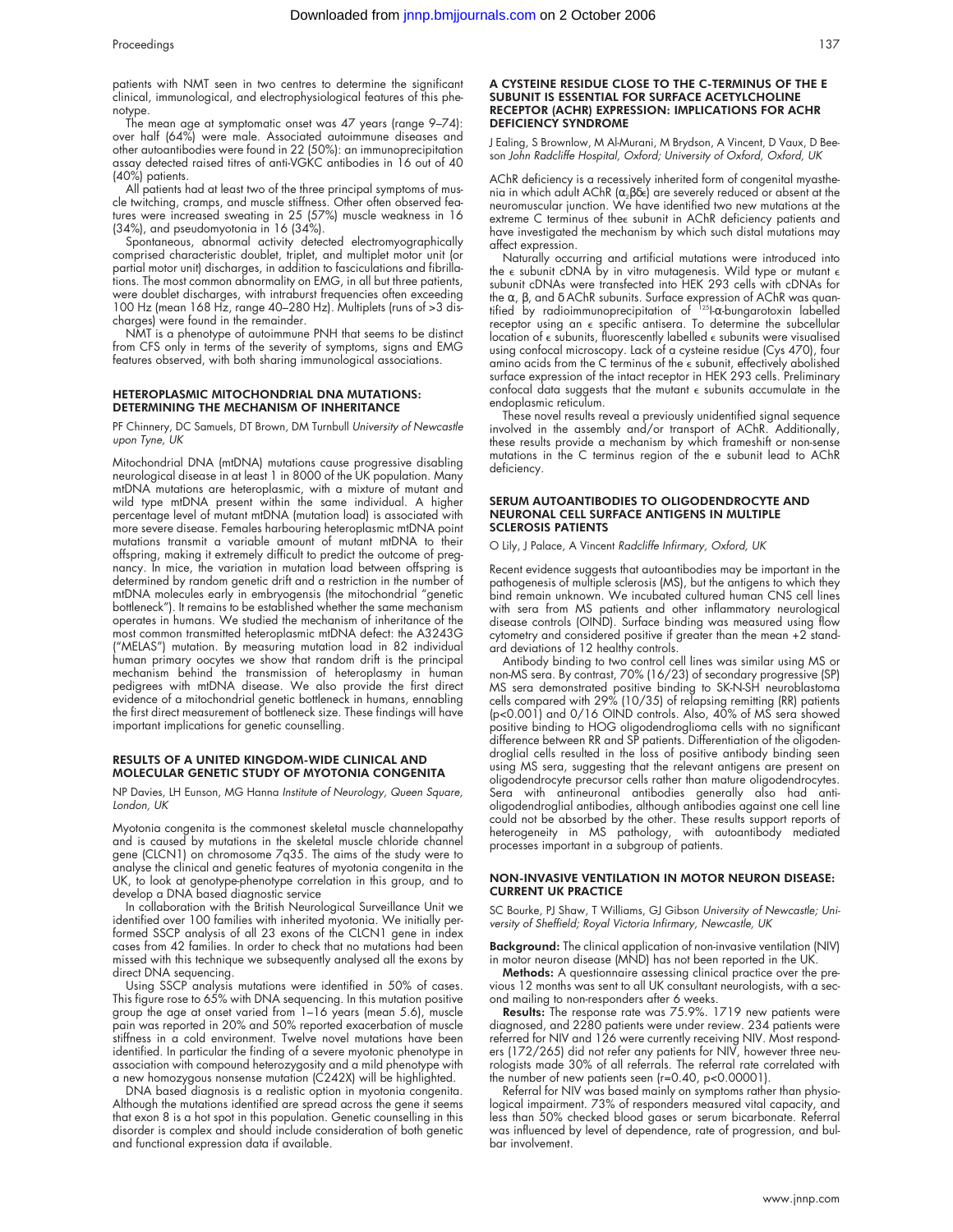Conclusion: In the UK only a small proportion of MND patients are referred for NIV, with marked heterogeneity of practice. This may reflect concerns that NIV may prolong suffering, and emphasises the need for a controlled trial assessing its impact on quality of life.

# AN MRI STUDY OF COMPLICATED EARLY CHILDHOOD **CONVULSION**

RA Grünewald, T Farrow, CDC Rittey, P Vaughan, J Mundy Royal Hallamshire Hospital; Ryegate Children's Centre, Sheffield, UK

Objectives: About half of adults with hippocampal sclerosis have a history of complicated early childhood convulsion (cECC). The objective of the study was to assess the extent of structural brain abnormality present soon after a first cECC.

Methods: Children under the age of 5 years underwent brain MRI within 14 days of their first complicated febrile or non-febrile ECC. None had previously experienced an epileptic seizure. Hippocampal volumes and T2 relaxation times were measured. The control group consisted of children undergoing brain MRI for reasons other than epilepsy.

Results: Nine of the 17 experimental subjects had significant hippocampal volume asymmetry (3 standard deviations from the mean of the control group), although in only three of these was the asymmetry apparent on visual inspection of the MRI. Three experimental subjects had extrahippocampal neuropathology. None of the 10 control subjects had significant hippocampal volume asymmetry (p<0.001). T2 relaxometry did not suggest that oedema contributed to the asymmetry.

Conclusions: There is a high prevalence of structural brain abnormalities and hippocampal asymmetry in children within 2 weeks of the first complicated early childhood convulsion, unrelated to oedema. This suggests that in some cases the complicated EEC is the result of pre-existing brain abnormalities.

# A DOUBLE BLIND SINGLE DOSE CROSS OVER STUDY OF THE EFFECTS OF PRAMIPEXOLE, PERGOLIDE, AND PLACEBO ON TREMOR AND UPDRS (III) IN PARKINSON'S DISEASE

P Navan, LJ Findley, R Pearce, J Jeffs, PG Bain Imperial College School of Medicine, London; Havering Hospital NHS Trust, Essex; Hammersmith Hospital, London UK

Design: 10 tremulous PD patients were pretreated with domperidone and taken off anti-parkinsonian medication. Each patient received single doses of 0.5 mg pramipexole, 0.5 mg pergolide, and placebo, but in random order. Rest tremor and UPDRS (part III) were measured at baseline and 30 minute intervals for 4 hours. The results were examined using ANOVA by area under the curve (AUC) and peak effect (Bonferroni corrected; significance: 5% level).

Results: (1) AUC analysis showed a significant difference between the three treatments on rest tremor (p=0.045) (pramipexole differed from placebo at 10% level) but not UPDRS (III). (2) Peak effect analysis demonstrated a difference in treatment effects on UPDRS (III) (p=0.04) (pergolide better than placebo, p=0.048) and rest tremor (p=0.005) (no significant difference between active drugs, both significantly better than placebo). Pergolide caused a significantly greater incidence of nausea (p=0.005) and vomiting (p=0.014) than pramipexole. No significant differences between the 3 treatments on incidence of drowsiness or sleep (McNemar's test).

Conclusion: 0.5 mg pramipexole or pergolide can improve UPDRS (III) and rest tremor in PD. Pergolide had the strongest effect on peak UPDRS (III), whereas pramipexole had the greatest effect on rest tremor (AUC). Pramipexole is significantly better tolerated than pergolide.

# PALLIDAL STIMULATION FOR UNUSUAL MOVEMENT DISORDERS: 1 YEAR OUTCOME OF FOUR PATIENTS

SG Parkin, RP Gregory, TZ Aziz The Radcliffe Infirmary, Oxford, UK

Pallidal stimulation has become an established mode of treatment in Parkinson's disease when medical therapy has failed. There is historical evidence to suggest that surgery to the basal ganglia can benefit a wide range of movement disorders. The relative safety of deep brain stimulation has allowed us to re-explore its benefit to other, less common conditions. We report the outcome of pallidal stimulation in a consecutive series of patients with idiopathic generalised dystonia, familial myoclonic dystonia, idiopathic progressive chorea, and tardive dyskinesia with captocormia. All had failed an exhaustive trial of medical therapy. Highly significant benefits were seen in various movement disorder rating scales and quality of life measures. These were maintained at 1 year. The obvious clinical benefits, rarity and heterogeneity of conditions of this type, precludes the use of randomised clinical trials. Detailed follow up of individual patients is important to provide evidence for the application of pallidal DBS in such conditions.

# CRITERIA FOR INITIATING NON-INVASIVE VENTILATION IN MOTOR NEURON DISEASE

SC Bourke, PJ Shaw, R Bullock, GJ Gibson University of Newcastle, Newcastle; University of Sheffield, Sheffield; Newcastle General Hospital, Newcastle, UK

Objective: We studied the criteria which best predict benefit from quality of life (QOL) and compliance with non-invasive ventilation (NIV) in motor neuron disease (MND).

Methods: 23 subjects were recruited. QOL (SF-36, chronic respiratory disease questionnaire, sleep apnoea quality of life index (SAQLI), vital capacity, and maximum respiratory pressures were assessed two monthly and polysomnography four monthly. Subjects were offered a trial of NIV with any of: (1) orthopnoea, (2) unrefreshing sleep or daytime sleepiness, (3) Daytime PaCO $_2$  >45 mm Hg, (4) SaO $_2$  <90% for  $\geq$  5% of the night, (5) apnoea hypopnoea index >10.

Results: The improvement in the SAQLI symptoms domain (most responsive index) after 1 month NIV (effect size: mean difference/SD), and compliance are shown. Results for subjects in whom only one criterion for NIV was met are in brackets.

| Criteria for NIV                                             |                        | $\mathsf{n}$ | Rx   | Continued Compliance QOL effect<br>$h$ /day | size              |
|--------------------------------------------------------------|------------------------|--------------|------|---------------------------------------------|-------------------|
|                                                              | Symptoms Orthopnoea 11 |              | 9    | 73                                          | 2.98              |
|                                                              | Sleep                  | 12           | 8(0) | 6.0(3.2)                                    | 1.34<br>(0.00)    |
| PaCO <sub>2</sub> $\uparrow$ , SaO <sub>2</sub> $\downarrow$ |                        | $6(0)$ 5     |      | 97                                          | 2.75              |
| AHI > 10                                                     |                        | $7(4)$ 3(1)  |      | 4.2(2.0)                                    | 0.33<br>$[-0.18]$ |

10/16 subjects starting NIV elected to continue. Among these, orthopnoea was the commonest indication (9/10). Moderate/severe bulbar weakness was associated with lower compliance (4.22 v 8.47 h/day) and less improvement in QOL (effect size: 1.85 v 3.28).

Conclusions—Orthopnoea was the best predictor of compliance with and benefit from NIV in MND. Moderate/severe bulbar involvement was associated with poorer (although still clinically useful) compliance and response.

# RESPONSIVENESS OF QUALITY OF LIFE INSTRUMENTS AND DOMAINS TO NON-INVASIVE VENTILATION IN MOTOR NEURON DISEASE

SC Bourke, PJ Shaw, R Bullock, GJ Gibson University of Newcastle, Newcastle; University of Sheffield, Sheffield; Newcastle General Hospital, Newcastle, UK

**Background:** As a prelude to a randomised controlled trial of non-invasive ventilation (NIV) in motor neuron disease (MND), we studied which quality of life (QOL) instruments are most responsive. We report the results of an efficacy analysis of the impact of NIV on QOL in 10 subjects with MND.

Methods: QOL and functional status were assessed at 0, 1, and 3 months after initiation of NIV, then 2 monthly intervals using SF-36, general wellbeing schedule (GWbS), chronic respiratory disease questionnaire (CRDQ), sleep apnoea quality of life index (SAQLI), Epworth sleepiness scale (ESS), and ALS functional rating scale (ALS-FRS). The maximum improvement in each index was assessed by effect size (mean difference/SD).

Results: Effect sizes for all responsive instruments are shown.

The GWbS and SF-36 energy vitality and health change showed non-significant improvements. The largest improvements were in domains assessing sleep related symptoms, which were maintained for a mean >320 days (Kaplan-Meier). As expected the SF-36 physical function domain and ALSFRS declined with disease progression.

Conclusion: NIVimproves QOL in selected patients with MND. QOL domains assessing sleep related symptoms were most responsive, and the improvement was maintained at or above  $b$ aseline for  $\geqslant$  320 days despite disease progression.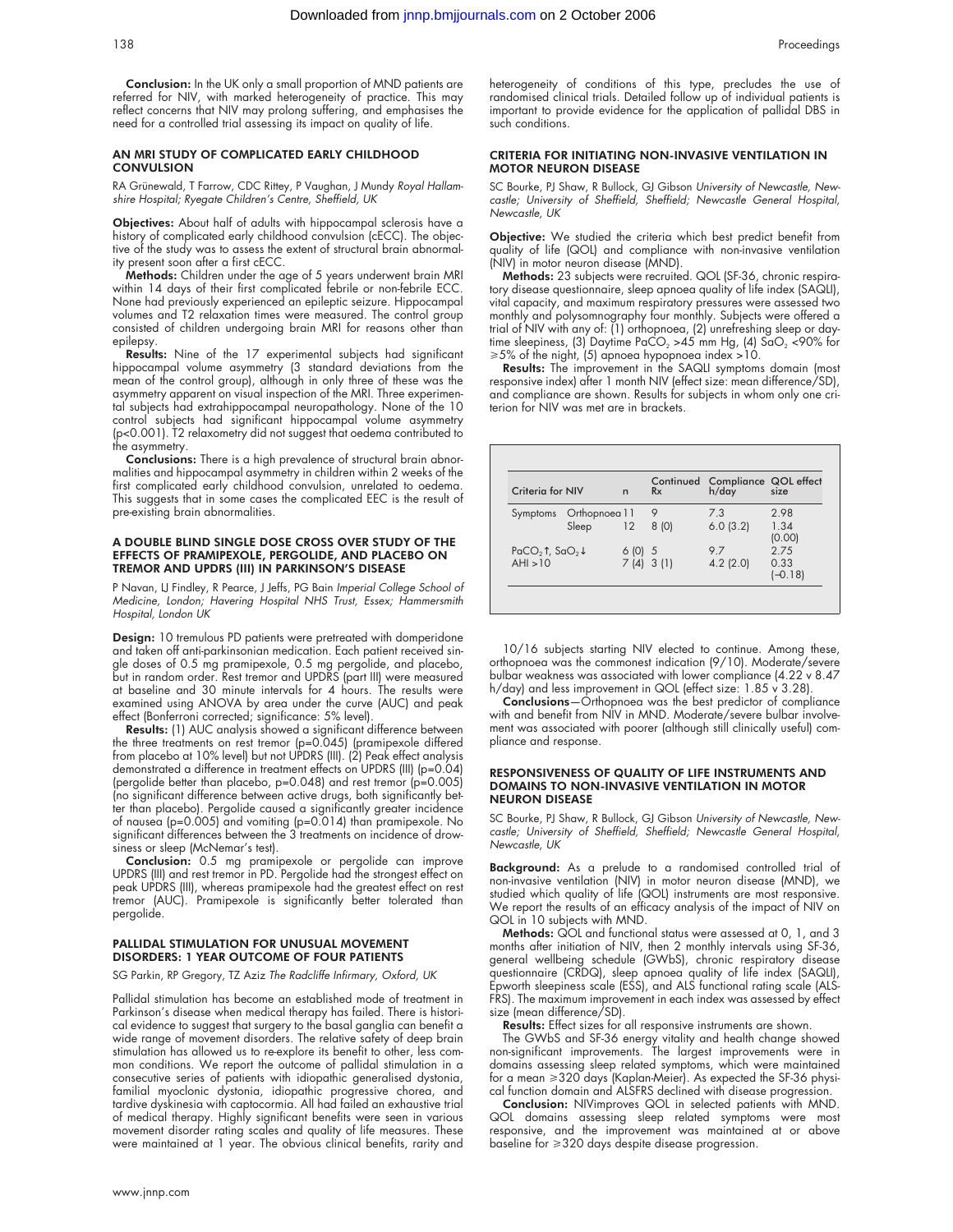| Instrument  | Domains              | <b>Effect</b> size | p Value         |
|-------------|----------------------|--------------------|-----------------|
| <b>ESS</b>  |                      | 0.85               | 0.019           |
| SF 36       | Emotional limitation | 0.93               | 0.023           |
|             | Mental health        | 111                | 0.046           |
| <b>CRDQ</b> | All domains          | $0.71 - 0.90$      | $0.018 - 0.044$ |
| SAQII       | Social isolation     | 0.96               | 0.024           |
|             | Symptoms             | 177                | 0.0022          |
|             | Score                | 111                | 0.030           |

### THE EFFECT OF CANNABIS BASED MEDICINAL EXTRACT ON LOWER URINARY TRACT DYSFUNCTION IN ADVANCED MULTIPLE SCLEROSIS: PRELIMINARY RESULTS

CM Brady, R DasGupta, OJ Wiseman, CM Dalton, KJ Berkley, CJ Fowler National Hospital for Neurology and Neurosurgery, Queen Square, London, UK

Aims: The primary aim of this open label pilot study is to evaluate the safety, tolerability, and efficacy of two preparations of sublingual cannabis based medicinal extract (CBME) in patients with advanced multiple sclerosis (MS) and refractory lower urinary tract symptoms (LUTS).

Methods: Patients with advanced MS (Kurtzke score  $\geq 6.5$ ) and refractory LUTS (detrusor hyperreflexia demonstrated by cystometry) are eligible for recruitment into this ongoing study. Frequency-volume incontinence charts and pad testing are completed during the run in (3 weeks) and treatment (16 weeks) periods. For the first 8 weeks of treatment, patients receive CBME containing equal amounts of cannabidiol (CBD) and tetrahydrocannibinol (THC) whereas a THC only preparation is prescribed for weeks 9–16. Patients self titrate the CBME until urinary symptoms are relieved or unacceptable side effects occur. To assess the acute effects of CBME, cystometry is performed and cannabinoid concentrations are taken before and after maximum tolerated dose of CBME at 4, 8, and 16 weeks on treatment.

Results: We report results of the first eight patients (2M:6F, age 31-64). A paired t test was used.

|                                                 |     | Baseline CBD:THC:1:1<br>(3 weeks) (Weeks 1-8) | <b>THC</b><br>(Weeks 9-16) |
|-------------------------------------------------|-----|-----------------------------------------------|----------------------------|
| Mean daytime frequency 10.0<br>Mean episodes of |     | 8.0                                           | 6.9                        |
| nocturia<br>Mean number of<br>incontinent       | 26  | 16                                            | 1.5                        |
| episodes/24 h                                   | 2.3 | 1 <sub>3</sub>                                | 0.7                        |

The average cystometric capacity increased from 265 ml at baseline to 439 ml at 8 weeks, and to 353 ml at 16 weeks after dosing with CBME in the department.

Conclusions: These preliminary results indicate that CBME may prove to be an effective additional treatment for refractory urinary symptoms in a selected group of patients with advanced MS.

### INTRONIC AND MISSENSE MUTATIONS WITHIN THE LAMP-2 GENE IN DANON DISEASE (X LINKED VACUOLAR CARDIOMYOPATHY AND MYOPATHY)

NP Davies, C Beesley, PM Elliott, J Holton, B Lake, DN Landon, P Lee, H Mundy, B Winchester, MG Hanna Institute of Neurology, Queen Square, London; Institute of Child Health, London, UK

Danon disease is an X linked disorder characterised by cardiomyopathy, vacuolar myopathy, and variable mental retardation. It is now known to be due to mutations within a gene encoding the lysosomal associated membrane protein LAMP-2 on Xq24.

We report three families with Danon disease. Affected males in each family presented with profound cardiac symptoms but had mild proximal myopathy. Mental retardation was apparent in only three out of five affected males. Proximal myopathy and mental retardation were not apparent in affected females. Age at death was 15–24 years for men and 29–40 years for women. Muscle biopsies revealed the

characteristic vacuolar myopathy. We also showed intense deposition of the complement membrane attack complex (MAC) on vacuolated fibres. This immunoreactivity has been previously reported to be specific for another vacuolar myopathy (X linked myopathy with excess autophagy, XMEA). Genetic analysis revealed three new mutations in the LAMP-2 gene. We report the first missense mutation in LAMP-2 (W321R). In addition, two new intronic mutations were detected.

In summary, we confirm the clinical and pathological characteristics of Danon disease and suggest that deposition of MAC on vacuolated fibres may be a feature. We identified three previously unreported mutations in the LAMP-2 gene. The W321R mutation represents a new mutational mechanism, as all other mutations disrupt splicing or lead to premature truncation of the protein. In view of the sparse skeletal muscle signs in this disorder, we would recommend a skeletal muscle biopsy in any young patient with an apparently isolated cardiomyopathy.

# GLUTEN ATAXIA AND GLUTEN NEUROPATHY: THE EFFECT OF A GLUTEN-FREE DIET

M Hadjivassiliou, RA Grünewald, AK Chattopadhyay, RH Kandler, JA Jarratt, GAB Davies-Jones The Royal Hallamshire Hospital, Sheffield, UK

We studied the effect of gluten free diet on patients with ataxia and/or peripheral neuropathy associated with gluten sensitivity.

Sixteen patients with gluten ataxia (sporadic ataxia with circulating antigliadin antibodies) were assessed before and after 12 months treatment with a gluten free diet. Subjective assessment of clinical state by visual analogue scale improved from mean score (SD) at baseline 0.49 (0.17) to 0.7 (0.26). When compared with a heterogenous control group of eight ataxic patients without gluten sensitivity or who declined treatment with a gluten free diet, the improvement was significant (repeated measures ANOVA p=0.002). Improvement was also seen in time standing with feet together without corrective movement (baseline 19.1seconds (22.7), 12 months 31.2 seconds (26.4), p=0.05 Student's <sup>t</sup> test). There was a trend towards improvement in computerised measures of latency and accuracy of arm coordination.

Sural sensory action potentials were measured in a group of 13 patients with gluten neuropathy before and 12 months after starting a gluten free diet. Baseline and 12 month repeat measurements were also made in a control group of five subjects with gluten neuropathy who declined the diet. There was some increase in amplitudes in the group treated with diet: 1.4 µV (1.3) <sup>v</sup> 2.3 µV(2.1) but none in the control group : 1.6 µV <sup>v</sup> 1.1 µV(1.2). The change in amplitude between the two groups was not significant (p=0.067 Mann-Whitney).

These preliminary data suggest that a gluten free diet may be of benefit in some patients with neurological manifestations of gluten sensitivity.

# HUMAN COMPLICATION OF THE FOOT AND MOUTH CRISIS

KAC Harkness, TG Staunton Norfolk and Norwich Hospital, Norwich, UK

We report an unusual complication of the foot and mouth crisis. After our patient, a marksman, had examined a culled bull for signs of life, the animal's head moved, trapping his feet and causing him to lose balance. He fell backwards onto the horn of another dead animal, sustaining a penetrating injury to the occiput. He did not lose consciousness but complained of loss of vision in the right hemifield, 30 minutes after the initial injury. In the neurosurgical unit CT demonstrated a left comminuted depressed occipital skull fracture with some impingement of the left occipital-parietal lobe. The patient was managed conservatively with intravenous antibiotics and discharged 1 week later.

Two weeks later the patient developed occipitofrontal headache with photophobia and presented to our neurology unit. He was afebrile, no meningism, no papilloedema, a resolving right field defect was noted. MRI and MRA images were performed. The vertebral arteries were normal. A left occipital skull fracture with an organising extradural haematoma indentating the left occipital lobe was demonstrated. Abnormal high signal was seen within the sagittal sinus. MRV demonstrated venous thrombosis occluding the posterior two thirds of the sagittal sinus. The patient was anticoagulated and symptoms resolved in a few days.

### A UNIQUE MODEL OF LISSENCEPHALY

L Kinton, KA Barth, C Howart, JS Duncan, M Gardiner, NW Wood, S Wilson Institute of Neurology, Queen Square, London; University College, London, UK

Disorders of neuronal migration are important causes of drug resistant epilepsy. Mutations in two genes LIS1 and DCX have been shown to cause one such condition, agyria/pachygyria/band heterotopia complex.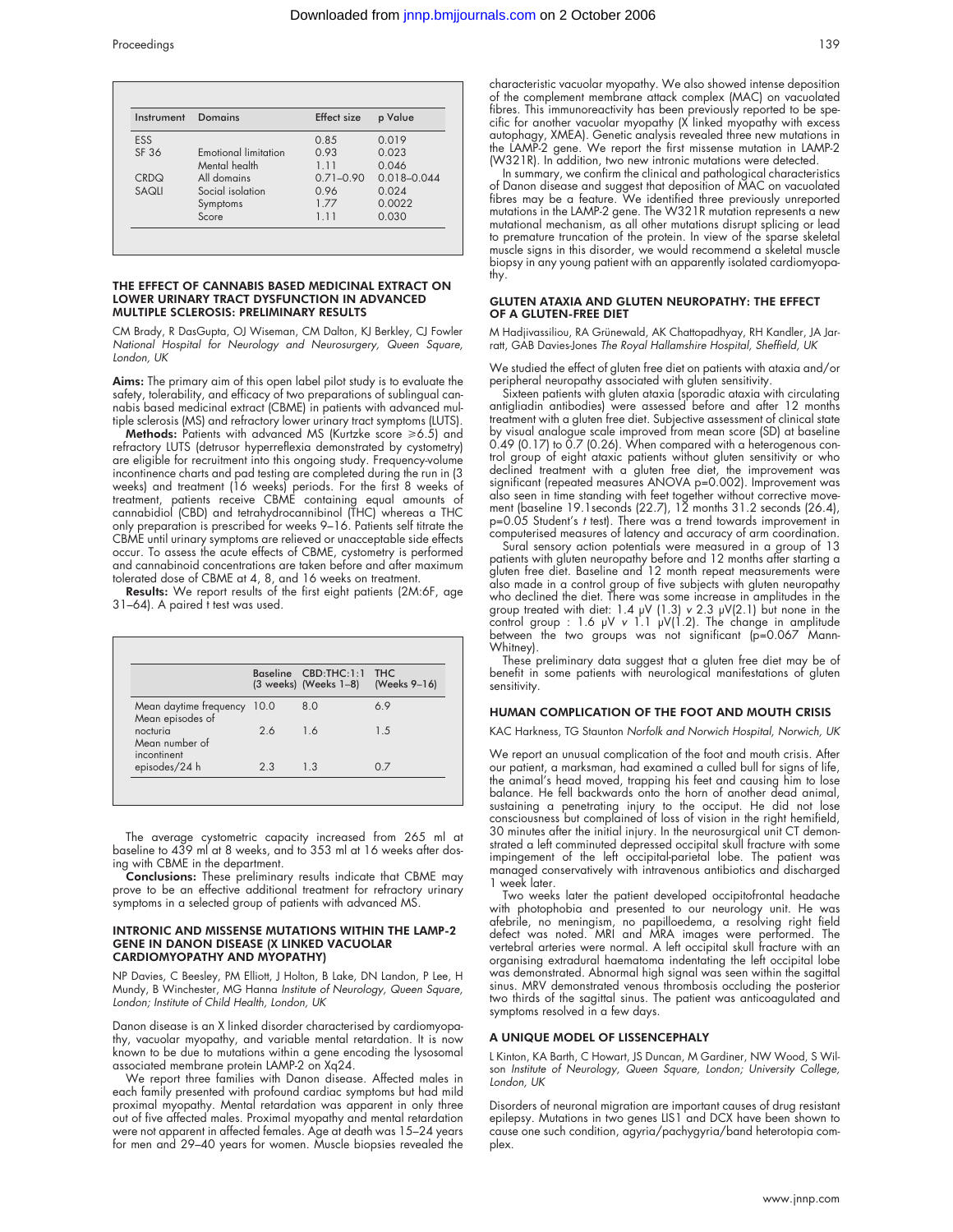The zebrafish, Danio rerio, is used as a model organism for studying development of vertebrate systems including the CNS. Advantages of this model organism include rapid external development, transparency, and most recently morpholino antisense oligonucleotide technology for creating targeted gene knockdown. Conservation of genetic pathways across vertebrates make it a valid model organism.

The zebrafish orthologue of the LIS1 gene has been cloned and it shows a high degree of sequence conservation with human LIS1 (81% nucleotide, 93% amino acid identity). The expression pattern in the developing zebrafish is analagous to mammalian expression including high levels in the developing CNS.

The novel technique of morpholino antisense oligonucleotide injection has been performed against the lis1 gene. Graded reduction in lis1 protein translation and hence activity in the zebrafish embryo results (knockdown), providing an in vivo model of lissencephaly. These embryos show abnormalities in the developing brain, most notably the telencephalon and hindbrain. This is the first time this technique has been used to model a neurological disorder important in epilepsy pathogenesis.

# USE OF INTERNET MEDICAL WEBSITES AND OF NHS DIRECT BY NEUROLOGY OUTPATIENTS BEFORE CONSULTATION

AJ Larner The Walton Centre for Neurology and Neurosurgery, Liverpool, UK

Objectives/methods: Two sources of medical information have recently become available to the general public: medical websites on the Internet, and the NHS Direct telephone helpline. This study measured the use of these resources before consultation by consecutive new referrals to general neurology outpatient clinics.

Setting: Two district general hospitals in north west England.

Results: Of 198 patients seen over 3 months, 66 (33%) had home access to the Internet. Of these 66, 15 (22%=7.6% of all patients) had accessed websites containing medical information; only one patient volunteered this information.

Of these 15, nine (60%) accessed information which was adjudged inappropriate in the light of the final diagnosis. This was due to: incorrect self diagnosis, based on self directed searches (5/9); incorrect diagnosis by another doctor (2/9); other, pre-existing (correct) diagnoses not relevant to current symptomatology (2/9).

Internet users accessing appropriate information found that searches were time consuming and generally provided nothing beyond what they already knew. Only one patient found website information "very helpful", but this was inappropriate to the final diagnosis.

Only 4/198 patients (2%) had telephoned NHS Direct before consultation; none volunteered this information. In only one did the call relate to neurological symptoms.

Conclusions: In this study around a quarter of patients with home access to the Internet used medical websites before neurological consultation; use of NHS Direct was negligible. Information accessed from Internet sites was adjudged inappropriate in 60% of cases. Internet searches, although seldom volunteered, may influence patients' health beliefs and expectations, and hence the subsequent consultation. Such considerations may become increasingly relevant as personal Internet access expands.

# AN IMPROVED METHOD OF QUANTIFYING ACTIVITY LEVELS IN NEUROLOGICAL PATIENTS

C Lawthom, RMW van Deurson, CM Wiles University Hospital Wales, UK

Current assessments of mobility rely on brief observations of walking and questionnaire based scales that are surrogate measures of everyday activity. Accelerometry techniques now allow unobtrusive activity measurement over many days. Activity levels in two patients and two matched healthy controls were measured using the Stepwatch Activity Monitor, a device worn on the ankle to record cadence over 3 to 8 days, both at home and in hospital. An interviewer administered diary, the Rivermead mobility index (RMI), and a digital camcorder recording of gait (with calculation of stride length and hence distance) were also used

Patient 1 (female; 74 years) recovering from Guillain-Barré syndrome, was independent (RMI: 8/15). The patient was active for on average 2.95 hours per day (h/d) ( range 1.3 to 4.1 h/d), and 18.43% of time awake: she walked an average of 1791 right steps covering a distance of 1593 m (range 857–2710 m) Activity levels rose after discharge from hospital with a change in activity pattern from directed activity to less vigorous, frequent independent activity. Patient 2 (female; 34 years) with improving inflammatory cervical myelopathy, was also independent (RMI: 8/15). This patient had very limited activity which coincided with physiotherapy, with little

| Activity index               | Patient 1   | Patient 2   | Control 1 | Control 2   |
|------------------------------|-------------|-------------|-----------|-------------|
| Mean activity<br>(h/day)     | 2.95        | 0.87        | 5.80      | 4.90        |
| Range of activity<br>(h/day) | $1.3 - 4.1$ | $0.8 - 1.4$ | $.54-66$  | $3.6 - 7.1$ |
| % time awake                 | 18.4        | 3.6         | 33.8      | 28.0        |
| Right steps/d<br>(mean)      | 1791        | 433         | 4245      | 3988        |
| Mean distance/d<br>(m)       | 1593        | 254         | 5282      | 5474        |
| Range of distance            | $857 -$     | $82 -$      | $4152-$   | $2604 -$    |
| (m)                          | 2710        | 501         | 6347      | 11172       |

independent activity. As expected the two controls had far higher activity levels. Despite similar RMI scores, the patients showed very different activity levels: both showed reduced activity levels with walking, in one case virtually dependent on therapy. These data emphasise the wide range of normal activity levels in healthy and disabled people and the potential use of this technique in quantifying and monitoring mobility.

# SPECIFYING THE EXECUTIVE DEFICIT IN PARKINSON'S DISEASE; A COMBINED BEHAVIOURAL AND EVENT RELATED FMRI STUDY

SJG Lewis, A Dove, R Cools, TW Robbins, RA Barker, A M Owen Cambridge Centre for Brain Repair, Cambridge, UK

Parkinson's disease (PD) is accompanied by a complex pattern of "frontal-like" impairments, which may include deficits in many aspects of working memory function. However, recent neuropsychological studies have questioned the psychological specificity of these "executive" deficits, while functional neuroimaging studies have been unable to identify the precise neural substrates responsible. In this study, two closely matched groups of patients with PD, differing only with respect to their performance on a standard test of executive dysfunction, were tested on a novel verbal working memory paradigm which allowed different aspects of performance to be assessed simultaneously, including maintenance, retrieval, and manipulation of the remembered information. The subgroup of patients with "executive" impairment were selectively impaired on the task, and specifically in those aspects of the test requiring the manipulation of information within working memory. These results suggest that it may be informative to functionally subdivide patients with PD according to whether their cognitive profile includes executive dysfunction or not; moreover, the specific nature of the impairment observed implicates the middorsolateral region of the frontal cortex as a likely neural substrate. To test this hypothesis directly, event related fMRI was employed in similar groups of PD patients performing the same verbal working memory task.

# GLUTEN ATAXIA IS IMMUNE MEDIATED

D Mahad, K Oates, C Williams, R Grünewald, SJL Howell, MN Woodroofe, M Hajivassiliou Royal Hallamshire Hospital, Sheffield, UK

Gluten sensitivity is a state of heightened immunological responsiveness triggered by the ingestion of gluten in genetically susceptible individuals. Organ specific manifestations include an enteropathy (coeliac disease) a dermatopathy (dermatitis herpetiformis) and CNS involvement (gluten ataxia). Gluten ataxia accounts for up to a third of idiopathic sporadic ataxias. It is defined by the presence of antigliadin antibodies in otherwise unexplained sporadic idiopathic ataxia. The mechanism of neurological damage remains obscure.

Postmortem brain tissue of two patients with gluten ataxia showed T cell infiltration and upregulation of chemokine expression. CSF from 10 patients with gluten ataxia showed upregulation of the chemokine IP-10 when compaired with controls. Serum from patients with gluten ataxia stained human cerebellar Purkinje cells at dilutions up to 1:800 with strong staining seen up to 1:400. At 1:400 staining was not seen in the control groups (five patients with other causes of ataxia, five normal controls, five patients with coeliac disease). Commercial antigliadin antibodies stained human Purkinje cells in a similar manner. Persistent staining after adsorption with crude gliadin was only observed when using sera from patients with gluten ataxia.

These data provide further support to our contention that gluten ataxia is immune mediated.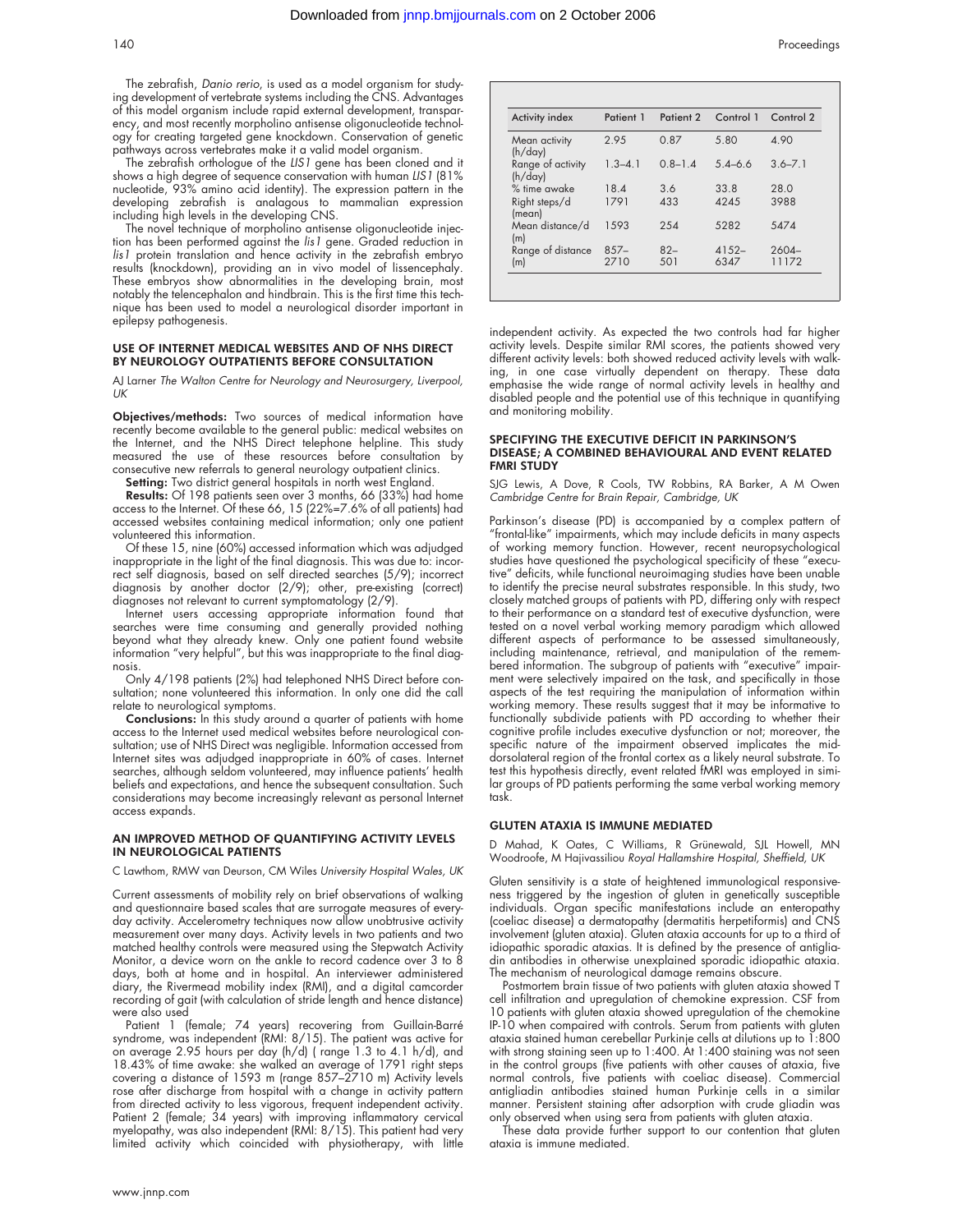# EVIDENCE FOR DEMENTIA IN SPAST-HEREDITARY SPASTIC PARAPARESIS

P McMonagle, P Byrne, S Webb, N Parfrey, M Hutchinson St Vincent's University Hospital, Dublin, Ireland

**Objective:** Cognitive impairment is recognised in SPAST-hereditary spastic paraparesis (HSP). It is unclear if this represents a dementia. Our aim was to examine SPAST-HSP pedigrees longitudinally for evidence of progressive cognitive decline.

Methods: Five families with SPAST-HSP were identified, 4 with detectable mutations and one based on linkage. Family members were tested for cognitive impairment at first visit and again after a minimum of 1 year. The Cambridge Cognitive Assessment (CAM-COG) has a maximum score of 107, scores <80/107 indicate cognitive impairment. Non-parametric tests of significance were used.

Results: 34 patients over age 20 from five families had paraparesis. Repeat CAMCOGs were available for 22. The age after 2.9 years follow up was 54.5 years. CAMCOG declined over that time from 86.6 to 82.4/107 (p=0.018). In those with cognitive impairment at baseline (n=9) CAMCOG declined further from 74 to 64.4/107 (p=0.012). The average age for this group was 66.4 years. CAMCOG for controls (age=65.9 years, n=9) showed little change (91.8 to 90.2/107, NS).<br>**Conclusions:** We have demonstrated longitudinal cognitive

decline in those with SPAST-HSP and further decline in those with established cognitive impairment, suggesting that this is a dementing process.

# TWO CLINICAL PRESENTATIONS OF ADULT ONSET RASMUSSEN'S SYNDROME SHARE COMMON IMMUNOLOGICAL AND PATHOLOGICAL FEATURES

RS Nicholas, AC Scott, IK Hart The Walton Centre for Neurology and Neurosurgery, Liverpool, UK

Childhood Rasmussen's syndrome (RS) is a focal cortical inflammation causing epilepsy and progressive neurological deficits. We studied six patients to define the clinical and pathological features of adult RS and performed comprehensive screens for anti-CNS and other autoantibodies. All patients presented with epilepsy (average age 29 years). There were two patterns of clinical onset and progression rapid (neurological deficit <12 months after seizure onset; four patients) and slow (neurological deficit  $\geq 42$  months after seizure onset). The rapid form presented with focal increased signal on T2 MRI that later developed into ipsilateral hemisphere atrophy. Histology was similar to childhood RS. In the slow form, MRI brain showed focal cortical atrophy. On histology, there was moderate perivascular T cell infiltration, microgliosis, and reactive astrocytosis. In both forms, there was bilateral focal cortical hypoperfusion on SPECT scans. All patients had multiple serum and CSF immune abnormalities and had similar HLA haplotypes. We propose that adult RS has two clinical phenotypes—rapid and slow—that share similar brain, CSF, and serum autoimmune abnormalities. Our findings may help the early diagnosis of adult RS and identify candidates for immunomodulatory therapy before they develop extensive, irreversible neuron loss.

# EPILEPSY SURGERY IN PATIENTS WITH ADDITIONAL PSYCHOGENIC SEIZURES

M Reuber, G Fernandez, M Kurthen, J Schramm, CE Elger University of Bonn, Bonn, Germany

Objective: To assess whether surgery to reduce or control epileptic seizures is safe and effective in patients known to have additional psychogenic seizures.

Methods: We reviewed our computerised database of 1342 patients evaluated for epilepsy surgery and identified 13 patients with both epileptic and psychogenic seizures on whom postoperative data were available. Outcome data were gathered from patient records and completed by telephone interviews. Mean postoperative follow up was 56 months.

Results: Epilepsy surgery led to relevant improvements in 11 of 13 patients. Seven patients became completely seizure free, two patients became free of epileptic seizures but continued to have infrequent psychogenic seizures, one patient reported an over 80% improvement of epileptic seizure frequency and an abolishment of psychogenic attacks, in one patient non-disabling epileptic seizures persisted at lower frequency but psychogenic seizures stopped. In two of 11 patients, epilepsy surgery failed to produce notable improvements. Although epileptic seizures improved, their psychogenic seizure disorder remained highly disabling. In both of these patients pathological illness behaviour had been noted preoperatively.

Conclusion: A diagnosis of additional psychogenic seizures should not be considered an absolute contraindication to epilepsy surgery although patients should undergo careful preoperative psychiatric evaluation.

# EXPLORING THE CONNECTIVITY OF BAND HETEROTOPIA USING DIFFUSION TENSOR IMAGING

FJ Rugg-Gunn, M Guye, SH Eriksson, G Parker, GJ Barker, C Wheeler-Kingshott, JS Duncan University College London, London, UK

Introduction: Diffusion tensor imaging (DTI) is an MRI method that evaluates the diffusion of water molecules. DTI tractography allows mapping of white matter tracts. Band heterotopia (BHT) is a malformation of cortical development in which there are bands of ectopic grey matter in the subcortical white matter. Previous functional imaging has shown activations in BHT. We used tractography in five patients with BHT to determine whether connecting tracts could be identified in vivo.

Methods: Five patients with epilepsy and bilateral BHT were scanned with DTI. Anisotropy (diffusion directionality) maps were calculated and evaluated using fast marching tractography. This produced maps of the likelihood of connection which were used to determine the pathways of white matter tracts through the areas of

BHT, and compared with control data.<br>**Results:** White matter tracts were identified passing from and through the BHT to the cortex in each patient.

Conclusions: Using tractography we have shown that white matter tracts traverse and connect BHT to overlying cortex. This shows the structural basis of the functional connectivity implied by activation studies and the absence of focal neurological deficit. This result demonstrates the potential of the method to indicate structural connectivity in vivo.

# THE PROGNOSTIC VALUE OF INTRATHECAL IMMUNE RESPONSE AGAINST AXONAL COMPONENTS IN PATIENTS WITH MULTIPLE SCLEROSIS

OA Seidi, YK Semera, NA Gregson, MK Sharief Guy's Hospital, London, UK

**Background:** We have recently reported a significant correlation between clinical disability and intrathecal release of antibodies against axonal cytoskeleton in patients with primary and secondaryprogressive MS.

Objectives: To determine the prognostic value of intrathecal antibodies to axonal proteins for future development of disability in MS patients.

Methods: In a prospective study, we measured intrathecal levels of antibodies against actin, tubulin and neurofilament light-subunit from 51 patients with relapsing-remitting, secondary, or primaryprogressive MS. Patients were clinically monitored for 2 years after the lumbar puncture (LP). We included 52 patients with other neurological disorders and eight healthy subjects, as controls. We also measured antibodies against myelin basic protein (MBP) as a control antigen.

Results: Intrathecal levels of antibodies against all axonal proteins, but not anti-MBP, correlated with the expanded disability status scale (EDSS) score at the time of LP. Moreover, MS patients with high intrathecal levels of antibodies against axonal proteins accumulated more neurological disability at the end of the 2 year period compared with patients with low levels. By contrast, antibodies against MBP did not correlate with EDSS score at the end of the study.

Conclusion: The determination of intrathecal antibodies against axonal proteins may be clinically useful in MS patients.

# MAPPING THE DISEASE LOCUS IN A LARGE KINDRED WITH GENERALISED EPILEPSY

A Siddiqui, M Davis, PH Dixon, M Johnson, M Koepp, SD Shorvon, JWA Sander, RM Gardiner, JS Duncan, NW Wood Institute of Neurology, Queen Square, London; University College London, UK

A large British family with epilepsy underwent careful clinical evaluation using a structured seizure questionnaire. There was similarity to the GEFS plus (generalised epilepsy and febrile seizures plus) phenotype in that affected individuals manifested a variety of childhood onset epilepsy phenotypes with or without preceding febrile seizures. A simulation analysis estimated a maximum lod score of 4.17 at theta=0 and 3.84 at theta=0.05. The known loci for GEFS plus on chromosome 19q and 2q and the febrile seizures loci on chromosome 8q, 19p, 2q, and 5q were investigated initially and excluded with lod scores ranging from −2.01 to −infinity.

Genome wide linkage analysis was undertaken using a medium density linkage mapping set. This contained 400 fluorescent dye labelled microsatellite markers that defined a 10 cM resolution index map.